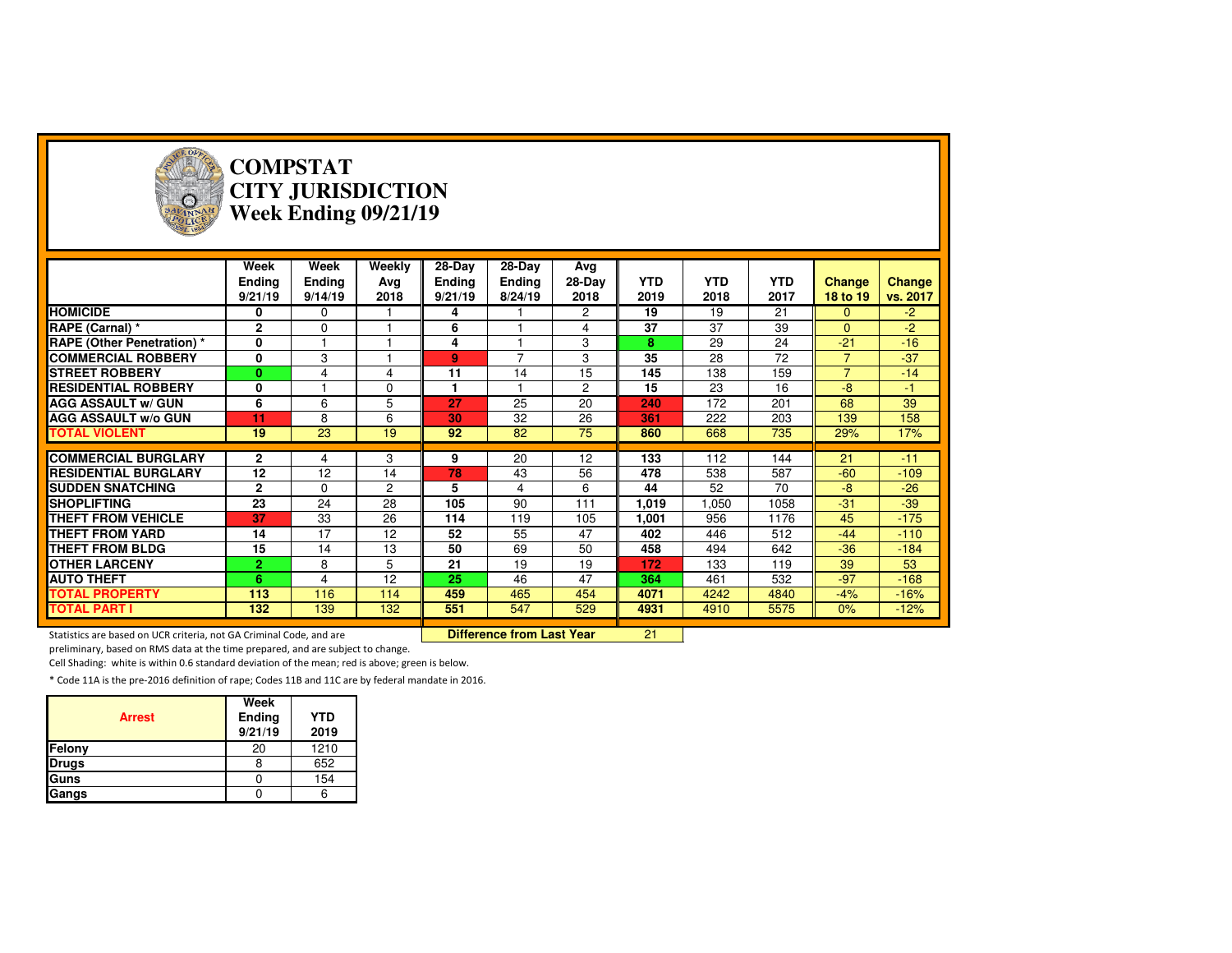

#### **COMPSTAT PRECINCT COMMANDER: NORTH PRECINCTWeek Ending 09/21/19**

**CAPT. CARY HILL**



|                                   | Week<br><b>Ending</b><br>9/21/19 | Week<br>Ending<br>9/14/19 | Weekly<br>Ava<br>2018 | 28-Day<br><b>Ending</b><br>9/21/19 | $28-Dav$<br><b>Ending</b><br>8/24/19 | Avg<br>$28-Day$<br>2018 | <b>YTD</b><br>2019 | <b>YTD</b><br>2018 | <b>YTD</b><br>2017 | <b>Change</b><br>18 to 19 | <b>Change</b><br>vs. 2017 |
|-----------------------------------|----------------------------------|---------------------------|-----------------------|------------------------------------|--------------------------------------|-------------------------|--------------------|--------------------|--------------------|---------------------------|---------------------------|
| <b>HOMICIDE</b>                   | 0                                | 0                         | 0                     |                                    |                                      | $\Omega$                | 5                  | 4                  | 3                  |                           | $\overline{2}$            |
| RAPE (Carnal) *                   |                                  | 0                         | $\Omega$              | $\mathbf{2}$                       | $\Omega$                             |                         | 9                  | 9                  | 13                 | $\Omega$                  | $-4$                      |
| <b>RAPE (Other Penetration) *</b> | $\bf{0}$                         | 0                         | $\Omega$              | 3                                  |                                      | $\Omega$                | 5                  | 5                  | 4                  | $\Omega$                  |                           |
| <b>COMMERCIAL ROBBERY</b>         | 0                                | 0                         | 0                     |                                    |                                      | $\Omega$                | 4                  | 6                  | 11                 | $-2$                      | $-7$                      |
| <b>STREET ROBBERY</b>             | 0                                | 3                         |                       | 3                                  | 3                                    | 5                       | 41                 | 42                 | 56                 | -1                        | $-15$                     |
| <b>RESIDENTIAL ROBBERY</b>        | $\bf{0}$                         | 0                         | $\Omega$              | $\bf{0}$                           | 0                                    | $\Omega$                | 3                  | 5                  |                    | $-2$                      | $\overline{2}$            |
| <b>AGG ASSAULT w/ GUN</b>         | 3                                | 0                         |                       | 9                                  | 6                                    | 5                       | 56                 | 45                 | 43                 | 11                        | 13                        |
| <b>AGG ASSAULT W/o GUN</b>        | 3                                | 3                         | 2                     | 12                                 | 8                                    | 8                       | 107                | 66                 | 57                 | 41                        | 50                        |
| <b>TOTAL VIOLENT</b>              | $\overline{7}$                   | 6                         | 5                     | 31                                 | 20                                   | 20                      | 230                | 182                | 188                | 26%                       | 22%                       |
|                                   |                                  |                           |                       |                                    |                                      |                         | 32                 | 23                 |                    |                           |                           |
| <b>COMMERCIAL BURGLARY</b>        |                                  | 0                         |                       |                                    | 8                                    | 3                       |                    |                    | 41                 | 9                         | -9                        |
| <b>RESIDENTIAL BURGLARY</b>       | 0                                | 0                         |                       | 5                                  | 6                                    | 6                       | 65                 | 61                 | 62                 | $\overline{4}$            | 3                         |
| <b>SUDDEN SNATCHING</b>           | $\bf{0}$                         | 0                         |                       |                                    |                                      | 2                       | 14                 | 24                 | 36                 | $-10$                     | $-22$                     |
| <b>SHOPLIFTING</b>                | 6                                | 4                         | 4                     | 18                                 | 15                                   | 18                      | 124                | 192                | 144                | -68                       | $-20$                     |
| <b>THEFT FROM VEHICLE</b>         | 8                                | 7                         | 6                     | 32                                 | 27                                   | 23                      | 243                | 197                | 283                | 46                        | $-40$                     |
| THEFT FROM YARD                   | 4                                | 7                         | 3                     | 18                                 | 14                                   | 13                      | 109                | 118                | 163                | -9                        | $-54$                     |
| <b>THEFT FROM BLDG</b>            | 3                                | 3                         | 3                     | 14                                 | 12                                   | 14                      | 108                | 136                | 183                | $-28$                     | $-75$                     |
| <b>OTHER LARCENY</b>              |                                  | 4                         |                       | 8                                  | 4                                    | 6                       | 32                 | 35                 | 30                 | $-3$                      | $\mathbf{P}$              |
| <b>AUTO THEFT</b>                 | $\mathbf{2}$                     |                           | 3                     | 7                                  | 19                                   | 10                      | 76                 | 95                 | 136                | $-19$                     | $-60$                     |
| <b>TOTAL PROPERTY</b>             | 25                               | 26                        | 23                    | 104                                | 106                                  | 94                      | 803                | 881                | 1078               | $-9%$                     | $-26%$                    |
| TOTAL PART I                      | 32                               | 32                        | 28                    | 135                                | 126                                  | 114                     | 1033               | 1063               | 1266               | $-3%$                     | $-18%$                    |

Statistics are based on UCR criteria, not GA Criminal Code, and are **Difference from Last Year** 

-30

preliminary, based on RMS data at the time prepared, and are subject to change.

Cell Shading: white is within 0.6 standard deviation of the mean; red is above; green is below.

| <b>Arrests</b> | Week<br>Ending<br>9/21/19 | YTD<br>2019 |
|----------------|---------------------------|-------------|
| <b>Felony</b>  |                           | 315         |
| <b>Drugs</b>   |                           | 170         |
| Guns           |                           | 59          |
| Gangs          |                           |             |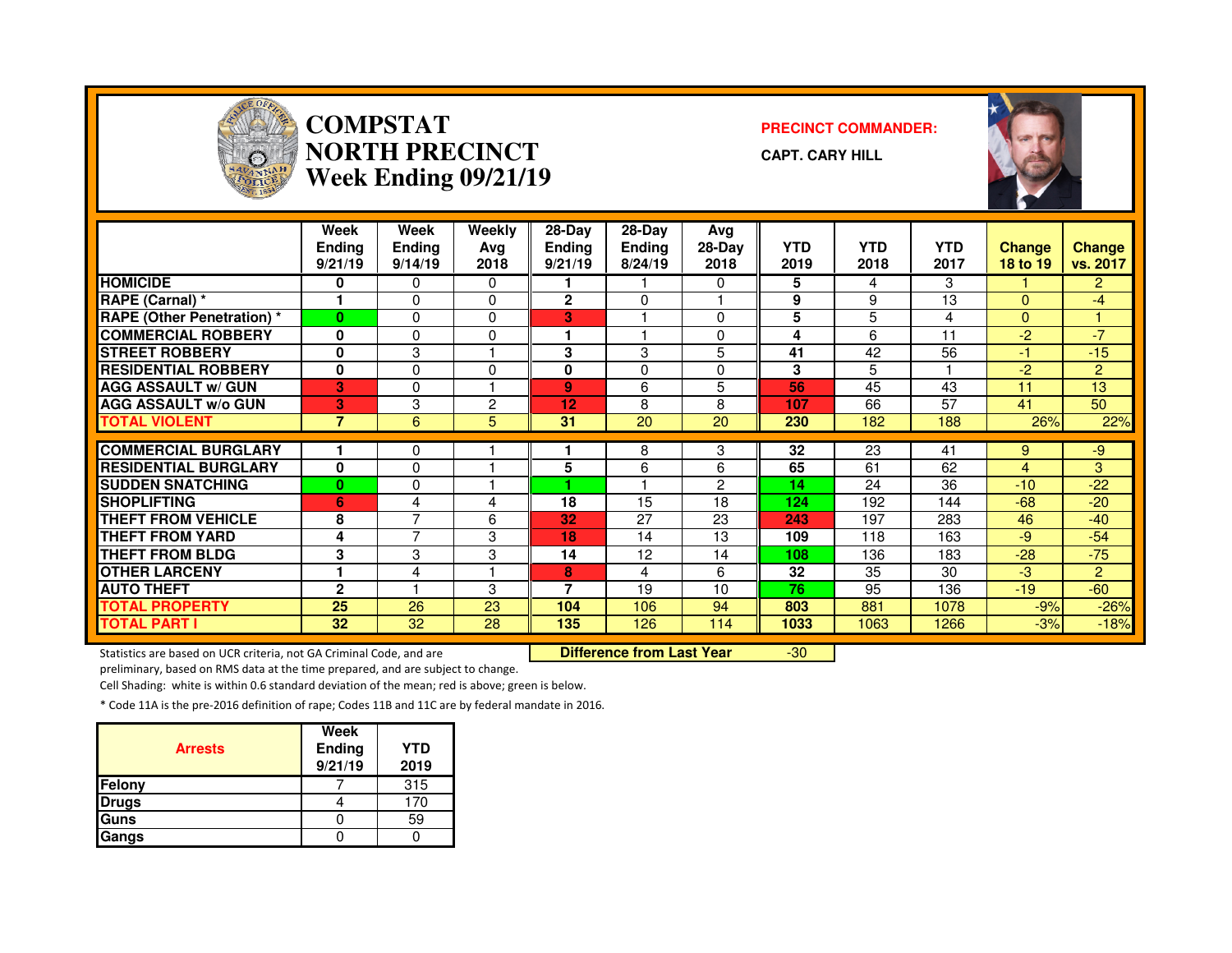

#### **COMPSTAT PRECINCT COMMANDER: CENTRAL PRECINCTWeek Ending 09/21/19**

**CAPT. TONYA REID**



|                                                | Week<br><b>Ending</b><br>9/21/19 | Week<br><b>Endina</b><br>9/14/19 | Weekly<br>Ava<br>2018 | $28-Dav$<br><b>Ending</b><br>9/21/19 | $28-Dav$<br><b>Ending</b><br>8/24/19 | Avg<br>28-Day<br>2018 | <b>YTD</b><br>2019 | <b>YTD</b><br>2018   | <b>YTD</b><br>2017 | <b>Change</b><br>18 to 19 | Change<br>vs. 2017 |
|------------------------------------------------|----------------------------------|----------------------------------|-----------------------|--------------------------------------|--------------------------------------|-----------------------|--------------------|----------------------|--------------------|---------------------------|--------------------|
| <b>HOMICIDE</b>                                | 0                                | 0                                | $\Omega$              | $\mathbf{2}$                         | 0                                    |                       | 5                  | $\mathbf{2}^{\circ}$ | 6                  | 3                         | -1                 |
| RAPE (Carnal) *                                | 0                                | 0                                | $\Omega$              | 0                                    | $\Omega$                             |                       | $\overline{7}$     | 11                   | 15                 | -4                        | -8                 |
| <b>RAPE (Other Penetration) *</b>              | $\mathbf 0$                      |                                  | $\mathbf 0$           |                                      | $\Omega$                             |                       | $\mathbf{2}$       | 6                    | 7                  | -4                        | $-5$               |
| <b>COMMERCIAL ROBBERY</b>                      | 0                                |                                  | $\mathbf 0$           | 3                                    | 4                                    |                       | 13                 | 8                    | 15                 | $5\phantom{.0}$           | $-2$               |
| <b>STREET ROBBERY</b>                          | $\bf{0}$                         | 0                                |                       | 4                                    | 6                                    | 5                     | 44                 | $\overline{39}$      | 43                 | 5                         |                    |
| <b>RESIDENTIAL ROBBERY</b>                     | 0                                | 0                                | $\Omega$              | 0                                    | $\Omega$                             |                       | 3                  | 8                    | 6                  | -5                        | -3                 |
| <b>AGG ASSAULT w/ GUN</b>                      |                                  | 3                                | $\overline{2}$        | 8                                    | $\overline{ }$                       |                       | 74                 | 58                   | 75                 | 16                        | -1                 |
| <b>AGG ASSAULT w/o GUN</b>                     | 4                                | $\overline{2}$                   | $\overline{2}$        | 7                                    | 5                                    |                       | 88                 | 57                   | 62                 | 31                        | 26                 |
| <b>TOTAL VIOLENT</b>                           | 5                                | $\overline{7}$                   | 5                     | 25                                   | 22                                   | 22                    | 236                | 189                  | 229                | 25%                       | 3%                 |
| <b>COMMERCIAL BURGLARY</b>                     | 0                                |                                  |                       | 5                                    | 6                                    | 3                     | 38                 | 30                   | 33                 | 8                         | 5                  |
| <b>RESIDENTIAL BURGLARY</b>                    | 3                                | 4                                |                       | 26                                   | 13                                   | 15                    | 154                | 156                  | 166                | -2                        | $-12$              |
|                                                | $\bf{0}$                         | 4                                | 4                     |                                      |                                      |                       | 9                  |                      | 19                 |                           |                    |
| <b>SUDDEN SNATCHING</b><br><b>SHOPLIFTING</b>  | $\overline{7}$                   | 0                                | 0                     | 23                                   | $\overline{c}$<br>28                 | 17                    | 188                | 9<br>151             | 189                | $\Omega$<br>37            | $-10$<br>-1        |
| <b>THEFT FROM VEHICLE</b>                      | 11                               | $\overline{2}$                   | 4<br>$\overline{7}$   | 40                                   | 36                                   | 26                    |                    |                      | 301                | 16                        | $-46$              |
| <b>THEFT FROM YARD</b>                         | 7                                | 13<br>7                          |                       | 24                                   | 14                                   | 16                    | 255<br>146         | 239<br>136           | 161                | 10                        | $-15$              |
|                                                |                                  | 7                                | 4<br>3                | 14                                   | 19                                   | 13                    |                    |                      |                    | $-26$                     | $-45$              |
| <b>THEFT FROM BLDG</b><br><b>OTHER LARCENY</b> | 6<br>1                           |                                  |                       |                                      |                                      | 5                     | 104                | 130<br>32            | 149                |                           | 26                 |
|                                                | 3                                | 3                                |                       | 6                                    | 5<br>5                               |                       | 58                 |                      | 32                 | 26                        |                    |
| <b>AUTO THEFT</b>                              |                                  |                                  | 4                     | 6                                    |                                      | 14                    | 89                 | 140                  | 154                | $-51$                     | $-65$              |
| <b>TOTAL PROPERTY</b>                          | 38                               | 41                               | 27                    | 145                                  | 128                                  | 109                   | 1041               | 1023                 | 1204               | 2%                        | $-14%$             |
| <b>TOTAL PART I</b>                            | 43                               | 48                               | 33                    | 170                                  | 150                                  | 131                   | 1277               | 1212                 | 1433               | 5%                        | $-11%$             |

Statistics are based on UCR criteria, not GA Criminal Code, and are **Difference from Last Year** 

<sup>65</sup>

preliminary, based on RMS data at the time prepared, and are subject to change.

Cell Shading: white is within 0.6 standard deviation of the mean; red is above; green is below.

| <b>Arrests</b> | Week<br>Ending<br>9/21/19 | <b>YTD</b><br>2019 |
|----------------|---------------------------|--------------------|
| Felony         |                           | 310                |
| <b>Drugs</b>   |                           | 153                |
| Guns           |                           | 10                 |
| Gangs          |                           |                    |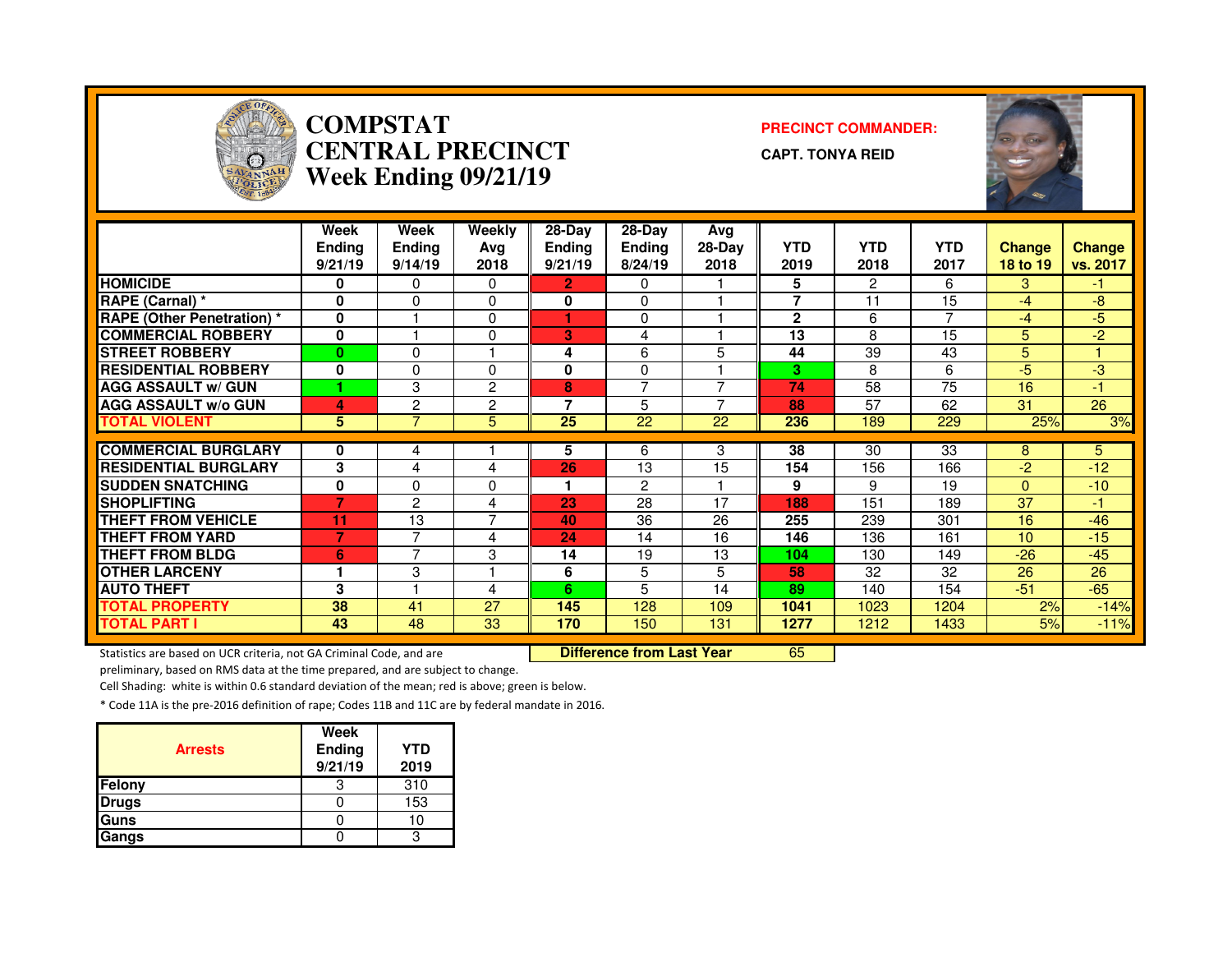

# **COMPSTAT PRECINCT COMMANDER: SOUTH PRECINCTWeek Ending 09/21/19**

**CAPT. MICHELLE HALFORD**



|                                   | Week<br><b>Ending</b><br>9/21/19 | Week<br><b>Ending</b><br>9/14/19 | Weekly<br>Avg<br>2018 | $28-Dav$<br><b>Ending</b><br>9/21/19 | 28-Dav<br><b>Ending</b><br>8/24/19 | Avg<br>$28-Day$<br>2018 | <b>YTD</b><br>2019 | <b>YTD</b><br>2018 | <b>YTD</b><br>2017 | <b>Change</b><br>18 to 19 | Change<br>vs. 2017 |
|-----------------------------------|----------------------------------|----------------------------------|-----------------------|--------------------------------------|------------------------------------|-------------------------|--------------------|--------------------|--------------------|---------------------------|--------------------|
| <b>HOMICIDE</b>                   | 0                                | 0                                | $\mathbf{0}$          | 0                                    | $\Omega$                           | 0                       | 5                  | 4                  |                    |                           | 4                  |
| RAPE (Carnal) *                   |                                  | 0                                | $\Omega$              | $\mathbf{2}$                         | $\Omega$                           |                         | 9                  | 9                  | 6                  | $\Omega$                  | 3                  |
| <b>RAPE (Other Penetration) *</b> | $\bf{0}$                         | $\Omega$                         | $\Omega$              | 0                                    | 0                                  |                         |                    | 13                 | 3                  | $-12$                     | $-2$               |
| <b>COMMERCIAL ROBBERY</b>         | 0                                | $\overline{c}$                   | $\Omega$              | 4                                    | $\overline{2}$                     |                         | 15                 | 9                  | 24                 | 6                         | $-9$               |
| <b>ISTREET ROBBERY</b>            | 0                                | 0                                |                       | 0                                    | $\overline{2}$                     | 3                       | 26                 | 28                 | 22                 | $-2$                      | $\overline{4}$     |
| <b>RESIDENTIAL ROBBERY</b>        | 0                                |                                  | $\Omega$              |                                      | 0                                  |                         | 4                  | 8                  | 2                  | $-4$                      | $\overline{2}$     |
| <b>AGG ASSAULT w/ GUN</b>         | 0                                | $\overline{c}$                   |                       | 4                                    | 4                                  | 2                       | 42                 | 17                 | 30                 | 25                        | 12                 |
| <b>AGG ASSAULT w/o GUN</b>        | 4                                | $\Omega$                         |                       | 6                                    | 10                                 | 4                       | 65                 | 36                 | 28                 | 29                        | 37                 |
| <b>TOTAL VIOLENT</b>              | 5                                | 5                                | 3                     | 17                                   | 18                                 | 14                      | 167                | 124                | 116                | 35%                       | 44%                |
| <b>COMMERCIAL BURGLARY</b>        |                                  | 0                                |                       | 3                                    | 3                                  | 5                       | 48                 | 43                 | 50                 | 5.                        | $-2$               |
| <b>RESIDENTIAL BURGLARY</b>       | $\mathbf{2}$                     |                                  | 4                     | 16                                   | 11                                 | 15                      | 86                 | 149                | 157                | $-63$                     | $-71$              |
| <b>ISUDDEN SNATCHING</b>          |                                  | 0                                | $\Omega$              |                                      |                                    |                         | 11                 | 8                  | 4                  | 3                         | $\overline{7}$     |
| <b>ISHOPLIFTING</b>               | 9                                | 15                               | 13                    | 44                                   | 24                                 | 53                      | 484                | 475                | 509                | 9                         | $-25$              |
| <b>THEFT FROM VEHICLE</b>         | $\overline{2}$                   | 5                                | 7                     | 14                                   | 28                                 | 28                      | 262                | 267                | 309                | $-5$                      | $-47$              |
| <b>THEFT FROM YARD</b>            | $\mathbf{2}$                     |                                  | 2                     | 5                                    | 8                                  | 8                       | 57                 | 81                 | 73                 | $-24$                     | $-16$              |
| <b>THEFT FROM BLDG</b>            | 4                                | 3                                | 3                     | 12                                   | 21                                 | 12                      | 134                | 109                | 169                | 25                        | $-35$              |
| <b>OTHER LARCENY</b>              | 0                                |                                  |                       | 3                                    | 8                                  | $\overline{2}$          | 40                 | 20                 | 30                 | 20                        | 10 <sup>1</sup>    |
| <b>AUTO THEFT</b>                 | $\bf{0}$                         | $\Omega$                         | 3                     | 5.                                   | 16                                 | 11                      | 101                | 108                | 120                | $-7$                      | $-19$              |
| <b>TOTAL PROPERTY</b>             | 21                               | 26                               | 34                    | 103                                  | 120                                | 136                     | 1223               | 1260               | 1421               | $-3%$                     | $-14%$             |
| <b>TOTAL PART I</b>               | 26                               | 31                               | 37                    | 120                                  | 138                                | 150                     | 1390               | 1384               | 1537               | 0%                        | $-10%$             |

Statistics are based on UCR criteria, not GA Criminal Code, and are **Difference from Last Year** 

<sup>6</sup>

preliminary, based on RMS data at the time prepared, and are subject to change.

Cell Shading: white is within 0.6 standard deviation of the mean; red is above; green is below.

| <b>Arrests</b> | Week<br>Ending<br>9/21/19 | <b>YTD</b><br>2019 |
|----------------|---------------------------|--------------------|
| Felony         |                           | 262                |
| <b>Drugs</b>   |                           | 106                |
| Guns           |                           | 26                 |
| Gangs          |                           |                    |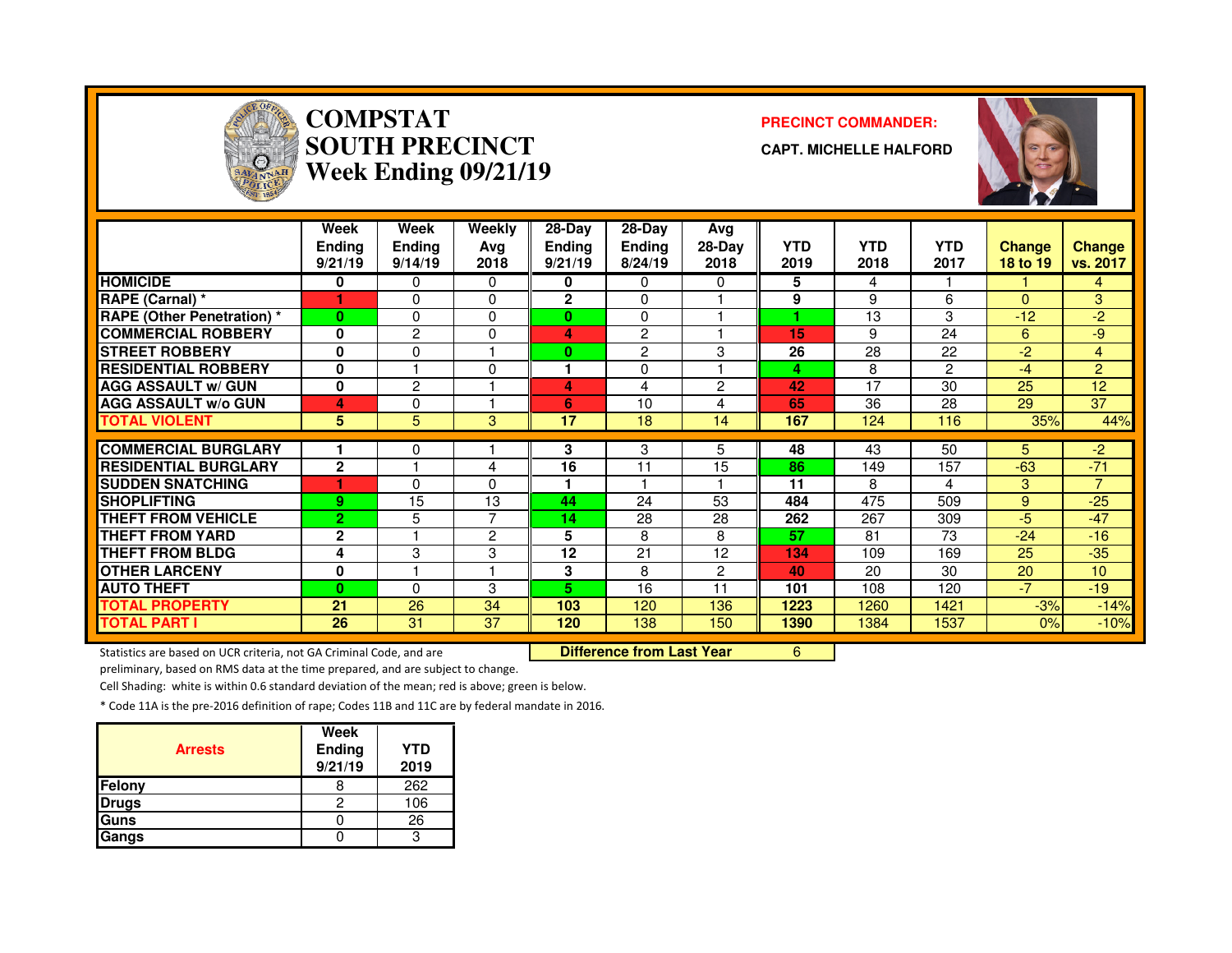

#### **COMPSTAT PRECINCT COMMANDER: EAST PRECINCTWeek Ending 09/21/19**

**CAPT. GEORGE GUNDICH**



|                                   | Week<br><b>Ending</b><br>9/21/19 | <b>Week</b><br><b>Endina</b><br>9/14/19 | <b>Weekly</b><br>Ava<br>2018 | $28-Day$<br><b>Ending</b><br>9/21/19 | 28-Dav<br><b>Ending</b><br>8/24/19 | Avg<br>28-Day<br>2018 | <b>YTD</b><br>2019 | <b>YTD</b><br>2018 | <b>YTD</b><br>2017 | <b>Change</b><br>18 to 19 | <b>Change</b><br>vs. 2017 |
|-----------------------------------|----------------------------------|-----------------------------------------|------------------------------|--------------------------------------|------------------------------------|-----------------------|--------------------|--------------------|--------------------|---------------------------|---------------------------|
| <b>HOMICIDE</b>                   | 0                                | 0                                       | 0                            |                                      | 0                                  |                       | 4                  | 9                  | 11                 | $-5$                      | $-7$                      |
| RAPE (Carnal) *                   | 0                                | 0                                       | $\Omega$                     | $\overline{2}$                       |                                    |                       | 12                 | 8                  | 5                  | 4                         | $\overline{7}$            |
| <b>RAPE (Other Penetration) *</b> | $\bf{0}$                         | 0                                       | $\Omega$                     | 0                                    | 0                                  | $\Omega$              | 0                  | 5                  | 10                 | $-5$                      | $-10$                     |
| <b>COMMERCIAL ROBBERY</b>         | 0                                | 0                                       | 0                            |                                      | $\Omega$                           |                       | 3                  | 5                  | 22                 | $-2$                      | $-19$                     |
| <b>STREET ROBBERY</b>             | 0                                |                                         |                              | 4                                    | 3                                  | 3                     | 34                 | 29                 | 38                 | 5.                        | $-4$                      |
| <b>RESIDENTIAL ROBBERY</b>        | 0                                | 0                                       | $\Omega$                     | 0                                    |                                    | $\Omega$              | 5                  | $\overline{2}$     | 7                  | 3                         | $-2$                      |
| <b>AGG ASSAULT w/ GUN</b>         | $\mathbf{2}$                     |                                         | $\overline{2}$               | 6                                    | 8                                  | $\overline{ }$        | 68                 | 52                 | 53                 | 16                        | 15                        |
| <b>AGG ASSAULT w/o GUN</b>        | $\bf{0}$                         | 3                                       | 2                            | 5                                    | 9                                  | ⇁                     | 101                | 63                 | 56                 | 38                        | 45                        |
| <b>TOTAL VIOLENT</b>              | $\overline{2}$                   | 5                                       | 5                            | 19                                   | 22                                 | 19                    | 227                | 173                | 202                | 31%                       | 12%                       |
|                                   |                                  |                                         |                              |                                      |                                    |                       |                    |                    |                    |                           |                           |
| <b>COMMERCIAL BURGLARY</b>        | 0                                | 0                                       | 0                            | 0                                    | 3                                  | $\overline{2}$        | 15                 | 16                 | 20                 | -1                        | $-5$                      |
| <b>RESIDENTIAL BURGLARY</b>       | $\overline{7}$                   | 7                                       | 5                            | 31                                   | 13                                 | 20                    | 173                | 172                | 202                |                           | $-29$                     |
| <b>SUDDEN SNATCHING</b>           |                                  | 0                                       | 0                            | $\mathbf{2}$                         | $\Omega$                           |                       | 10                 | 11                 | 11                 | -1                        | 47                        |
| <b>SHOPLIFTING</b>                |                                  | 3                                       | 6                            | 20                                   | 23                                 | 23                    | 223                | 232                | 216                | $-9$                      | $\overline{7}$            |
| <b>THEFT FROM VEHICLE</b>         | 16                               | 8                                       | $\overline{7}$               | 28                                   | 28                                 | 29                    | 241                | 253                | 283                | $-12$                     | $-42$                     |
| <b>THEFT FROM YARD</b>            | 1                                | $\overline{c}$                          | 3                            | 5.                                   | 19                                 | 11                    | 90                 | 111                | 115                | $-21$                     | $-25$                     |
| <b>THEFT FROM BLDG</b>            | $\mathbf{2}$                     |                                         | 3                            | 10                                   | 17                                 | 12                    | 112                | 119                | 141                | -7                        | $-29$                     |
| <b>OTHER LARCENY</b>              | $\bf{0}$                         | 0                                       |                              | 4                                    | $\overline{2}$                     | 6                     | 42                 | 46                 | 27                 | $-4$                      | 15                        |
| <b>AUTO THEFT</b>                 |                                  | $\overline{2}$                          | 3                            | 7                                    | 6                                  | 12                    | 98                 | 118                | 122                | $-20$                     | $-24$                     |
| <b>TOTAL PROPERTY</b>             | 29                               | 23                                      | 29                           | 107                                  | 111                                | 115                   | 1004               | 1078               | 1137               | $-7%$                     | $-12%$                    |
| <b>TOTAL PART I</b>               | 31                               | 28                                      | 34                           | 126                                  | 133                                | 134                   | 1231               | 1251               | 1339               | $-2%$                     | $-8%$                     |

Statistics are based on UCR criteria, not GA Criminal Code, and are **Difference from Last Year** 

-20

preliminary, based on RMS data at the time prepared, and are subject to change.

Cell Shading: white is within 0.6 standard deviation of the mean; red is above; green is below.

| <b>Arrests</b> | Week<br>Ending<br>9/21/19 | <b>YTD</b><br>2019 |
|----------------|---------------------------|--------------------|
| <b>Felony</b>  |                           | 323                |
| <b>Drugs</b>   |                           | 223                |
| <b>Guns</b>    |                           | 59                 |
| Gangs          |                           |                    |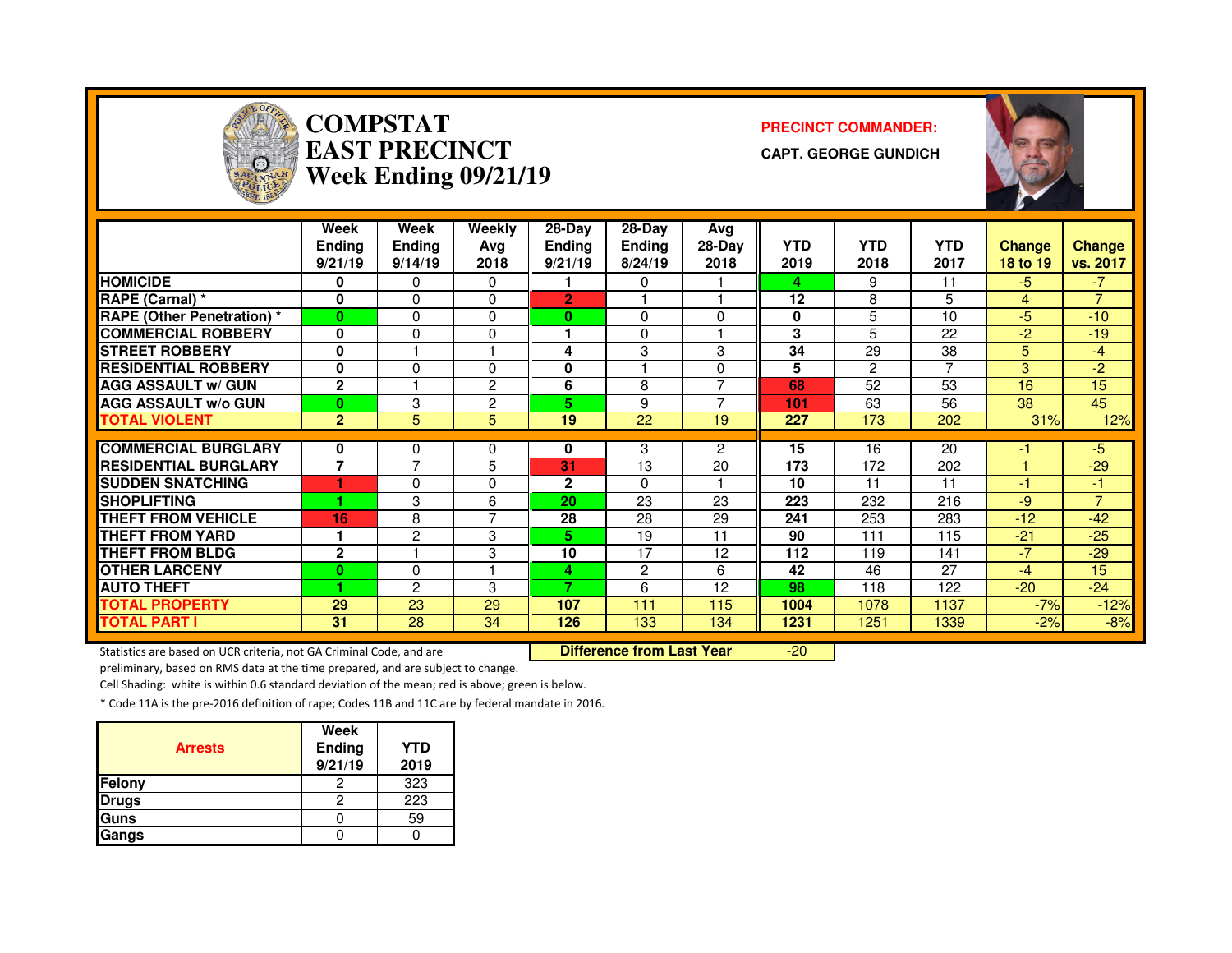#### **BEAT 21 North PrecinctWeek Ending 09/21/19**

|                                   |                |          | <b>Last 4 Weeks</b> |              | 28 Days        | 28 Day  |                |                |                |                      |                |
|-----------------------------------|----------------|----------|---------------------|--------------|----------------|---------|----------------|----------------|----------------|----------------------|----------------|
|                                   | Ending         | Ending   | <b>Endina</b>       | Ending       | <b>Endina</b>  | Average | <b>YTD</b>     | <b>YTD</b>     | <b>YTD</b>     | <b>Change</b>        | <b>Change</b>  |
|                                   | 08/31/19       | 09/14/19 | 09/14/19            | 09/21/19     | 08/24/19       | 2018    | 2019           | 2018           | 2017           | 18 to 19             | vs. 2017       |
| <b>HOMICIDE</b>                   | 0              | 0        | 0                   | 0            | 0              | 0.0     | 0              | 0              | 0              | $\mathbf{0}$         | $\mathbf{0}$   |
| RAPE (Carnal) *                   | 0              | 0        | 0                   | 0            | 0              | 0.0     | $\mathbf{1}$   | 0              | 0              | 1                    | 1              |
| <b>RAPE (Other Penetration) *</b> | $\Omega$       | $\Omega$ | $\Omega$            | $\Omega$     | $\Omega$       | 0.1     | $\Omega$       | $\mathbf{1}$   | $\Omega$       | $-1$                 | $\Omega$       |
| <b>COMMERCIAL ROBBERY</b>         | $\Omega$       | $\Omega$ | $\Omega$            | $\Omega$     | $\Omega$       | 0.0     | $\Omega$       | $\Omega$       | 1              | $\Omega$             | $-1$           |
| <b>STREET ROBBERY</b>             | $\Omega$       | $\Omega$ | $\Omega$            | $\Omega$     | $\Omega$       | 0.0     | $\Omega$       | 0              | $\overline{2}$ | $\mathbf{0}$         | $-2$           |
| <b>RESIDENTIAL ROBBERY</b>        | 0              | 0        | 0                   | 0            | $\Omega$       | 0.0     | 0              | 0              | 0              | $\Omega$             | $\Omega$       |
| <b>AGG ASSAULT w/ GUN</b>         | $\Omega$       | $\Omega$ | $\Omega$            | $\Omega$     | $\Omega$       | 0.2     | 3              | $\overline{2}$ | 1              | 1                    | $\overline{2}$ |
| <b>AGG ASSAULT w/o GUN</b>        | 0              | 0        | 0                   | 0            | $\Omega$       | 0.2     | 4              | 3              | 1              | н                    | 3              |
| <b>TOTAL VIOLENT</b>              | $\mathbf{0}$   | $\Omega$ | $\mathbf{0}$        | $\mathbf{0}$ | $\mathbf{0}$   | 0.5     | 8              | 6              | 5              | 33%                  | 60%            |
|                                   |                |          |                     |              |                |         |                |                |                |                      |                |
| <b>COMMERCIAL BURGLARY</b>        | 0              | 0        | 0                   | 0            | $\mathbf{0}$   | 0.5     | 1              | 3              | $\overline{2}$ | $-2$                 | -1             |
| <b>RESIDENTIAL BURGLARY</b>       | $\Omega$       | $\Omega$ | $\Omega$            | $\Omega$     | $\Omega$       | 0.9     | 13             | 12             | 10             | 1                    | 3              |
| <b>SUDDEN SNATCHING</b>           | $\Omega$       | $\Omega$ | $\Omega$            | $\Omega$     | $\Omega$       | 0.0     | $\mathbf{1}$   | $\Omega$       | 1              | $\blacktriangleleft$ | $\Omega$       |
| <b>SHOPLIFTING</b>                | 0              | $\Omega$ | 0                   | 0            | $\Omega$       | 0.2     | $\overline{7}$ | $\overline{2}$ | $\overline{2}$ | 5                    | 5              |
| <b>THEFT FROM VEHICLE</b>         | $\mathbf{1}$   | $\Omega$ | $\overline{2}$      | $\Omega$     | 3              | 3.5     | 48             | 27             | 19             | 21                   | 29             |
| <b>THEFT FROM YARD</b>            | $\mathbf{1}$   | $\Omega$ | $\Omega$            | $\Omega$     | $\mathbf{1}$   | 1.2     | 4              | 13             | 13             | $-9$                 | $-9$           |
| <b>THEFT FROM BLDG</b>            | 0              | 0        | 0                   | 0            | $\Omega$       | 1.5     | 10             | 12             | 34             | $-2$                 | $-24$          |
| <b>OTHER LARCENY</b>              | $\Omega$       | $\Omega$ | $\Omega$            | $\Omega$     | $\Omega$       | 1.4     | 3              | 10             | 3              | $-7$                 | $\mathbf{0}$   |
| <b>AUTO THEFT</b>                 | 0              | 0        | 0                   | 0            | $\Omega$       | 1.6     | 18             | 13             | 11             | 5                    | $\overline{7}$ |
| <b>TOTAL PROPERTY</b>             | $\overline{2}$ | $\Omega$ | $\overline{2}$      | $\Omega$     | 4              | 10.6    | 105            | 92             | 95             | 14%                  | 11%            |
| <b>TOTAL PART I</b>               | $\overline{2}$ | $\Omega$ | $\overline{2}$      | $\mathbf{0}$ | $\overline{4}$ | 11.0    | 113            | 98             | 100            | 15%                  | 13%            |

 **Difference from Last Year**<sup>15</sup>

Statistics are based on UCR criteria, not GA Criminal Code.

\* Rape Code 11A is the historical definition of rape (aka Legacy Rape); Rape Codes 11B and 11C are those moved from Part II to Part I in 2017.

| 8 | 318 |
|---|-----|
| 1 | 57  |
| 6 | 217 |
|   | U   |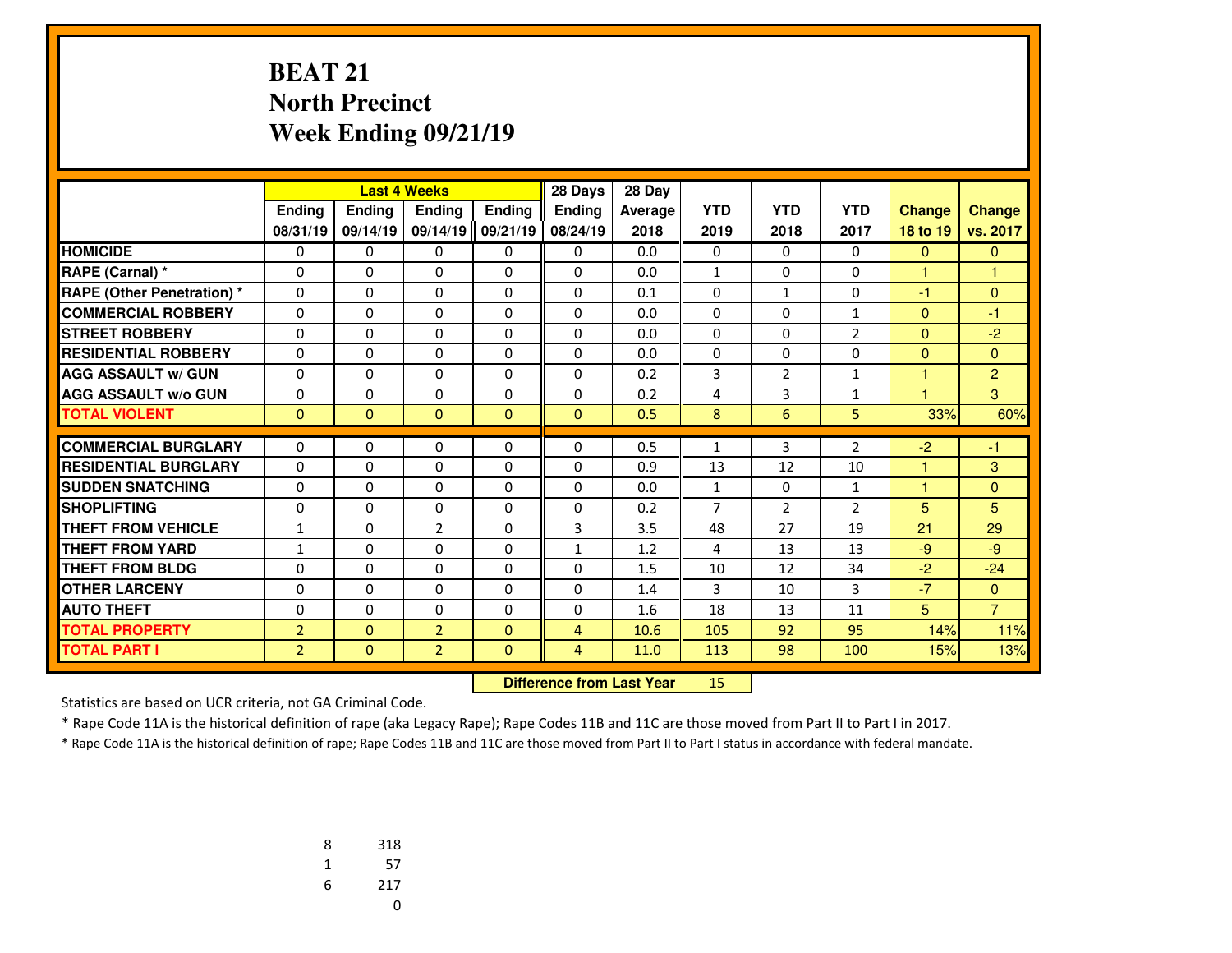#### **BEAT 22 North PrecinctWeek Ending 09/21/19**

|                                   |                |                | <b>Last 4 Weeks</b> |                | 28 Days        | 28 Day  |                |              |                |               |               |
|-----------------------------------|----------------|----------------|---------------------|----------------|----------------|---------|----------------|--------------|----------------|---------------|---------------|
|                                   | Ending         | Ending         | <b>Endina</b>       | <b>Endina</b>  | <b>Endina</b>  | Average | <b>YTD</b>     | <b>YTD</b>   | <b>YTD</b>     | <b>Change</b> | <b>Change</b> |
|                                   | 08/31/19       | 09/14/19       | 09/14/19            | 09/21/19       | 08/24/19       | 2018    | 2019           | 2018         | 2017           | 18 to 19      | vs. 2017      |
| <b>HOMICIDE</b>                   | 0              | 0              | 0                   | 0              | 0              | 0.4     | $\mathbf{1}$   | 3            | 0              | $-2$          |               |
| RAPE (Carnal) *                   | 0              | $\Omega$       | $\Omega$            | 0              | $\Omega$       | 0.2     | $\overline{2}$ | 3            | $\mathbf{1}$   | $-1$          | 1             |
| <b>RAPE (Other Penetration)</b> * | $\Omega$       | $\Omega$       | $\Omega$            | $\Omega$       | $\Omega$       | 0.1     | $\Omega$       | $\Omega$     | 1              | $\mathbf{0}$  | $-1$          |
| <b>COMMERCIAL ROBBERY</b>         | 0              | 0              | 0                   | 0              | 0              | 0.2     | $\mathbf{1}$   | 3            | $\overline{2}$ | $-2$          | $-1$          |
| <b>STREET ROBBERY</b>             | 0              | $\Omega$       | $\Omega$            | 0              | $\Omega$       | 1.0     | $\overline{7}$ | 8            | $\overline{7}$ | $-1$          | $\Omega$      |
| <b>RESIDENTIAL ROBBERY</b>        | 0              | 0              | 0                   | $\Omega$       | $\Omega$       | 0.0     | $\mathbf{1}$   | 0            | 0              | 1             | 1             |
| <b>AGG ASSAULT w/ GUN</b>         | $\overline{2}$ | 0              | 0                   | $\mathbf{1}$   | 3              | 1.4     | 18             | 9            | 20             | 9             | $-2$          |
| <b>AGG ASSAULT w/o GUN</b>        | 1              | $\overline{2}$ | $\overline{2}$      | $\mathbf{1}$   | 6              | 1.8     | 30             | 15           | 12             | 15            | 18            |
| <b>TOTAL VIOLENT</b>              | 3              | $\overline{2}$ | $\overline{2}$      | $\overline{2}$ | 9              | 5.1     | 60             | 41           | 43             | 46%           | 40%           |
|                                   |                |                |                     |                |                |         |                |              |                | 1             |               |
| <b>COMMERCIAL BURGLARY</b>        | 0              | 0              | 0                   | 0              | $\Omega$       | 0.5     | 4              | 3            | $\overline{7}$ |               | $-3$          |
| <b>RESIDENTIAL BURGLARY</b>       | $\Omega$       | $\Omega$       | $\Omega$            | $\Omega$       | $\Omega$       | 1.8     | 11             | 18           | 20             | $-7$          | $-9$          |
| <b>SUDDEN SNATCHING</b>           | $\Omega$       | $\Omega$       | $\Omega$            | $\Omega$       | $\Omega$       | 0.3     | $\overline{2}$ | 3            | $\Omega$       | $-1$          | 2             |
| <b>SHOPLIFTING</b>                | 0              | 1              | $\mathbf{1}$        | 0              | $\overline{2}$ | 3.1     | 8              | 32           | 27             | $-24$         | $-19$         |
| <b>THEFT FROM VEHICLE</b>         | 2              | $\mathbf{1}$   | $\overline{2}$      | $\overline{2}$ | $\overline{7}$ | 3.0     | 25             | 27           | 25             | $-2$          | $\mathbf{0}$  |
| <b>THEFT FROM YARD</b>            | $\Omega$       | $\Omega$       | $\mathbf{1}$        | $\mathbf{1}$   | $\overline{2}$ | 1.6     | 14             | 16           | 11             | $-2$          | 3             |
| <b>THEFT FROM BLDG</b>            | 0              | 0              | 0                   | 0              | $\Omega$       | 1.3     | 15             | 13           | 21             | 2             | $-6$          |
| <b>OTHER LARCENY</b>              | 0              | $\mathbf{1}$   | 0                   | 0              | $\mathbf{1}$   | 0.5     | $\overline{2}$ | $\mathbf{1}$ | 3              | 1             | $-1$          |
| <b>AUTO THEFT</b>                 | 1              | $\mathbf{1}$   | 0                   | $\overline{2}$ | 4              | 2.0     | 16             | 20           | 24             | $-4$          | $-8$          |
| <b>TOTAL PROPERTY</b>             | 3              | 4              | 4                   | 5              | 16             | 14.0    | 97             | 133          | 138            | $-27%$        | $-30%$        |
| <b>TOTAL PART I</b>               | 6              | 6              | 6                   | $\overline{7}$ | 25             | 19.1    | 157            | 174          | 181            | $-10%$        | $-13%$        |

 **Difference from Last Year** $-17$ 

Statistics are based on UCR criteria, not GA Criminal Code.

\* Rape Code 11A is the historical definition of rape (aka Legacy Rape); Rape Codes 11B and 11C are those moved from Part II to Part I in 2017.

| 8 | 318 |
|---|-----|
| 1 | 57  |
| 6 | 217 |
|   | U   |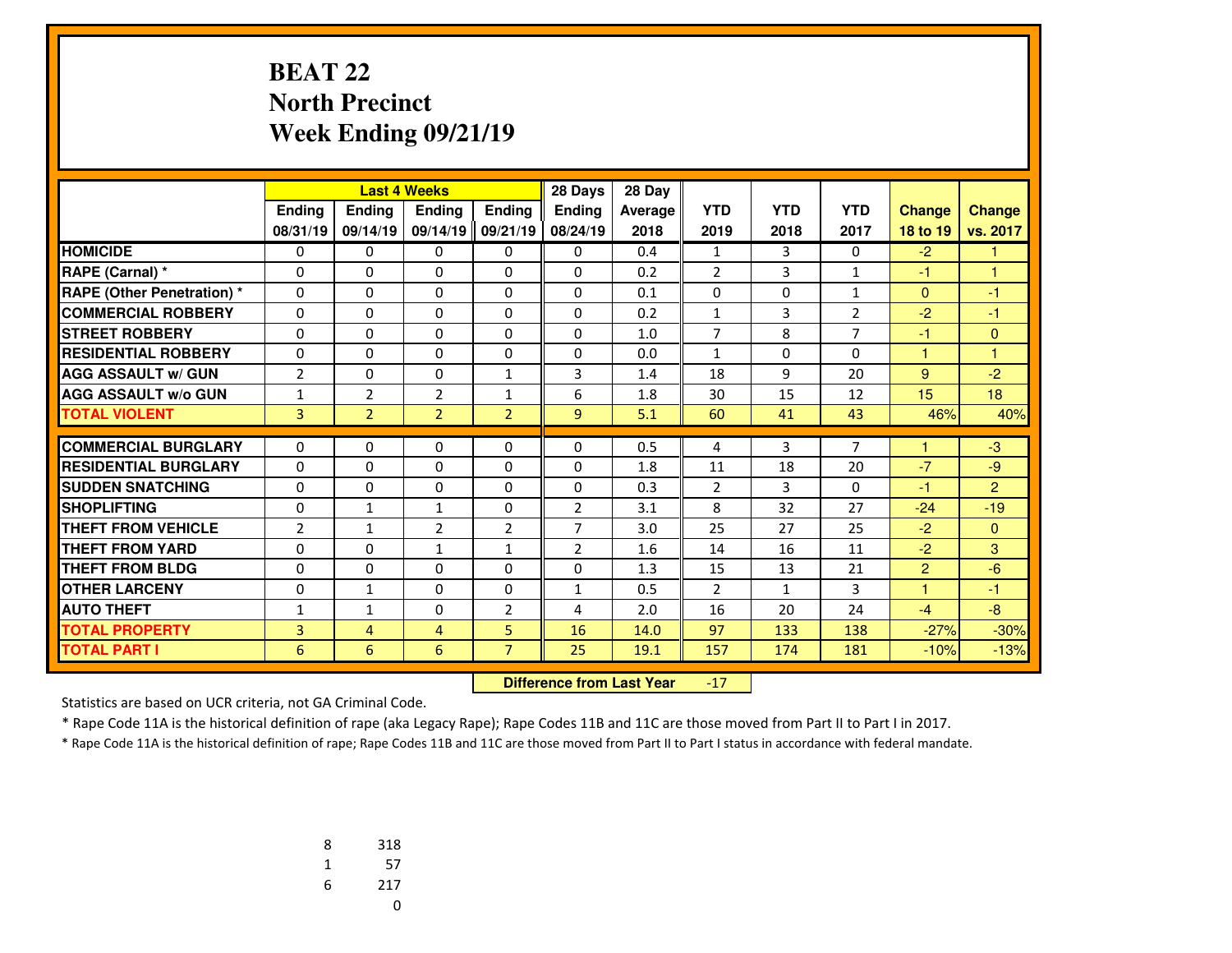#### **BEAT 23 North PrecinctWeek Ending 09/21/19**

|                                   |                |               | <b>Last 4 Weeks</b> |                | 28 Days        | 28 Day  |                |                |                |                |               |
|-----------------------------------|----------------|---------------|---------------------|----------------|----------------|---------|----------------|----------------|----------------|----------------|---------------|
|                                   | Ending         | <b>Ending</b> | <b>Endina</b>       | <b>Endina</b>  | <b>Endina</b>  | Average | <b>YTD</b>     | <b>YTD</b>     | <b>YTD</b>     | <b>Change</b>  | <b>Change</b> |
|                                   | 08/24/19       | 09/14/19      | 09/14/19            | 09/21/19       | 08/24/19       | 2018    | 2019           | 2018           | 2017           | 18 to 19       | vs. 2017      |
| <b>HOMICIDE</b>                   | 0              | 0             | 0                   | 0              | 0              | 0.1     | $\overline{2}$ | 1              | 1              | 1.             | 1             |
| RAPE (Carnal) *                   | 0              | 0             | $\Omega$            | 0              | $\Omega$       | 0.2     | $\mathbf{1}$   | $\overline{2}$ | $\overline{2}$ | -1             | $-1$          |
| <b>RAPE (Other Penetration)</b> * | $\Omega$       | 0             | $\Omega$            | $\Omega$       | $\Omega$       | 0.0     | $\Omega$       | $\Omega$       | $\Omega$       | $\mathbf{0}$   | $\Omega$      |
| <b>COMMERCIAL ROBBERY</b>         | 0              | 0             | 0                   | 0              | $\Omega$       | 0.1     | 0              | $\mathbf{1}$   | $\overline{2}$ | -1             | $-2$          |
| <b>STREET ROBBERY</b>             | 0              | $\Omega$      | $\overline{2}$      | 0              | $\overline{2}$ | 0.2     | 5              | 4              | 5              | $\mathbf{1}$   | $\Omega$      |
| <b>RESIDENTIAL ROBBERY</b>        | 0              | 0             | $\Omega$            | $\Omega$       | 0              | 0.1     | 0              | 3              | $\mathbf{1}$   | $-3$           | $-1$          |
| <b>AGG ASSAULT w/ GUN</b>         | 0              | $\mathbf{1}$  | 0                   | $\mathbf{1}$   | $\overline{2}$ | 1.4     | 13             | 16             | 7              | $-3$           | 6             |
| <b>AGG ASSAULT w/o GUN</b>        | $\overline{2}$ | 0             | 0                   | 0              | $\overline{2}$ | 1.4     | 18             | 11             | 12             | $\overline{7}$ | 6             |
| <b>TOTAL VIOLENT</b>              | $\overline{2}$ | $\mathbf{1}$  | $\overline{2}$      | $\mathbf{1}$   | 6              | 3.4     | 39             | 38             | 30             | 3%             | 30%           |
| <b>COMMERCIAL BURGLARY</b>        | $\Omega$       | 0             | 0                   | 0              | $\Omega$       | 1.0     | 6              | 9              | 14             | $-3$           | $-8$          |
| <b>RESIDENTIAL BURGLARY</b>       |                |               |                     |                |                |         |                |                |                |                |               |
|                                   | $\Omega$       | $\mathbf{1}$  | 0                   | $\Omega$       | $\mathbf{1}$   | 1.2     | 10             | 13             | 16             | $-3$           | $-6$          |
| <b>SUDDEN SNATCHING</b>           | $\Omega$       | $\mathbf{1}$  | $\Omega$            | $\Omega$       | $\mathbf{1}$   | 0.2     | $\overline{2}$ | $\overline{2}$ | 4              | $\mathbf{0}$   | $-2$          |
| <b>SHOPLIFTING</b>                | 1              | $\mathbf{1}$  | $\Omega$            | 0              | 2              | 2.8     | 15             | 29             | 10             | $-14$          | 5             |
| <b>THEFT FROM VEHICLE</b>         | $\mathbf{1}$   | $\Omega$      | $\Omega$            | $\mathbf{1}$   | $\overline{2}$ | 2.8     | 21             | 26             | 31             | $-5$           | $-10$         |
| <b>THEFT FROM YARD</b>            | 0              | $\mathbf{1}$  | $\mathbf{1}$        | $\mathbf{1}$   | 3              | 2.1     | 9              | 21             | 22             | $-12$          | $-13$         |
| <b>THEFT FROM BLDG</b>            | 0              | $\mathbf{1}$  | 0                   | 0              | 1              | 1.8     | 12             | 20             | 19             | $-8$           | $-7$          |
| <b>OTHER LARCENY</b>              | 0              | 0             | 0                   | 0              | 0              | 0.5     | $\overline{2}$ | 5              | 4              | $-3$           | $-2$          |
| <b>AUTO THEFT</b>                 | 1              | 0             | 0                   | 0              | $\mathbf{1}$   | 1.5     | 10             | 12             | 30             | $-2$           | $-20$         |
| <b>TOTAL PROPERTY</b>             | 3              | 5             | $\mathbf{1}$        | $\overline{2}$ | 11             | 13.9    | 87             | 137            | 150            | $-36%$         | $-42%$        |
| <b>TOTAL PART I</b>               | 5              | 6             | 3                   | 3              | 17             | 17.3    | 126            | 175            | 180            | $-28%$         | $-30%$        |

 **Difference from Last Year**-49

Statistics are based on UCR criteria, not GA Criminal Code.

\* Rape Code 11A is the historical definition of rape (aka Legacy Rape); Rape Codes 11B and 11C are those moved from Part II to Part I in 2017.

| 8 | 318 |
|---|-----|
| 1 | 57  |
| 6 | 217 |
|   | U   |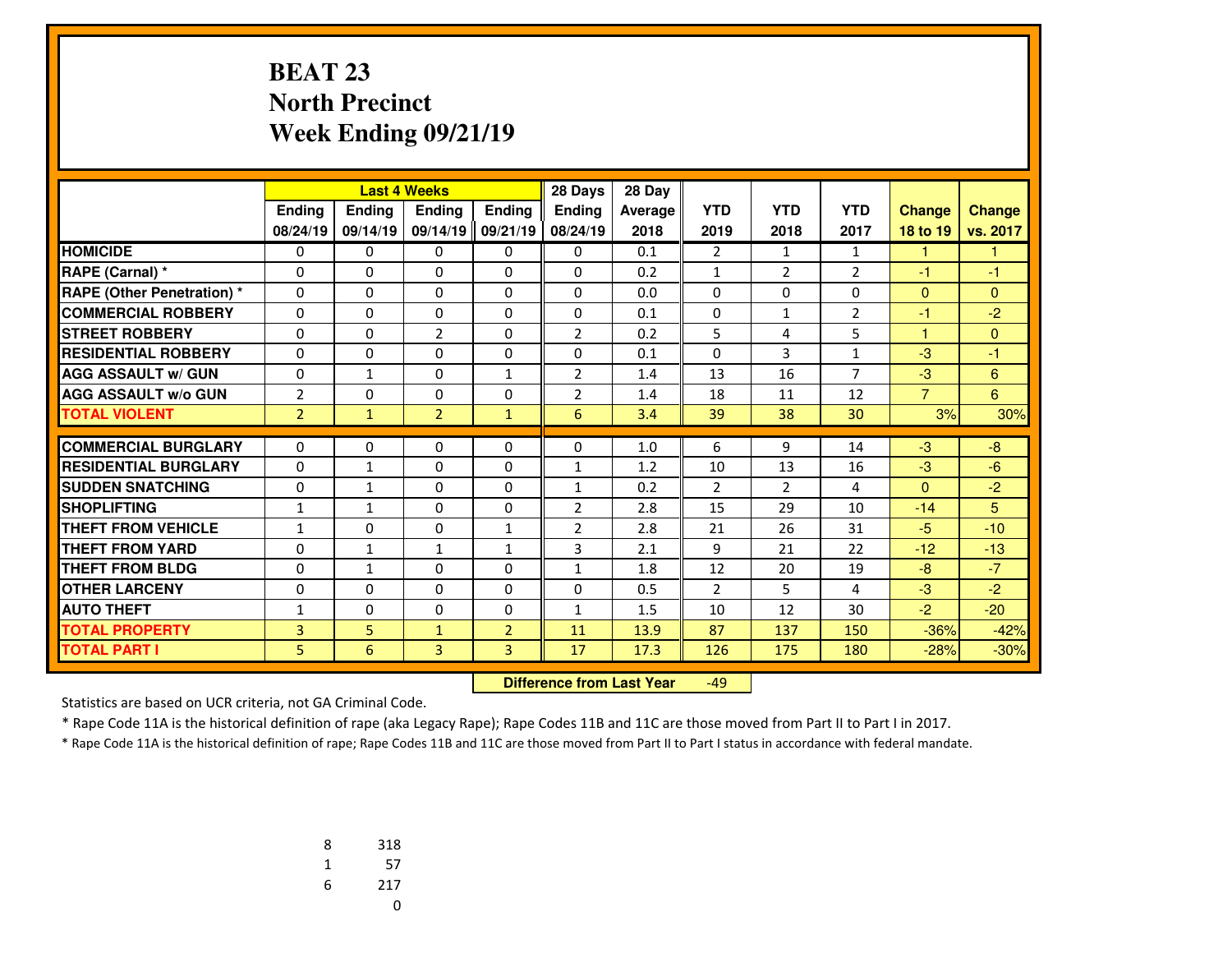#### **BEAT 24 North PrecinctWeek Ending 09/21/19**

|                                   |                |                | <b>Last 4 Weeks</b> |                | 28 Days        | 28 Day  |                |                |                |                |                |
|-----------------------------------|----------------|----------------|---------------------|----------------|----------------|---------|----------------|----------------|----------------|----------------|----------------|
|                                   | Ending         | <b>Ending</b>  | <b>Endina</b>       | <b>Ending</b>  | <b>Endina</b>  | Average | <b>YTD</b>     | <b>YTD</b>     | <b>YTD</b>     | <b>Change</b>  | <b>Change</b>  |
|                                   | 08/24/19       | 09/14/19       | 09/14/19            | 09/21/19       | 08/24/19       | 2018    | 2019           | 2018           | 2017           | 18 to 19       | vs. 2017       |
| <b>HOMICIDE</b>                   | 0              | 0              | 0                   | 0              | 0              | 0.0     | 0              | $\mathbf{0}$   | 0              | $\mathbf{0}$   | $\mathbf{0}$   |
| <b>RAPE (Carnal) *</b>            | 0              | $\mathbf{1}$   | 0                   | $\mathbf{0}$   | $\mathbf{1}$   | 0.0     | $\overline{2}$ | $\Omega$       | $\mathbf{1}$   | $\overline{2}$ | $\overline{1}$ |
| <b>RAPE (Other Penetration) *</b> | $\mathbf{1}$   | $\Omega$       | $\Omega$            | $\Omega$       | 1              | 0.0     | $\overline{2}$ | $\Omega$       | $\Omega$       | $\overline{2}$ | $\overline{2}$ |
| <b>COMMERCIAL ROBBERY</b>         | $\Omega$       | $\Omega$       | $\Omega$            | $\Omega$       | $\Omega$       | 0.0     | $\Omega$       | 0              | 3              | $\mathbf{0}$   | $-3$           |
| <b>STREET ROBBERY</b>             | 0              | 0              | 0                   | $\mathbf{0}$   | $\Omega$       | 0.6     | 5              | 5              | 12             | $\mathbf{0}$   | $-7$           |
| <b>RESIDENTIAL ROBBERY</b>        | 0              | 0              | $\Omega$            | $\Omega$       | $\mathbf{0}$   | 0.0     | $\mathbf{1}$   | 0              | 0              | $\mathbf{1}$   | 1              |
| <b>AGG ASSAULT w/ GUN</b>         | 0              | $\mathbf{1}$   | 0                   | $\mathbf{0}$   | 1              | 0.3     | 3              | $\mathbf{1}$   | 4              | $\overline{c}$ | $-1$           |
| <b>AGG ASSAULT w/o GUN</b>        | $\Omega$       | $\Omega$       | $\Omega$            | 1              | $\mathbf{1}$   | 0.9     | 8              | $\overline{7}$ | $\mathbf{1}$   | 1              | $\overline{7}$ |
| <b>TOTAL VIOLENT</b>              | $\mathbf{1}$   | $\overline{2}$ | $\Omega$            | $\mathbf{1}$   | $\overline{4}$ | 1.8     | 21             | 13             | 21             | 62%            | 0%             |
|                                   |                |                |                     |                |                |         |                |                |                |                |                |
| <b>COMMERCIAL BURGLARY</b>        | 0              | 0              | 0                   | $\mathbf{0}$   | 0              | 0.2     | 5              | 1              | 3              | 4              | $\overline{2}$ |
| <b>RESIDENTIAL BURGLARY</b>       | $\Omega$       | $\mathbf{1}$   | 0                   | 0              | 1              | 0.6     | 9              | $\overline{7}$ | 9              | $\overline{2}$ | $\overline{0}$ |
| <b>SUDDEN SNATCHING</b>           | $\Omega$       | $\Omega$       | $\Omega$            | $\Omega$       | $\mathbf{0}$   | 0.5     | $\mathbf{1}$   | 3              | 2              | $-2$           | $-1$           |
| SHOPLIFTING                       | $\Omega$       | $\Omega$       | $\Omega$            | $\mathbf{1}$   | $\mathbf{1}$   | 4.7     | 25             | 58             | 41             | $-33$          | $-16$          |
| <b>THEFT FROM VEHICLE</b>         | $\overline{2}$ | 0              | 0                   | $\overline{2}$ | 4              | 3.9     | 41             | 33             | 77             | 8              | $-36$          |
| <b>THEFT FROM YARD</b>            | $\mathbf{1}$   | $\mathbf{1}$   | 3                   | $\Omega$       | 5              | 1.9     | 43             | 17             | 27             | 26             | 16             |
| <b>THEFT FROM BLDG</b>            | 0              | $\mathbf{1}$   | $\mathbf{1}$        | $\Omega$       | $\overline{2}$ | 1.9     | 11             | 19             | 10             | $-8$           | 1              |
| <b>OTHER LARCENY</b>              | 0              | $\Omega$       | $\overline{2}$      | $\Omega$       | $\overline{2}$ | 0.7     | 11             | $\overline{3}$ | $\overline{7}$ | 8              | $\overline{4}$ |
| <b>AUTO THEFT</b>                 | 0              | 0              | 0                   | $\mathbf{0}$   | $\Omega$       | 1.0     | $\overline{7}$ | 9              | 28             | $-2$           | $-21$          |
| <b>TOTAL PROPERTY</b>             | 3              | 3              | 6                   | 3              | 15             | 15.3    | 153            | 150            | 204            | 2%             | $-25%$         |
| <b>TOTAL PART I</b>               | 4              | 5              | 6                   | 4              | 19             | 17.2    | 174            | 163            | 225            | 7%             | $-23%$         |

 **Difference from Last Year**<sup>11</sup>

Statistics are based on UCR criteria, not GA Criminal Code.

\* Rape Code 11A is the historical definition of rape (aka Legacy Rape); Rape Codes 11B and 11C are those moved from Part II to Part I in 2017.

| 8 | 318 |
|---|-----|
| 1 | 57  |
| 6 | 217 |
|   | U   |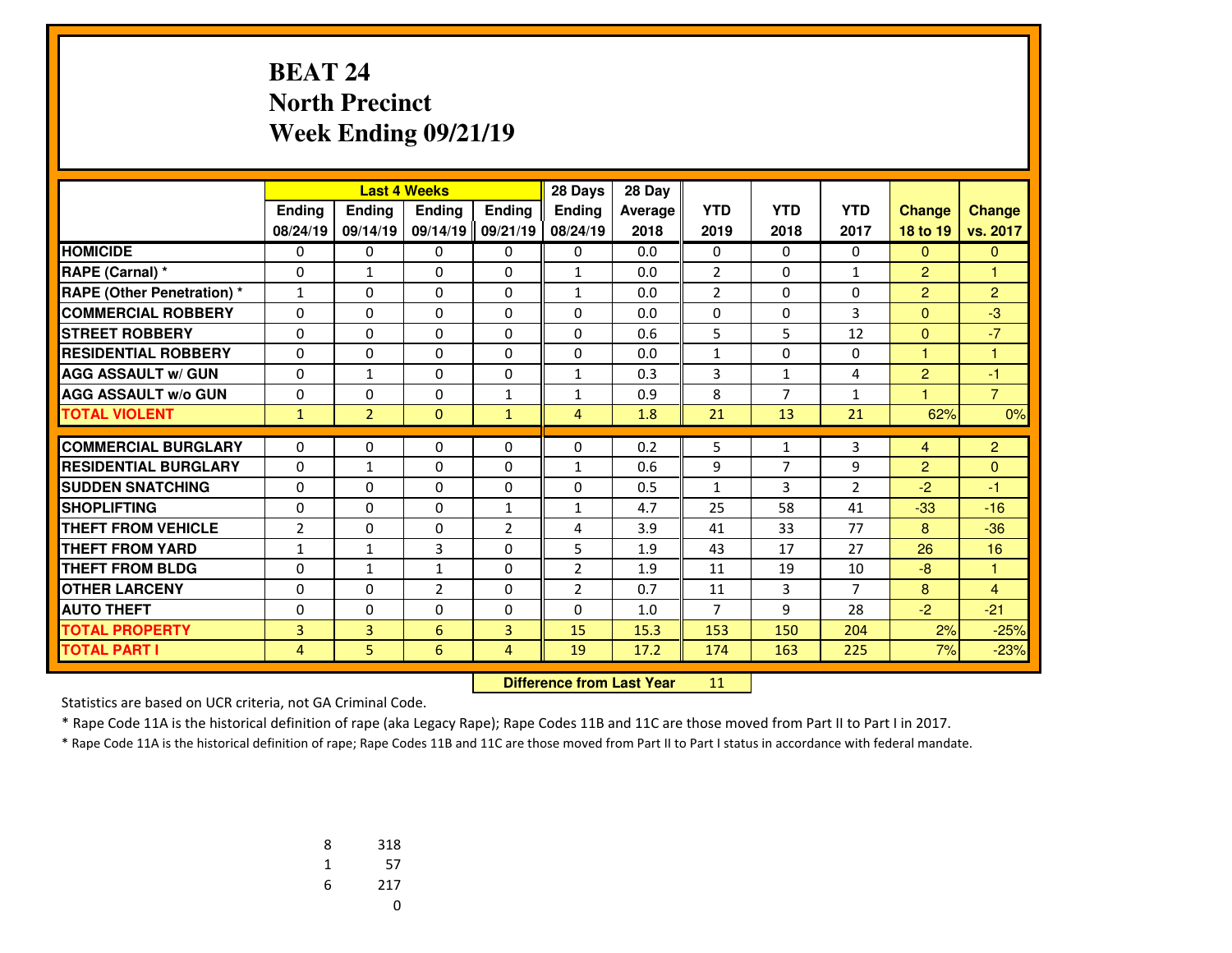# **BEAT 25 North PrecinctWeek Ending 09/21/19**

|                                   |                | <b>Last 4 Weeks</b> |                |                | 28 Days        | 28 Day  |                |                |                |                |                |
|-----------------------------------|----------------|---------------------|----------------|----------------|----------------|---------|----------------|----------------|----------------|----------------|----------------|
|                                   | Ending         | <b>Endina</b>       | <b>Endina</b>  | Ending         | <b>Endina</b>  | Average | <b>YTD</b>     | <b>YTD</b>     | <b>YTD</b>     | <b>Change</b>  | <b>Change</b>  |
|                                   | 08/24/19       | 09/14/19            | 09/14/19       | 09/21/19       | 08/24/19       | 2018    | 2019           | 2018           | 2017           | 18 to 19       | vs. 2017       |
| <b>HOMICIDE</b>                   | 0              | 0                   | 0              | 0              | 0              | 0.0     | 0              | 0              | $\Omega$       | $\mathbf{0}$   | $\mathbf{0}$   |
| <b>RAPE (Carnal) *</b>            | 0              | 0                   | 0              | $\Omega$       | $\Omega$       | 0.2     | $\mathbf{1}$   | $\overline{2}$ | $\overline{2}$ | -1             | $-1$           |
| <b>RAPE (Other Penetration) *</b> | 0              | $\Omega$            | $\Omega$       | 0              | $\Omega$       | 0.0     | 0              | $\Omega$       | $\Omega$       | $\mathbf{0}$   | $\mathbf{0}$   |
| <b>COMMERCIAL ROBBERY</b>         | 0              | 0                   | $\Omega$       | $\Omega$       | $\Omega$       | 0.0     | $\mathbf{1}$   | $\Omega$       | $\mathbf{1}$   | 1              | $\Omega$       |
| <b>STREET ROBBERY</b>             | 0              | $\Omega$            | $\Omega$       | 0              | $\Omega$       | 1.2     | 4              | 8              | 17             | $-4$           | $-13$          |
| <b>RESIDENTIAL ROBBERY</b>        | 0              | 0                   | $\Omega$       | $\Omega$       | $\Omega$       | 0.0     | $\Omega$       | $\Omega$       | $\Omega$       | $\mathbf{0}$   | $\Omega$       |
| <b>AGG ASSAULT w/ GUN</b>         | 0              | 0                   | 0              | 0              | $\Omega$       | 0.2     | $\overline{2}$ | $\overline{3}$ | $\overline{2}$ | -1             | $\Omega$       |
| <b>AGG ASSAULT w/o GUN</b>        | 0              | 0                   | $\mathbf{1}$   | $\mathbf{1}$   | $\overline{2}$ | 0.3     | 6              | 4              | 3              | $\overline{2}$ | 3              |
| <b>TOTAL VIOLENT</b>              | $\Omega$       | $\mathbf{0}$        | $\mathbf{1}$   | $\mathbf{1}$   | $\overline{2}$ | 1.9     | 14             | 17             | 25             | $-18%$         | $-44%$         |
|                                   |                |                     |                |                |                |         |                |                |                |                |                |
| <b>COMMERCIAL BURGLARY</b>        | 0              | 0                   | 0              | 0              | 0              | 0.1     | $\overline{7}$ | 1              | 3              | 6              | $\overline{4}$ |
| <b>RESIDENTIAL BURGLARY</b>       | 0              | $\overline{2}$      | 0              | 0              | 2              | 0.2     | 16             | 3              | 3              | 13             | 13             |
| <b>SUDDEN SNATCHING</b>           | $\Omega$       | 0                   | $\Omega$       | $\Omega$       | $\Omega$       | 0.1     | $\mathbf{1}$   | $\Omega$       | $\mathbf{1}$   | $\mathbf{1}$   | $\Omega$       |
| <b>SHOPLIFTING</b>                | $\Omega$       | 0                   | 0              | $\Omega$       | $\Omega$       | 1.4     | 13             | 14             | 24             | $-1$           | $-11$          |
| <b>THEFT FROM VEHICLE</b>         | 3              | $\overline{2}$      | $\overline{2}$ | $\overline{2}$ | 9              | 4.7     | 49             | 38             | 60             | 11             | $-11$          |
| <b>THEFT FROM YARD</b>            | $\Omega$       | $\mathbf{1}$        | $\Omega$       | $\mathbf 1$    | $\overline{2}$ | 2.1     | 18             | 20             | 48             | $-2$           | $-30$          |
| <b>THEFT FROM BLDG</b>            | $\overline{2}$ | 0                   | $\Omega$       | $\mathbf{1}$   | 3              | 1.5     | 14             | 17             | 29             | $-3$           | $-15$          |
| <b>OTHER LARCENY</b>              | $\Omega$       | 0                   | $\overline{2}$ | $\Omega$       | $\overline{2}$ | 1.0     | 6              | $\overline{7}$ | 9              | $-1$           | $-3$           |
| <b>AUTO THEFT</b>                 | 0              | $\Omega$            | $\mathbf{1}$   | 0              | $\mathbf{1}$   | 1.4     | 11             | 11             | 22             | $\mathbf{0}$   | $-11$          |
| <b>TOTAL PROPERTY</b>             | 5              | 5                   | 5              | 4              | 19             | 12.4    | 135            | 111            | 199            | 22%            | $-32%$         |
| <b>TOTAL PART I</b>               | 5              | 5.                  | 6              | 5              | 21             | 14.3    | 149            | 128            | 224            | 16%            | $-33%$         |

 **Difference from Last Year**<sup>21</sup>

Statistics are based on UCR criteria, not GA Criminal Code.

\* Rape Code 11A is the historical definition of rape (aka Legacy Rape); Rape Codes 11B and 11C are those moved from Part II to Part I in 2017.

| 8 | 318 |
|---|-----|
| 1 | 57  |
| 6 | 217 |
|   | U   |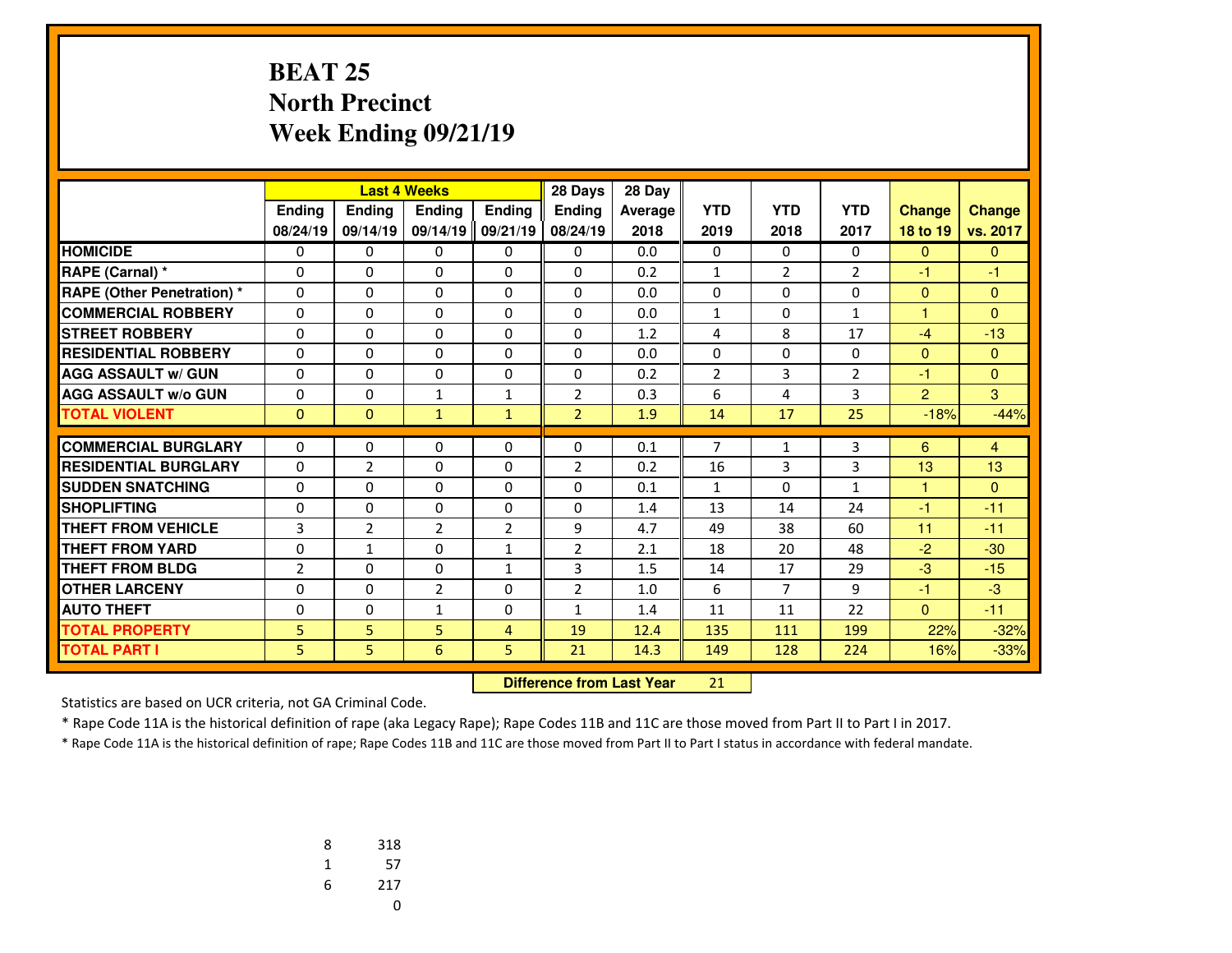### **BEAT 26 North PrecinctWeek Ending 09/21/19**

|                                   |                |                | <b>Last 4 Weeks</b> |                | 28 Days        | 28 Day  |                |                |                |                |                |
|-----------------------------------|----------------|----------------|---------------------|----------------|----------------|---------|----------------|----------------|----------------|----------------|----------------|
|                                   | Ending         | Ending         | <b>Endina</b>       | <b>Ending</b>  | <b>Endina</b>  | Average | <b>YTD</b>     | <b>YTD</b>     | <b>YTD</b>     | <b>Change</b>  | <b>Change</b>  |
|                                   | 08/24/19       | 09/14/19       | 09/14/19            | 09/21/19       | 08/24/19       | 2018    | 2019           | 2018           | 2017           | 18 to 19       | vs. 2017       |
| <b>HOMICIDE</b>                   | 0              | 0              | 0                   | 0              | $\Omega$       | 0.0     | $\mathbf{1}$   | $\Omega$       | 0              | 1              | 1              |
| RAPE (Carnal) *                   | 0              | $\Omega$       | $\Omega$            | $\mathbf{1}$   | $\mathbf{1}$   | 0.2     | $\overline{2}$ | $\overline{2}$ | $\mathbf{1}$   | $\Omega$       | 1              |
| <b>RAPE (Other Penetration) *</b> | 0              | $\Omega$       | 0                   | 0              | $\Omega$       | 0.1     | 0              | 1              | 1              | $-1$           | $-1$           |
| <b>COMMERCIAL ROBBERY</b>         | $\Omega$       | $\mathbf{1}$   | $\Omega$            | $\Omega$       | $\mathbf{1}$   | 0.0     | $\mathbf{1}$   | $\Omega$       | $\overline{2}$ | 1              | $-1$           |
| <b>STREET ROBBERY</b>             | $\Omega$       | $\Omega$       | $\Omega$            | $\Omega$       | $\Omega$       | 1.2     | 9              | 11             | 5              | $-2$           | $\overline{4}$ |
| <b>RESIDENTIAL ROBBERY</b>        | 0              | $\Omega$       | $\Omega$            | $\Omega$       | $\Omega$       | 0.0     | 0              | $\Omega$       | $\Omega$       | $\Omega$       | $\Omega$       |
| <b>AGG ASSAULT w/ GUN</b>         | 0              | $\mathbf{1}$   | 0                   | 0              | $\mathbf{1}$   | 0.2     | 4              | $\overline{2}$ | 3              | $\overline{2}$ | 1              |
| <b>AGG ASSAULT w/o GUN</b>        | $\mathbf{1}$   | 0              | 0                   | $\Omega$       | $\mathbf{1}$   | 1.8     | 14             | 19             | 14             | $-5$           | $\Omega$       |
| <b>TOTAL VIOLENT</b>              | $\mathbf{1}$   | $\overline{2}$ | $\Omega$            | $\mathbf{1}$   | 4              | 3.5     | 31             | 35             | 26             | $-11%$         | 19%            |
| <b>COMMERCIAL BURGLARY</b>        |                | 0              |                     |                | $\Omega$       |         |                |                |                |                |                |
| <b>RESIDENTIAL BURGLARY</b>       | 0              |                | 0                   | 0              |                | 0.2     | 5              | 1              | 9              | $\overline{4}$ | $-4$           |
|                                   | 0              | $\Omega$       | $\Omega$            | $\Omega$       | $\Omega$       | 0.2     | 1              | $\mathbf{1}$   | 1              | $\Omega$       | $\Omega$       |
| <b>SUDDEN SNATCHING</b>           | 0              | $\Omega$       | 0                   | 0              | $\Omega$       | 0.8     | 5              | 10             | 15             | $-5$           | $-10$          |
| <b>SHOPLIFTING</b>                | $\Omega$       | $\Omega$       | $\mathbf{1}$        | $\mathbf{1}$   | $\overline{2}$ | 2.5     | 24             | 23             | 26             | 1              | $-2$           |
| <b>THEFT FROM VEHICLE</b>         | $\Omega$       | 4              | $\mathbf{1}$        | $\mathbf{1}$   | 6              | 2.8     | 30             | 25             | 36             | 5              | $-6$           |
| <b>THEFT FROM YARD</b>            | $\overline{2}$ | $\Omega$       | $\Omega$            | $\mathbf{1}$   | 3              | 2.2     | 15             | 16             | 25             | $-1$           | $-10$          |
| <b>THEFT FROM BLDG</b>            | 1              | 1              | $\mathbf{1}$        | $\overline{2}$ | 5              | 2.8     | 21             | 26             | 39             | $-5$           | $-18$          |
| <b>OTHER LARCENY</b>              | $\mathbf{1}$   | $\Omega$       | $\Omega$            | $\mathbf{1}$   | $\overline{2}$ | 1.0     | 5              | $\overline{7}$ | $\overline{2}$ | $-2$           | 3              |
| <b>AUTO THEFT</b>                 | $\mathbf 0$    | 1              | 0                   | 0              | $\mathbf{1}$   | 1.5     | 6              | 18             | 12             | $-12$          | $-6$           |
| <b>TOTAL PROPERTY</b>             | $\overline{4}$ | 6              | 3                   | 6              | 19             | 14.0    | 112            | 127            | 165            | $-12%$         | $-32%$         |
| <b>TOTAL PART I</b>               | 5              | 8              | 3                   | $\overline{7}$ | 23             | 17.5    | 143            | 162            | 191            | $-12%$         | $-25%$         |

 **Difference from Last Year**-19

Statistics are based on UCR criteria, not GA Criminal Code.

\* Rape Code 11A is the historical definition of rape (aka Legacy Rape); Rape Codes 11B and 11C are those moved from Part II to Part I in 2017.

| 8 | 318 |
|---|-----|
| 1 | 57  |
| 6 | 217 |
|   | 0   |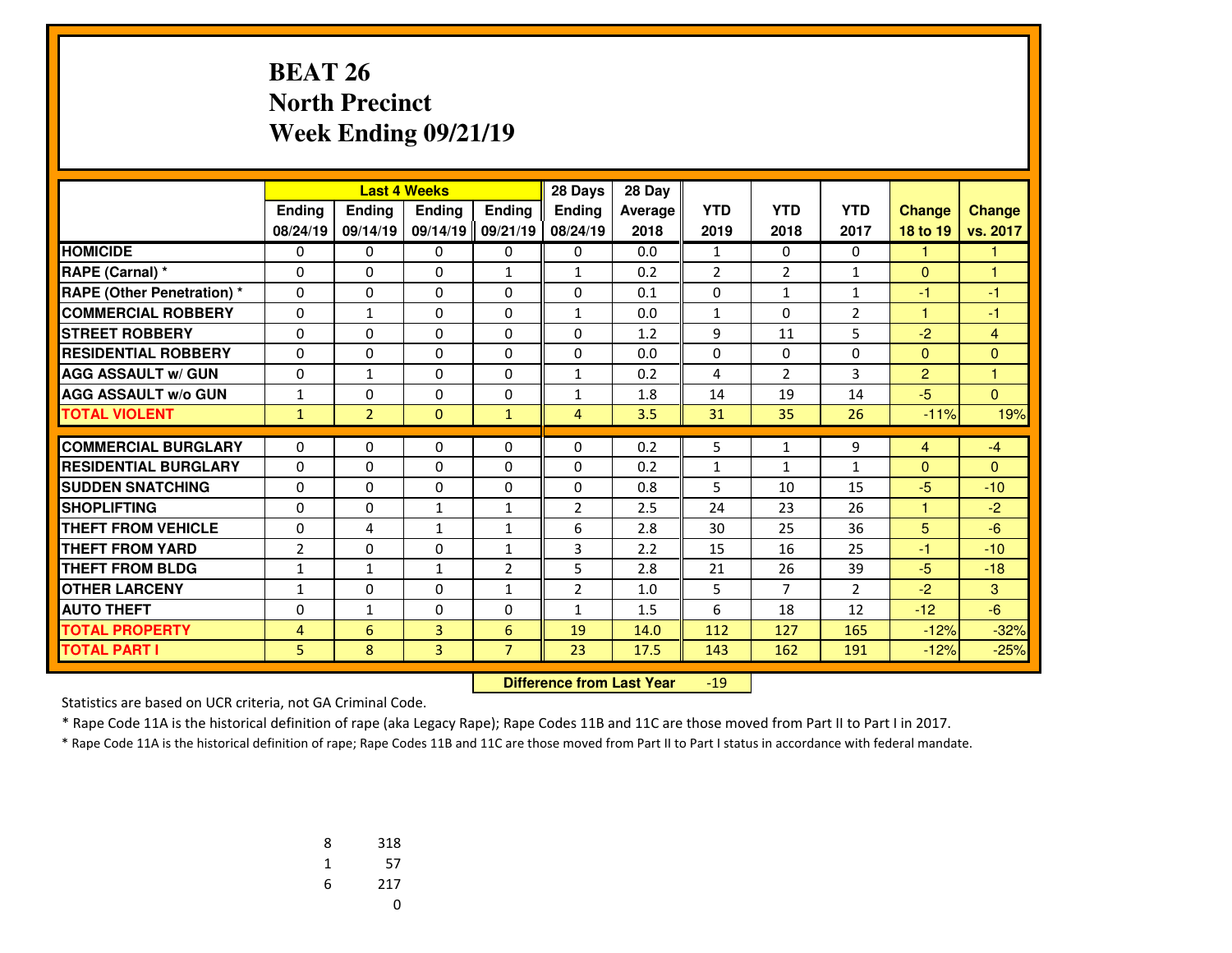#### **BEAT 27 North PrecinctWeek Ending 09/21/19**

|                                   |                |                | <b>Last 4 Weeks</b> |               | 28 Days                          | 28 Day  |                |                |                |               |                |
|-----------------------------------|----------------|----------------|---------------------|---------------|----------------------------------|---------|----------------|----------------|----------------|---------------|----------------|
|                                   | Ending         | <b>Ending</b>  | <b>Endina</b>       | <b>Endina</b> | Ending                           | Average | <b>YTD</b>     | <b>YTD</b>     | <b>YTD</b>     | <b>Change</b> | <b>Change</b>  |
|                                   | 08/24/19       | 09/14/19       | 09/14/19            | 09/21/19      | 08/24/19                         | 2018    | 2019           | 2018           | 2017           | 18 to 19      | vs. 2017       |
| <b>HOMICIDE</b>                   | 1              | 0              | 0                   | 0             | 1                                | 0.0     | $\mathbf{1}$   | $\Omega$       | $\overline{2}$ | 1             | $-1$           |
| RAPE (Carnal) *                   | 0              | 0              | 0                   | 0             | 0                                | 0.2     | 0              | 0              | 6              | $\mathbf{0}$  | $-6$           |
| <b>RAPE (Other Penetration) *</b> | $\overline{2}$ | 0              | 0                   | 0             | $\overline{2}$                   | 0.2     | 3              | 3              | $\overline{2}$ | $\Omega$      | 1              |
| <b>COMMERCIAL ROBBERY</b>         | 0              | $\Omega$       | 0                   | 0             | $\Omega$                         | 0.2     | $\mathbf{1}$   | $\overline{2}$ | 0              | -1            | 1              |
| <b>STREET ROBBERY</b>             | $\Omega$       | 0              | $\mathbf{1}$        | $\Omega$      | $\mathbf{1}$                     | 0.8     | 11             | 6              | 8              | 5             | 3              |
| <b>RESIDENTIAL ROBBERY</b>        | $\Omega$       | $\Omega$       | 0                   | 0             | $\Omega$                         | 0.2     | 1              | $\overline{2}$ | $\Omega$       | $-1$          | 1              |
| <b>AGG ASSAULT w/ GUN</b>         | 0              | $\mathbf{1}$   | 0                   | $\mathbf{1}$  | $\overline{2}$                   | 1.1     | 13             | 12             | 6              | 1             | $\overline{7}$ |
| <b>AGG ASSAULT W/o GUN</b>        | 0              | $\Omega$       | 0                   | 0             | $\Omega$                         | 1.1     | 27             | $\overline{7}$ | 14             | 20            | 13             |
| <b>TOTAL VIOLENT</b>              | $\overline{3}$ | $\mathbf{1}$   | $\mathbf{1}$        | $\mathbf{1}$  | 6                                | 3.5     | 57             | 32             | 38             | 78%           | 50%            |
| <b>COMMERCIAL BURGLARY</b>        | $\Omega$       | 0              | 0                   | $\mathbf{1}$  | $\mathbf{1}$                     | 0.4     | 4              | 5              | 3              | $-1$          | 1              |
| <b>RESIDENTIAL BURGLARY</b>       | 0              | $\mathbf{1}$   | 0                   | $\Omega$      | $\mathbf{1}$                     | 0.8     | 5              | $\overline{7}$ | 3              | $-2$          | $\overline{2}$ |
| <b>SUDDEN SNATCHING</b>           | $\Omega$       | $\Omega$       | $\Omega$            | $\Omega$      | $\Omega$                         | 0.5     | $\overline{2}$ | 6              | 13             | $-4$          | $-11$          |
| <b>SHOPLIFTING</b>                | 4              | $\mathbf{1}$   | 2                   | 4             | 11                               | 3.3     | 32             | 34             | 14             | $-2$          | 18             |
| <b>THEFT FROM VEHICLE</b>         | 0              | $\mathbf{1}$   | 0                   | 0             | $\mathbf{1}$                     | 2.5     | 29             | 21             | 35             | 8             | $-6$           |
| <b>THEFT FROM YARD</b>            | 0              | $\Omega$       | 2                   | 0             | $\overline{2}$                   | 1.5     | 6              | 15             | 17             | $-9$          | $-11$          |
| <b>THEFT FROM BLDG</b>            | 0              | $\overline{2}$ | $\mathbf{1}$        | 0             | 3                                | 2.9     | 25             | 29             | 31             | $-4$          | $-6$           |
| <b>OTHER LARCENY</b>              | 0              | $\mathbf{1}$   | 0                   | 0             | $\mathbf{1}$                     | 0.5     | 3              | 2              | $\overline{2}$ | 1             | $\overline{1}$ |
| <b>AUTO THEFT</b>                 | 0              | 0              | $\Omega$            | 0             | $\Omega$                         | 1.2     | 8              | 12             | 9              | $-4$          | -1             |
| <b>TOTAL PROPERTY</b>             | 4              | 6              | 5                   | 5             | 20                               | 13.6    | 114            | 131            | 127            | $-13%$        | $-10%$         |
| <b>TOTAL PART I</b>               | $\overline{7}$ | $\overline{7}$ | 6                   | 6             | 26                               | 17.1    | 171            | 163            | 165            | 5%            | 4%             |
|                                   |                |                |                     |               | <b>Difference from Last Year</b> |         | 8              |                |                |               |                |

 **Difference from Last Year**

Statistics are based on UCR criteria, not GA Criminal Code.

\* Rape Code 11A is the historical definition of rape (aka Legacy Rape); Rape Codes 11B and 11C are those moved from Part II to Part I in 2017.

| 8 | 318 |
|---|-----|
| 1 | 57  |
| 6 | 217 |
|   | U   |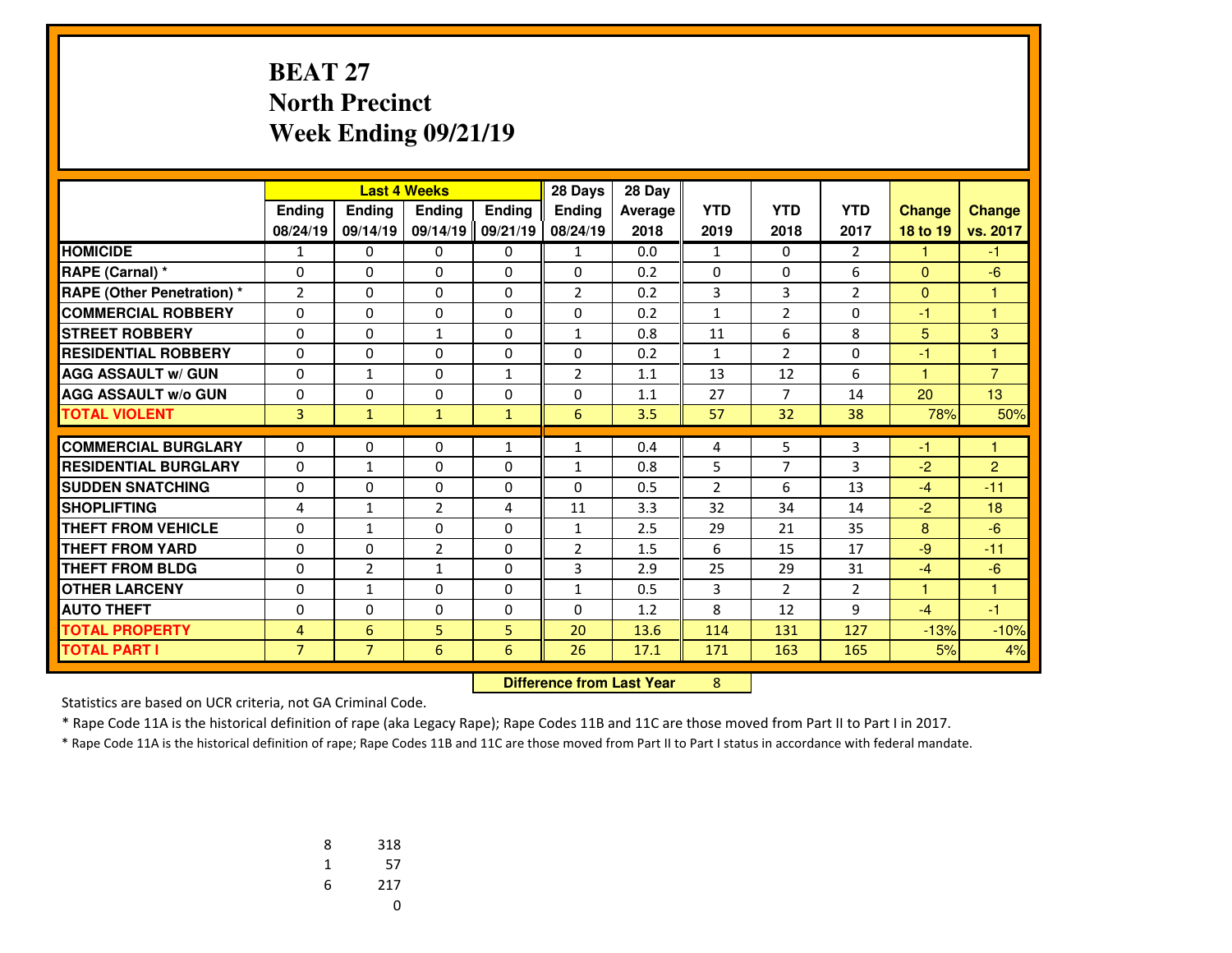#### **BEAT 31 Central PrecinctWeek Ending 09/21/19**

|                                   |                |                | <b>Last 4 Weeks</b> |                | 28 Days        | 28 Day  |              |                |                |                |                 |
|-----------------------------------|----------------|----------------|---------------------|----------------|----------------|---------|--------------|----------------|----------------|----------------|-----------------|
|                                   | Ending         | <b>Ending</b>  | <b>Endina</b>       | <b>Ending</b>  | <b>Endina</b>  | Average | <b>YTD</b>   | <b>YTD</b>     | <b>YTD</b>     | <b>Change</b>  | <b>Change</b>   |
|                                   | 08/24/19       | 09/14/19       | 09/14/19            | 09/21/19       | 08/24/19       | 2018    | 2019         | 2018           | 2017           | 18 to 19       | vs. 2017        |
| <b>HOMICIDE</b>                   | 0              | 0              | 0                   | 0              | 0              | 0.2     | $\mathbf{1}$ | $\mathbf{1}$   | 0              | $\mathbf{0}$   | 1               |
| RAPE (Carnal) *                   | 0              | $\Omega$       | $\Omega$            | $\Omega$       | $\Omega$       | 0.0     | 3            | $\Omega$       | 1              | 3              | $\overline{2}$  |
| <b>RAPE (Other Penetration) *</b> | 0              | 0              | 1                   | $\Omega$       | $\mathbf{1}$   | 0.2     | $\mathbf{1}$ | $\mathbf{1}$   | 4              | $\mathbf{0}$   | $-3$            |
| <b>COMMERCIAL ROBBERY</b>         | $\Omega$       | 0              | $\Omega$            | $\Omega$       | $\Omega$       | 0.1     | $\Omega$     | $\mathbf{1}$   | $\Omega$       | $-1$           | $\Omega$        |
| <b>STREET ROBBERY</b>             | $\Omega$       | $\Omega$       | $\Omega$            | $\Omega$       | $\Omega$       | 0.7     | 5            | 6              | 12             | $-1$           | $-7$            |
| <b>RESIDENTIAL ROBBERY</b>        | 0              | 0              | $\Omega$            | $\Omega$       | $\Omega$       | 0.0     | $\Omega$     | $\Omega$       | $\overline{2}$ | $\mathbf{0}$   | $-2$            |
| <b>AGG ASSAULT w/ GUN</b>         | $\mathbf{1}$   | $\Omega$       | $\Omega$            | $\Omega$       | $\mathbf{1}$   | 0.8     | 13           | $\overline{7}$ | 12             | 6              | 1               |
| <b>AGG ASSAULT w/o GUN</b>        | 0              | 0              | 0                   | 2              | $\overline{2}$ | 0.7     | 18           | 6              | 10             | 12             | 8               |
| <b>TOTAL VIOLENT</b>              | $\mathbf{1}$   | $\Omega$       | $\mathbf{1}$        | $\overline{2}$ | $\overline{4}$ | 2.6     | 41           | 22             | 41             | 86%            | 0%              |
| <b>COMMERCIAL BURGLARY</b>        | 0              | 0              |                     |                | $\mathbf{1}$   | 0.6     |              | 8              | $\overline{2}$ | $\overline{2}$ | 8               |
| <b>RESIDENTIAL BURGLARY</b>       |                |                | $\mathbf{1}$        | 0              |                |         | 10           |                |                |                |                 |
|                                   | $\mathbf{1}$   | 3              | $\mathbf{1}$        | $\Omega$       | 5              | 1.9     | 33           | 22             | 21             | 11             | 12              |
| <b>SUDDEN SNATCHING</b>           | $\Omega$       | $\Omega$       | $\Omega$            | $\Omega$       | $\Omega$       | 0.1     | 3            | $\mathbf{1}$   | 3              | $\overline{2}$ | $\Omega$        |
| <b>SHOPLIFTING</b>                | $\Omega$       | 0              | $\Omega$            | $\Omega$       | $\Omega$       | 0.2     | 3            | $\overline{2}$ | 14             | $\mathbf{1}$   | $-11$           |
| <b>THEFT FROM VEHICLE</b>         | $\mathbf{1}$   | $\mathbf{1}$   | $\mathbf{1}$        | $\overline{2}$ | 5              | 5.2     | 49           | 46             | 67             | 3              | $-18$           |
| <b>THEFT FROM YARD</b>            | $\overline{2}$ | $\overline{2}$ | $\overline{2}$      | $\overline{2}$ | 8              | 3.8     | 44           | 30             | 45             | 14             | $-1$            |
| <b>THEFT FROM BLDG</b>            | 0              | $\Omega$       | $\Omega$            | $\overline{2}$ | $\overline{2}$ | 2.0     | 16           | 21             | 25             | $-5$           | $-9$            |
| <b>OTHER LARCENY</b>              | $\Omega$       | 0              | $\mathbf{1}$        | $\mathbf{1}$   | $\overline{2}$ | 1.5     | 16           | 4              | 6              | 12             | 10 <sup>1</sup> |
| <b>AUTO THEFT</b>                 | 0              | $\mathbf{1}$   | 0                   | 0              | $\mathbf{1}$   | 1.8     | 12           | 19             | 33             | $-7$           | $-21$           |
| <b>TOTAL PROPERTY</b>             | 4              | $\overline{7}$ | 6                   | $\overline{7}$ | 24             | 17.0    | 186          | 153            | 216            | 22%            | $-14%$          |
| <b>TOTAL PART I</b>               | 5              | $\overline{7}$ | $\overline{7}$      | 9              | 28             | 19.6    | 227          | 175            | 257            | 30%            | $-12%$          |

 **Difference from Last Year**<sup>52</sup>

Statistics are based on UCR criteria, not GA Criminal Code.

\* Rape Code 11A is the historical definition of rape (aka Legacy Rape); Rape Codes 11B and 11C are those moved from Part II to Part I in 2017.

| 8 | 318 |
|---|-----|
| 1 | 57  |
| 6 | 217 |
|   | U   |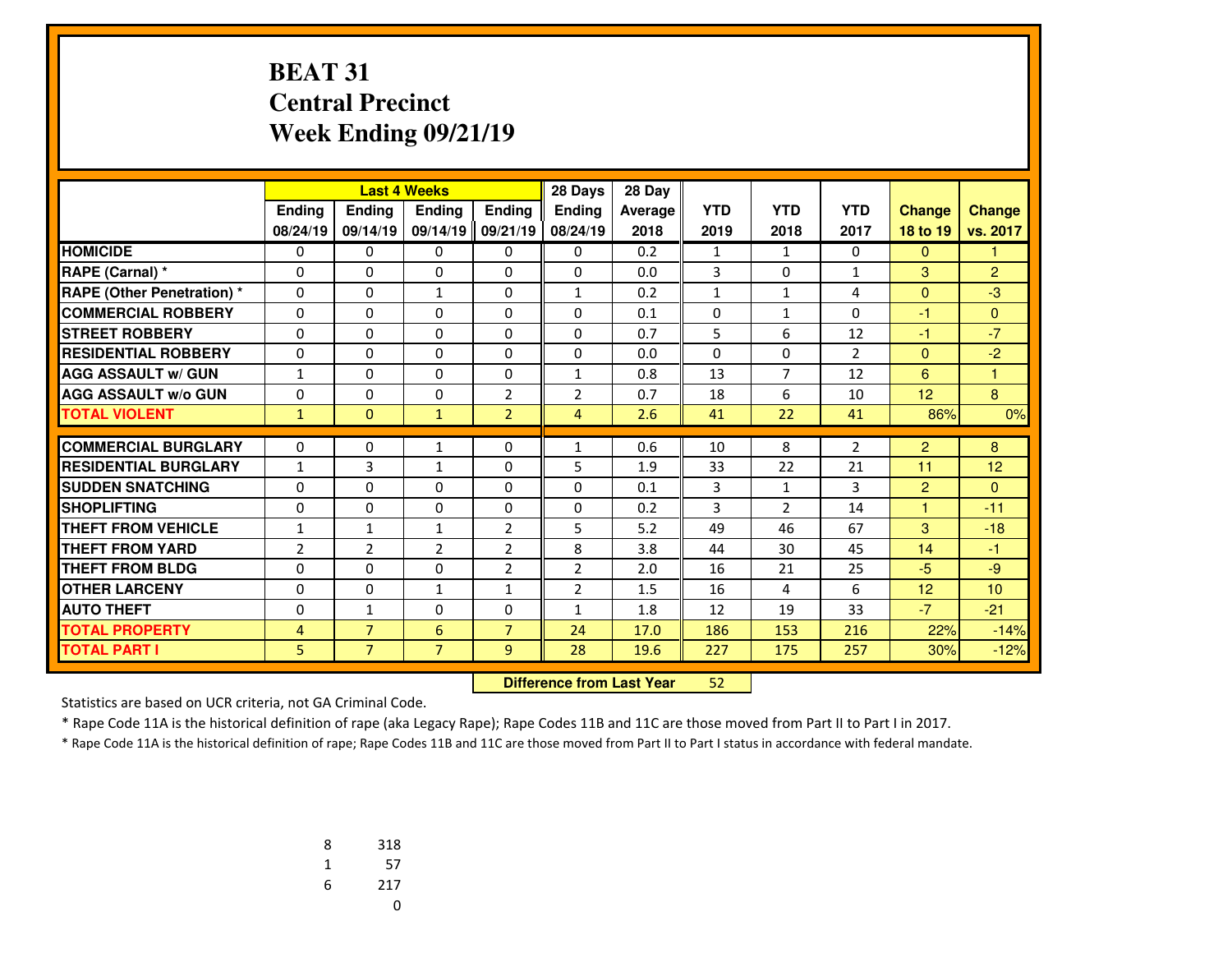#### **BEAT 32 Central PrecinctWeek Ending 09/21/19**

|                                   |                |                | <b>Last 4 Weeks</b> |                | 28 Days        | 28 Day  |                |              |                |                |                |
|-----------------------------------|----------------|----------------|---------------------|----------------|----------------|---------|----------------|--------------|----------------|----------------|----------------|
|                                   | Ending         | Ending         | <b>Endina</b>       | <b>Endina</b>  | <b>Endina</b>  | Average | <b>YTD</b>     | <b>YTD</b>   | <b>YTD</b>     | <b>Change</b>  | <b>Change</b>  |
|                                   | 08/24/19       | 09/14/19       | 09/14/19            | 09/21/19       | 08/24/19       | 2018    | 2019           | 2018         | 2017           | 18 to 19       | vs. 2017       |
| <b>HOMICIDE</b>                   | 0              | 0              | 0                   | 0              | 0              | 0.0     | $\mathbf{1}$   | $\Omega$     | 0              | 1              | 1              |
| RAPE (Carnal) *                   | 0              | $\Omega$       | $\Omega$            | 0              | $\Omega$       | 0.1     | 1              | $\mathbf{1}$ | 4              | $\Omega$       | $-3$           |
| <b>RAPE (Other Penetration) *</b> | 0              | $\Omega$       | $\Omega$            | 0              | $\Omega$       | 0.1     | 0              | $\mathbf{1}$ | $\overline{2}$ | $-1$           | $-2$           |
| <b>COMMERCIAL ROBBERY</b>         | $\mathbf{1}$   | $\Omega$       | $\Omega$            | $\Omega$       | $\mathbf{1}$   | 0.3     | 8              | 4            | 4              | 4              | $\overline{4}$ |
| <b>STREET ROBBERY</b>             | 0              | $\Omega$       | $\Omega$            | 0              | $\Omega$       | 0.3     | 3              | 4            | $\overline{2}$ | $-1$           | $\overline{1}$ |
| <b>RESIDENTIAL ROBBERY</b>        | 0              | $\Omega$       | $\Omega$            | $\Omega$       | $\Omega$       | 0.1     | 0              | $\mathbf{1}$ | $\Omega$       | $-1$           | $\Omega$       |
| <b>AGG ASSAULT w/ GUN</b>         | 0              | $\Omega$       | 0                   | 0              | $\Omega$       | 0.5     | $\overline{2}$ | 5            | 5              | $-3$           | $-3$           |
| <b>AGG ASSAULT w/o GUN</b>        | 0              | 0              | 0                   | $\Omega$       | $\Omega$       | 0.8     | 8              | 5            | 3              | 3              | 5              |
| <b>TOTAL VIOLENT</b>              | $\mathbf{1}$   | $\Omega$       | $\Omega$            | $\Omega$       | $\mathbf{1}$   | 2.2     | 23             | 21           | 20             | 10%            | 15%            |
|                                   |                |                |                     |                |                |         |                |              |                |                |                |
| <b>COMMERCIAL BURGLARY</b>        | 0              | 0              | 0                   | 0              | $\mathbf{0}$   | 0.2     | 3              | 2            | 3              |                | $\mathbf{0}$   |
| <b>RESIDENTIAL BURGLARY</b>       | $\overline{2}$ | $\overline{2}$ | $\mathbf{1}$        | $\Omega$       | 5              | 2.1     | 21             | 20           | 17             | $\overline{1}$ | $\overline{4}$ |
| <b>SUDDEN SNATCHING</b>           | 0              | $\mathbf{1}$   | 0                   | 0              | $\mathbf{1}$   | 0.0     | $\overline{2}$ | $\Omega$     | $\overline{2}$ | $\overline{2}$ | $\Omega$       |
| <b>SHOPLIFTING</b>                | $\overline{2}$ | $\Omega$       | $\Omega$            | $\mathbf{1}$   | 3              | 5.2     | 33             | 58           | 39             | $-25$          | $-6$           |
| <b>THEFT FROM VEHICLE</b>         | 1              | $\overline{2}$ | 4                   | $\overline{2}$ | 9              | 6.4     | 48             | 56           | 85             | $-8$           | $-37$          |
| <b>THEFT FROM YARD</b>            | $\Omega$       | $\Omega$       | $\mathbf{1}$        | $\mathbf{1}$   | $\overline{2}$ | 3.6     | 23             | 37           | 30             | $-14$          | $-7$           |
| <b>THEFT FROM BLDG</b>            | $\Omega$       | $\Omega$       | 3                   | $\overline{2}$ | 5              | 2.4     | 27             | 28           | 36             | $-1$           | $-9$           |
| <b>OTHER LARCENY</b>              | $\Omega$       | $\Omega$       | $\mathbf{1}$        | $\Omega$       | $\mathbf{1}$   | 1.7     | 3              | 15           | 8              | $-12$          | $-5$           |
| <b>AUTO THEFT</b>                 | 0              | 0              | $\Omega$            | $\mathbf{1}$   | $\mathbf{1}$   | 1.7     | 13             | 17           | 26             | $-4$           | $-13$          |
| <b>TOTAL PROPERTY</b>             | 5              | 5.             | 10                  | $\overline{7}$ | 27             | 23.2    | 173            | 233          | 246            | $-26%$         | $-30%$         |
| <b>TOTAL PART I</b>               | 6              | 5              | 10                  | $\overline{7}$ | 28             | 25.5    | 196            | 254          | 266            | $-23%$         | $-26%$         |

 **Difference from Last Year**-58

Statistics are based on UCR criteria, not GA Criminal Code.

\* Rape Code 11A is the historical definition of rape (aka Legacy Rape); Rape Codes 11B and 11C are those moved from Part II to Part I in 2017.

| 8 | 318 |
|---|-----|
| 1 | 57  |
| 6 | 217 |
|   | U   |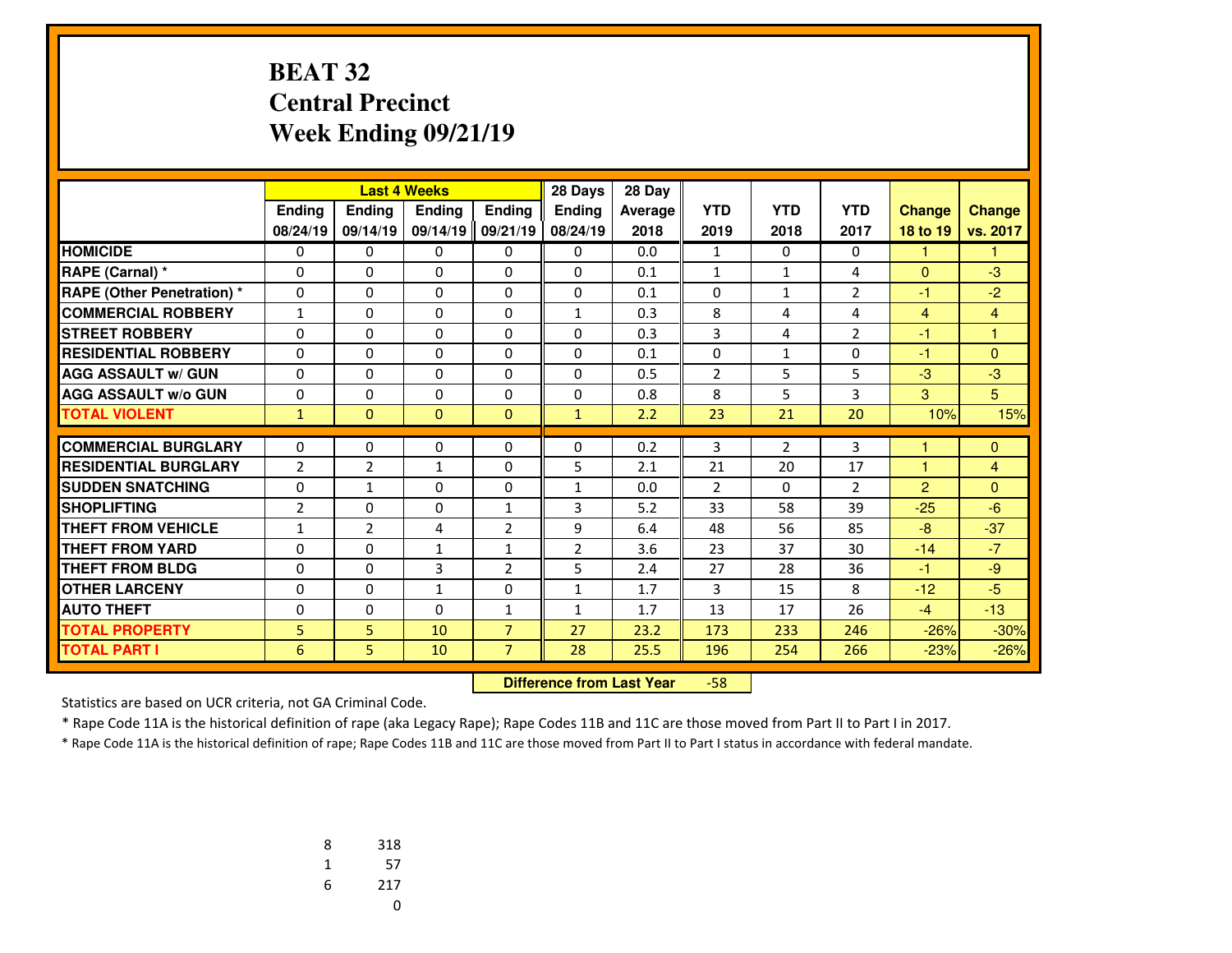# **BEAT 33 Central PrecinctWeek Ending 09/21/19**

|                                   |                |                | <b>Last 4 Weeks</b> |                | 28 Days        | 28 Day  |                |                |                |                |               |
|-----------------------------------|----------------|----------------|---------------------|----------------|----------------|---------|----------------|----------------|----------------|----------------|---------------|
|                                   | Ending         | Ending         | <b>Endina</b>       | Ending         | <b>Endina</b>  | Average | <b>YTD</b>     | <b>YTD</b>     | <b>YTD</b>     | <b>Change</b>  | <b>Change</b> |
|                                   | 08/24/19       | 09/14/19       | 09/14/19            | 09/21/19       | 08/24/19       | 2018    | 2019           | 2018           | 2017           | 18 to 19       | vs. 2017      |
| <b>HOMICIDE</b>                   | 1              | 0              | 0                   | 0              | $\mathbf{1}$   | 0.0     | $\overline{2}$ | 0              | 1              | $\overline{2}$ |               |
| RAPE (Carnal) *                   | 0              | 0              | 0                   | 0              | 0              | 0.2     | 0              | 3              | $\overline{2}$ | $-3$           | $-2$          |
| <b>RAPE (Other Penetration) *</b> | $\Omega$       | $\Omega$       | $\Omega$            | $\Omega$       | $\Omega$       | 0.2     | $\Omega$       | $\mathbf{1}$   | $\mathbf{1}$   | $-1$           | $-1$          |
| <b>COMMERCIAL ROBBERY</b>         | $\Omega$       | $\Omega$       | $\mathbf{1}$        | $\Omega$       | 1              | 0.2     | 3              | $\overline{2}$ | 6              | 1              | $-3$          |
| <b>STREET ROBBERY</b>             | $\Omega$       | $\overline{2}$ | $\Omega$            | $\Omega$       | $\overline{2}$ | 1.7     | 12             | 17             | 14             | $-5$           | $-2$          |
| <b>RESIDENTIAL ROBBERY</b>        | 0              | 0              | 0                   | 0              | $\Omega$       | 0.0     | 0              | 0              | 0              | $\mathbf{0}$   | $\Omega$      |
| <b>AGG ASSAULT w/ GUN</b>         | $\Omega$       | $\Omega$       | $\Omega$            | $\Omega$       | $\Omega$       | 0.8     | 10             | 8              | 17             | 2              | $-7$          |
| <b>AGG ASSAULT w/o GUN</b>        | 0              | 0              | 0                   | 0              | 0              | 1.0     | 18             | 5              | 12             | 13             | 6             |
| <b>TOTAL VIOLENT</b>              | $\mathbf{1}$   | $\overline{2}$ | $\mathbf{1}$        | $\mathbf{0}$   | $\overline{4}$ | 4.1     | 45             | 36             | 53             | 25%            | $-15%$        |
|                                   |                |                |                     |                |                |         |                |                |                |                |               |
| <b>COMMERCIAL BURGLARY</b>        | 0              | 0              | $\overline{2}$      | 0              | $\overline{2}$ | 0.8     | 7              | 9              | 6              | $-2$           | 1             |
| <b>RESIDENTIAL BURGLARY</b>       | $\Omega$       | $\Omega$       | $\mathbf{1}$        | $\mathbf{1}$   | $\overline{2}$ | 1.8     | 21             | 16             | 12             | 5              | 9             |
| <b>SUDDEN SNATCHING</b>           | 0              | $\Omega$       | 0                   | $\Omega$       | $\Omega$       | 0.4     | $\mathbf{1}$   | 4              | 3              | $-3$           | $-2$          |
| <b>SHOPLIFTING</b>                | 5              | 3              | $\mathbf{1}$        | $\overline{2}$ | 11             | 4.8     | 82             | 39             | 66             | 43             | 16            |
| <b>THEFT FROM VEHICLE</b>         | $\overline{2}$ | 3              | 2                   | $\Omega$       | $\overline{7}$ | 4.5     | 39             | 37             | 62             | 2              | $-23$         |
| <b>THEFT FROM YARD</b>            | $\overline{2}$ | $\mathbf{1}$   | 2                   | 2              | $\overline{7}$ | 3.6     | 42             | 32             | 31             | 10             | 11            |
| <b>THEFT FROM BLDG</b>            | 0              | 0              | $\mathbf{1}$        | 0              | $\mathbf{1}$   | 2.7     | 15             | 24             | 25             | $-9$           | $-10$         |
| <b>OTHER LARCENY</b>              | $\mathbf{1}$   | $\Omega$       | 0                   | $\Omega$       | $\mathbf{1}$   | 1.0     | 23             | 6              | 8              | 17             | 15            |
| <b>AUTO THEFT</b>                 | 0              | 0              | 0                   | 0              | $\Omega$       | 3.1     | 11             | 30             | 30             | $-19$          | $-19$         |
| <b>TOTAL PROPERTY</b>             | 10             | $\overline{7}$ | $\overline{9}$      | 5              | 31             | 22.7    | 241            | 197            | 243            | 22%            | $-1%$         |
| <b>TOTAL PART I</b>               | 11             | 9              | 10                  | 5              | 35             | 26.8    | 286            | 233            | 296            | 23%            | $-3%$         |

 **Difference from Last Year**<sup>53</sup>

Statistics are based on UCR criteria, not GA Criminal Code.

\* Rape Code 11A is the historical definition of rape (aka Legacy Rape); Rape Codes 11B and 11C are those moved from Part II to Part I in 2017.

| 8 | 318 |
|---|-----|
| 1 | 57  |
| 6 | 217 |
|   | U   |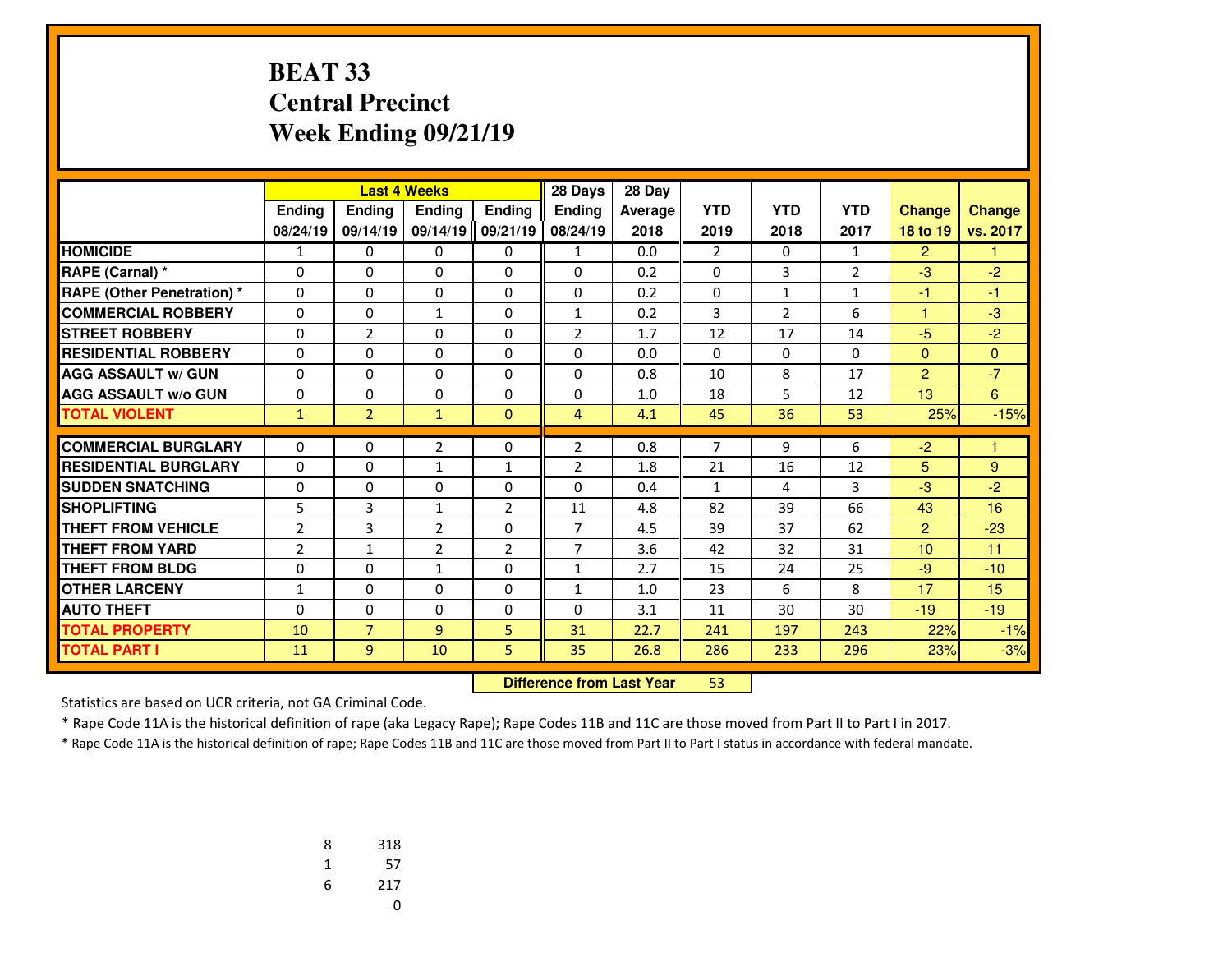# **BEAT 34 Central PrecinctWeek Ending 09/21/19**

|                                   |                | <b>Last 4 Weeks</b> |                |                | 28 Days       | 28 Day  |                |                |                |                |                |
|-----------------------------------|----------------|---------------------|----------------|----------------|---------------|---------|----------------|----------------|----------------|----------------|----------------|
|                                   | Ending         | <b>Ending</b>       | <b>Endina</b>  | Ending         | <b>Endina</b> | Average | <b>YTD</b>     | <b>YTD</b>     | <b>YTD</b>     | <b>Change</b>  | <b>Change</b>  |
|                                   | 08/24/19       | 09/14/19            | 09/14/19       | 09/21/19       | 08/24/19      | 2018    | 2019           | 2018           | 2017           | 18 to 19       | vs. 2017       |
| <b>HOMICIDE</b>                   | 0              | $\mathbf{1}$        | 0              | 0              | $\mathbf{1}$  | 0.2     | $\mathbf{1}$   | 1              | 4              | $\mathbf{0}$   | $-3$           |
| RAPE (Carnal) *                   | 0              | $\Omega$            | 0              | $\Omega$       | $\Omega$      | 0.1     | $\overline{2}$ | $\mathbf{1}$   | 6              | $\mathbf{1}$   | $-4$           |
| <b>RAPE (Other Penetration) *</b> | $\Omega$       | 0                   | $\Omega$       | $\Omega$       | $\Omega$      | 0.0     | $\mathbf{1}$   | $\Omega$       | $\Omega$       | $\mathbf{1}$   | 1              |
| <b>COMMERCIAL ROBBERY</b>         | 0              | $\Omega$            | 0              | 0              | $\Omega$      | 0.0     | 0              | $\Omega$       | $\Omega$       | $\mathbf{0}$   | $\Omega$       |
| <b>STREET ROBBERY</b>             | $\Omega$       | $\Omega$            | $\Omega$       | $\Omega$       | $\Omega$      | 0.8     | 9              | 5              | $\overline{7}$ | $\overline{4}$ | $\overline{2}$ |
| <b>RESIDENTIAL ROBBERY</b>        | $\Omega$       | 0                   | 0              | $\Omega$       | $\Omega$      | 0.2     | $\overline{2}$ | $\overline{2}$ | 3              | $\mathbf{0}$   | $-1$           |
| <b>AGG ASSAULT w/ GUN</b>         | $\overline{2}$ | $\Omega$            | $\overline{2}$ | 0              | 4             | 1.8     | 17             | 16             | 25             | $\mathbf{1}$   | $-8$           |
| <b>AGG ASSAULT w/o GUN</b>        | 0              | $\mathbf{1}$        | 0              | $\overline{2}$ | 3             | 2.3     | 25             | 23             | 19             | $\overline{2}$ | 6              |
| <b>TOTAL VIOLENT</b>              | $\overline{2}$ | $\overline{2}$      | $\overline{2}$ | $\overline{2}$ | 8             | 5.4     | 57             | 48             | 64             | 19%            | $-11%$         |
|                                   |                |                     |                |                |               |         |                |                |                |                |                |
| <b>COMMERCIAL BURGLARY</b>        | 0              | 1                   | $\Omega$       | 0              | $\mathbf{1}$  | 0.1     | 3              | $\mathbf{1}$   | 5              | $\overline{2}$ | $-2$           |
| <b>RESIDENTIAL BURGLARY</b>       | $\mathbf{1}$   | $\overline{7}$      | $\Omega$       | $\mathbf{1}$   | 9             | 4.4     | 33             | 47             | 58             | $-14$          | $-25$          |
| <b>SUDDEN SNATCHING</b>           | 0              | 0                   | 0              | $\Omega$       | 0             | 0.3     | $\mathbf{1}$   | $\overline{2}$ | 6              | $-1$           | $-5$           |
| <b>SHOPLIFTING</b>                | $\Omega$       | $\Omega$            | $\mathbf{1}$   | $\overline{2}$ | 3             | 0.5     | 11             | 6              | 26             | 5              | $-15$          |
| <b>THEFT FROM VEHICLE</b>         | 0              | 0                   | $\Omega$       | 3              | 3             | 2.8     | 24             | 31             | 31             | $-7$           | $-7$           |
| <b>THEFT FROM YARD</b>            | $\mathbf{1}$   | $\mathbf{1}$        | $\mathbf{1}$   | $\Omega$       | 3             | 1.5     | 22             | 13             | 19             | 9              | 3              |
| <b>THEFT FROM BLDG</b>            | 0              | 0                   | 0              | $\mathbf{1}$   | $\mathbf{1}$  | 2.1     | 11             | 22             | 21             | $-11$          | $-10$          |
| <b>OTHER LARCENY</b>              | $\mathbf{1}$   | $\Omega$            | $\Omega$       | 0              | 1             | 0.2     | 4              | $\mathbf{1}$   | $\overline{2}$ | 3              | 2              |
| <b>AUTO THEFT</b>                 | $\mathbf{1}$   | 0                   | 0              | 0              | 1             | 2.3     | 18             | 24             | 28             | $-6$           | $-10$          |
| <b>TOTAL PROPERTY</b>             | $\overline{4}$ | 9                   | $\overline{2}$ | $\overline{7}$ | 22            | 14.0    | 127            | 147            | 196            | $-14%$         | $-35%$         |
| <b>TOTAL PART I</b>               | 6              | 11                  | 4              | 9              | 30            | 19.4    | 184            | 195            | 260            | $-6%$          | $-29%$         |

 **Difference from Last Year**-11

Statistics are based on UCR criteria, not GA Criminal Code.

\* Rape Code 11A is the historical definition of rape (aka Legacy Rape); Rape Codes 11B and 11C are those moved from Part II to Part I in 2017.

| 8 | 318 |
|---|-----|
| 1 | 57  |
| 6 | 217 |
|   | U   |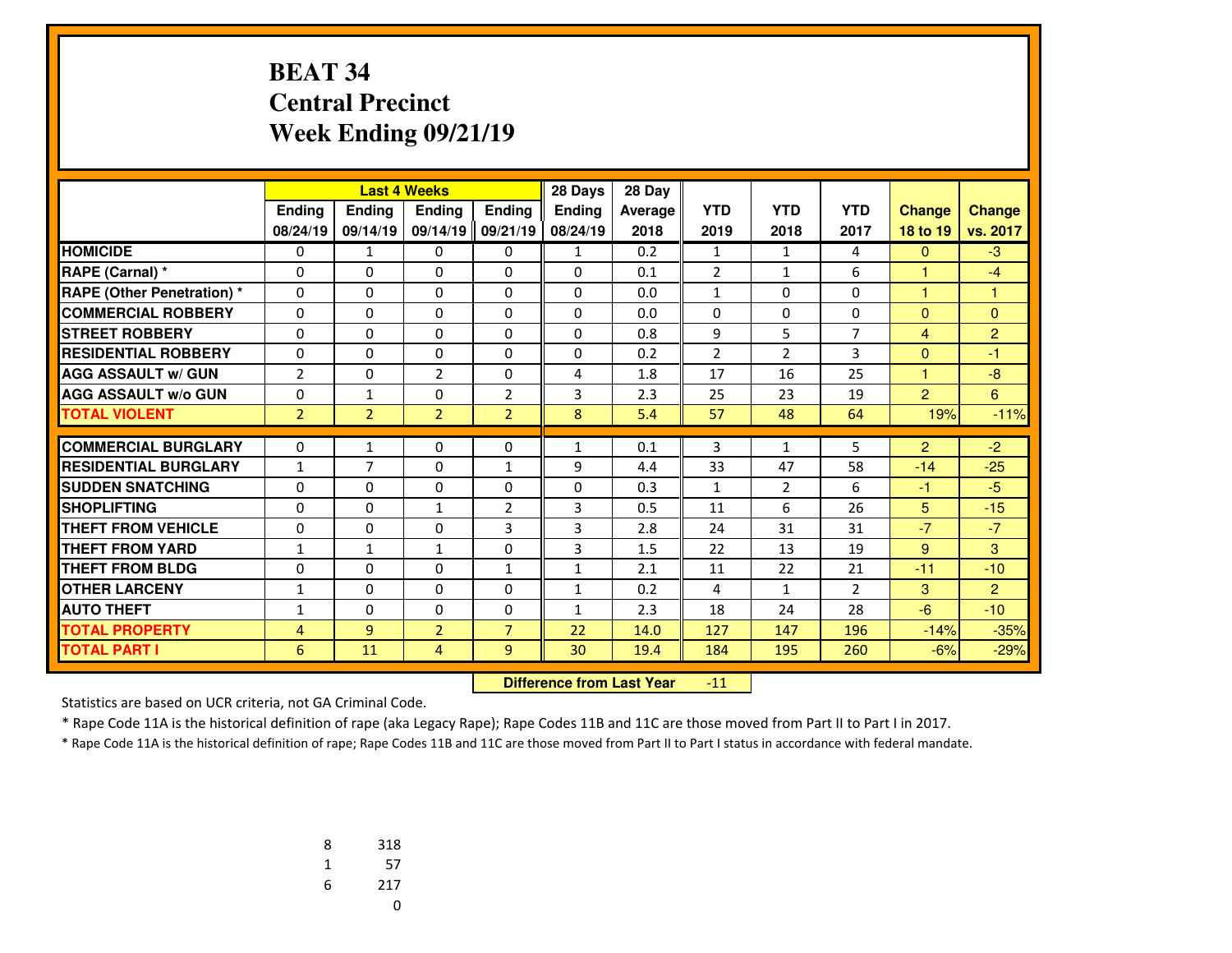#### **BEAT 35 Central PrecinctWeek Ending 09/21/19**

|                                   |                |                | <b>Last 4 Weeks</b> |                | 28 Days                          | 28 Day  |              |              |              |                |                |
|-----------------------------------|----------------|----------------|---------------------|----------------|----------------------------------|---------|--------------|--------------|--------------|----------------|----------------|
|                                   | Ending         | Ending         | Ending              | <b>Ending</b>  | <b>Ending</b>                    | Average | <b>YTD</b>   | <b>YTD</b>   | <b>YTD</b>   | <b>Change</b>  | <b>Change</b>  |
|                                   | 08/24/19       | 09/14/19       | 09/14/19            | 09/21/19       | 08/24/19                         | 2018    | 2019         | 2018         | 2017         | 18 to 19       | vs. 2017       |
| <b>HOMICIDE</b>                   | 0              | 0              | 0                   | 0              | $\Omega$                         | 0.1     | 0            | $\mathbf{0}$ | $\mathbf{1}$ | $\mathbf{0}$   | $-1$           |
| RAPE (Carnal) *                   | 0              | $\Omega$       | $\Omega$            | 0              | $\Omega$                         | 0.3     | 0            | 3            | $\Omega$     | $-3$           | $\Omega$       |
| <b>RAPE (Other Penetration) *</b> | 0              | $\Omega$       | $\Omega$            | 0              | $\Omega$                         | 0.3     | 0            | 3            | $\Omega$     | $-3$           | $\Omega$       |
| <b>COMMERCIAL ROBBERY</b>         | $\mathbf{0}$   | 0              | 0                   | 0              | 0                                | 0.2     | 0            | $\mathbf{1}$ | 3            | $-1$           | $-3$           |
| <b>STREET ROBBERY</b>             | $\mathbf{1}$   | 0              | $\Omega$            | $\Omega$       | $\mathbf{1}$                     | 0.6     | 9            | 3            | 5            | 6              | $\overline{4}$ |
| <b>RESIDENTIAL ROBBERY</b>        | $\Omega$       | $\Omega$       | 0                   | $\Omega$       | $\Omega$                         | 0.0     | $\Omega$     | $\Omega$     | $\mathbf{1}$ | $\mathbf{0}$   | $-1$           |
| <b>AGG ASSAULT w/ GUN</b>         | $\Omega$       | $\Omega$       | $\mathbf{1}$        | $\mathbf{1}$   | $\overline{2}$                   | 1.9     | 23           | 18           | 12           | 5 <sup>5</sup> | 11             |
| <b>AGG ASSAULT W/o GUN</b>        | 0              | $\Omega$       | $\overline{2}$      | 0              | $\overline{2}$                   | 1.6     | 14           | 12           | 11           | $\overline{2}$ | 3              |
| <b>TOTAL VIOLENT</b>              | $\mathbf{1}$   | $\Omega$       | 3                   | $\mathbf{1}$   | 5.                               | 5.0     | 46           | 40           | 33           | 15%            | 39%            |
| <b>COMMERCIAL BURGLARY</b>        | $\mathbf{0}$   | 0              | 1                   | 0              | 1                                | 0.4     | 6            | 5            | 8            |                | $-2$           |
| <b>RESIDENTIAL BURGLARY</b>       | $\mathbf{1}$   | $\overline{2}$ | $\Omega$            | $\mathbf{1}$   | 4                                | 3.6     | 27           | 36           | 41           | $-9$           | $-14$          |
| <b>SUDDEN SNATCHING</b>           | 0              | $\Omega$       | $\Omega$            | $\Omega$       | $\Omega$                         | 0.2     | $\mathbf{1}$ | $\mathbf{1}$ | 3            | $\mathbf{0}$   | $-2$           |
| <b>ISHOPLIFTING</b>               | 0              | $\mathbf{1}$   | $\Omega$            | $\Omega$       | $\mathbf{1}$                     | 2.5     | 23           | 20           | 20           | 3              | 3              |
| <b>THEFT FROM VEHICLE</b>         | 3              | $\mathbf{1}$   | 4                   | 3              | 11                               | 3.9     | 62           | 36           | 30           | 26             | 32             |
| <b>THEFT FROM YARD</b>            | 1              | 0              | $\mathbf{1}$        | $\overline{2}$ | 4                                | 2.1     | 10           | 17           | 22           | $-7$           | $-12$          |
| <b>THEFT FROM BLDG</b>            | $\mathbf{1}$   | 0              | $\mathbf{1}$        | $\mathbf{1}$   | 3                                | 1.3     | 17           | 16           | 28           | 1              | $-11$          |
| <b>OTHER LARCENY</b>              | 0              | 0              | $\mathbf{1}$        | 0              | $\mathbf{1}$                     | 0.8     | 11           | 5            | 6            | 6              | 5              |
| <b>AUTO THEFT</b>                 | $\Omega$       | $\Omega$       | $\mathbf{1}$        | $\mathbf{1}$   | $\overline{2}$                   | 3.5     | 17           | 39           | 23           | $-22$          | $-6$           |
| <b>TOTAL PROPERTY</b>             | 6              | 4              | 9                   | 8              | 27                               | 18.3    | 174          | 175          | 181          | $-1%$          | $-4%$          |
| <b>TOTAL PART I</b>               | $\overline{7}$ | $\overline{4}$ | 12                  | 9              | 32 <sub>2</sub>                  | 23.2    | 220          | 215          | 214          | 2%             | 3%             |
|                                   |                |                |                     |                | <b>Difference from Last Year</b> |         | 5.           |              |              |                |                |

 **Difference from Last Year**

Statistics are based on UCR criteria, not GA Criminal Code.

\* Rape Code 11A is the historical definition of rape (aka Legacy Rape); Rape Codes 11B and 11C are those moved from Part II to Part I in 2017.

| 8 | 318 |
|---|-----|
| 1 | 57  |
| 6 | 217 |
|   | U   |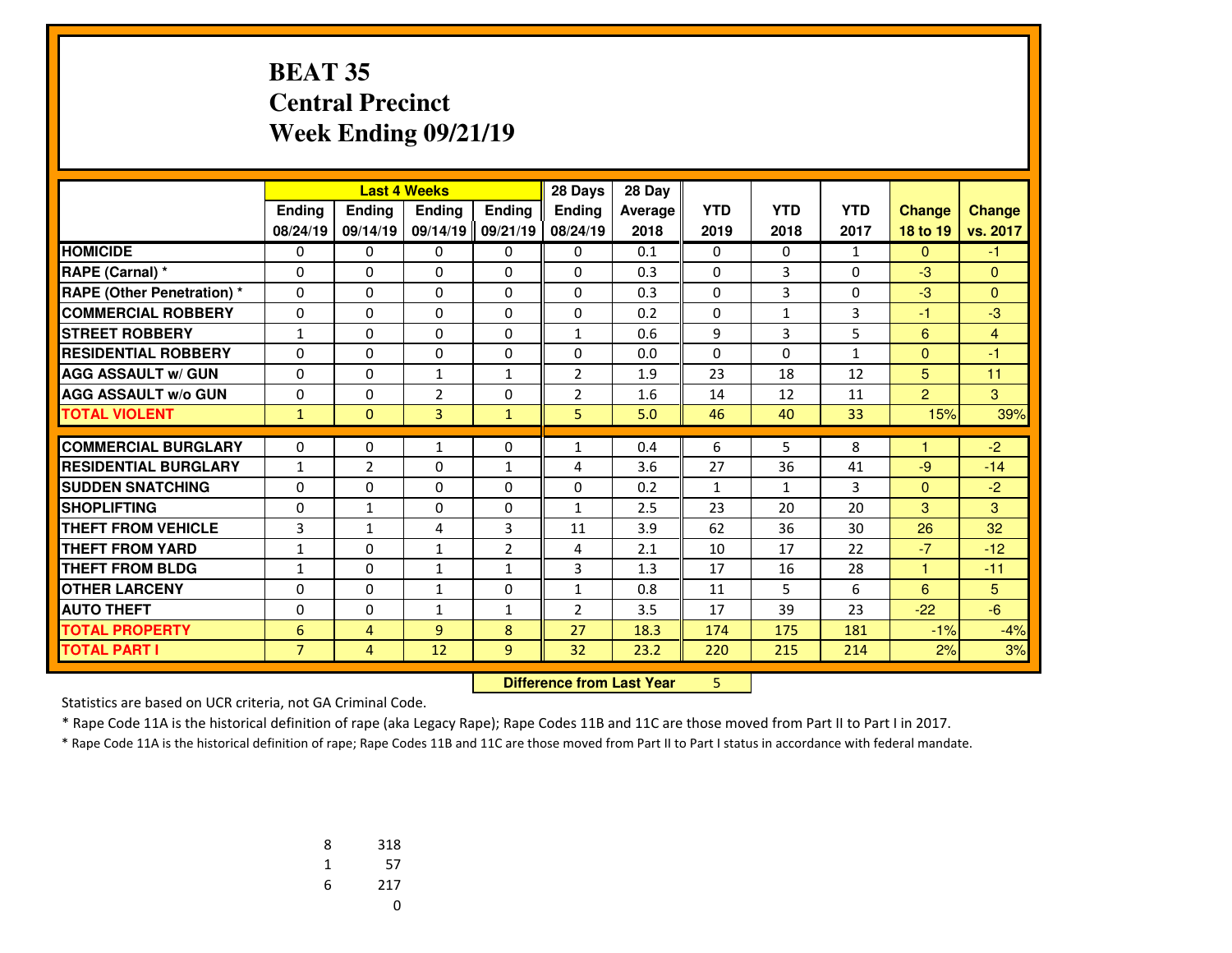### **BEAT 36 Central PrecinctWeek Ending 09/21/19**

|                                   |                |                | <b>Last 4 Weeks</b> |                | 28 Days        | 28 Day  |                |                |                |                |                |
|-----------------------------------|----------------|----------------|---------------------|----------------|----------------|---------|----------------|----------------|----------------|----------------|----------------|
|                                   | Ending         | Ending         | <b>Endina</b>       | Ending         | <b>Endina</b>  | Average | <b>YTD</b>     | <b>YTD</b>     | <b>YTD</b>     | <b>Change</b>  | <b>Change</b>  |
|                                   | 08/24/19       | 09/14/19       | 09/14/19 09/21/19   |                | 08/24/19       | 2018    | 2019           | 2018           | 2017           | 18 to 19       | vs. 2017       |
| <b>HOMICIDE</b>                   | 0              | 0              | 0                   | 0              | $\mathbf{0}$   | 0.1     | 0              | 0              | 0              | $\Omega$       | $\mathbf{0}$   |
| <b>RAPE (Carnal) *</b>            | 0              | 0              | 0                   | 0              | $\Omega$       | 0.2     | $\mathbf{1}$   | 3              | $\overline{2}$ | $-2$           | -1             |
| <b>RAPE (Other Penetration) *</b> | 0              | $\Omega$       | $\Omega$            | 0              | $\Omega$       | 0.1     | 0              | 0              | $\Omega$       | $\mathbf{0}$   | $\mathbf{0}$   |
| <b>COMMERCIAL ROBBERY</b>         | $\Omega$       | $\mathbf{1}$   | $\Omega$            | $\Omega$       | $\mathbf{1}$   | 0.0     | $\overline{2}$ | $\Omega$       | $\overline{2}$ | 2              | $\Omega$       |
| <b>STREET ROBBERY</b>             | 0              | $\mathbf{1}$   | 0                   | 0              | $\mathbf{1}$   | 0.4     | 6              | 4              | 3              | $\overline{2}$ | 3              |
| <b>RESIDENTIAL ROBBERY</b>        | $\Omega$       | $\Omega$       | 0                   | $\Omega$       | $\Omega$       | 0.4     | $\mathbf{1}$   | 5              | $\Omega$       | $-4$           | 1              |
| <b>AGG ASSAULT w/ GUN</b>         | $\mathbf{1}$   | 0              | 0                   | 0              | $\mathbf{1}$   | 0.7     | 9              | 4              | 4              | 5              | 5              |
| <b>AGG ASSAULT w/o GUN</b>        | 0              | $\Omega$       | $\Omega$            | 0              | $\Omega$       | 0.7     | 5              | 6              | $\overline{7}$ | $-1$           | $-2$           |
| <b>TOTAL VIOLENT</b>              | $\mathbf{1}$   | $\overline{2}$ | $\Omega$            | $\mathbf{0}$   | $\overline{3}$ | 2.5     | 24             | 22             | 18             | 9%             | 33%            |
|                                   |                |                |                     |                |                |         |                |                |                |                |                |
| <b>COMMERCIAL BURGLARY</b>        | 0              | 0              | 0                   | 0              | $\mathbf{0}$   | 0.5     | 9              | 5              | 9              | 4              | $\mathbf{0}$   |
| <b>RESIDENTIAL BURGLARY</b>       | 0              | $\Omega$       | $\mathbf{1}$        | 0              | $\mathbf{1}$   | 1.6     | 19             | 15             | 17             | $\overline{4}$ | $\overline{c}$ |
| <b>SUDDEN SNATCHING</b>           | $\Omega$       | $\Omega$       | $\Omega$            | $\Omega$       | $\Omega$       | 0.2     | $\mathbf{1}$   | $\mathbf{1}$   | $\overline{2}$ | $\mathbf{0}$   | $-1$           |
| <b>SHOPLIFTING</b>                | $\overline{2}$ | $\mathbf{1}$   | 0                   | $\overline{2}$ | 5              | 3.5     | 36             | 26             | 24             | 10             | 12             |
| <b>THEFT FROM VEHICLE</b>         | 1              | $\mathbf{1}$   | $\overline{2}$      | $\mathbf{1}$   | 5              | 3.2     | 33             | 33             | 26             | $\mathbf{0}$   | $\overline{7}$ |
| <b>THEFT FROM YARD</b>            | 0              | $\Omega$       | $\Omega$            | $\Omega$       | $\Omega$       | 1.1     | 5              | $\overline{7}$ | 14             | $-2$           | $-9$           |
| <b>THEFT FROM BLDG</b>            | 0              | 0              | $\overline{2}$      | 0              | $\overline{2}$ | 2.1     | 18             | 19             | 14             | $-1$           | $\overline{4}$ |
| <b>OTHER LARCENY</b>              | $\Omega$       | $\Omega$       | $\Omega$            | $\Omega$       | $\Omega$       | 0.2     | $\mathbf{1}$   | $\mathbf{1}$   | $\overline{2}$ | $\mathbf{0}$   | $-1$           |
| <b>AUTO THEFT</b>                 | 0              | 0              | 0                   | $\mathbf{1}$   | $\mathbf{1}$   | 1.8     | 18             | 11             | 14             | $\overline{7}$ | $\overline{4}$ |
| <b>TOTAL PROPERTY</b>             | 3              | $\overline{2}$ | 5                   | $\overline{4}$ | 14             | 14.2    | 140            | 118            | 122            | 19%            | 15%            |
| <b>TOTAL PART I</b>               | 4              | 4              | 5                   | $\overline{4}$ | 17             | 16.7    | 164            | 140            | 140            | 17%            | 17%            |

 **Difference from Last Year**<sup>24</sup>

Statistics are based on UCR criteria, not GA Criminal Code.

\* Rape Code 11A is the historical definition of rape (aka Legacy Rape); Rape Codes 11B and 11C are those moved from Part II to Part I in 2017.

| 8 | 318 |
|---|-----|
| 1 | 57  |
| 6 | 217 |
|   | U   |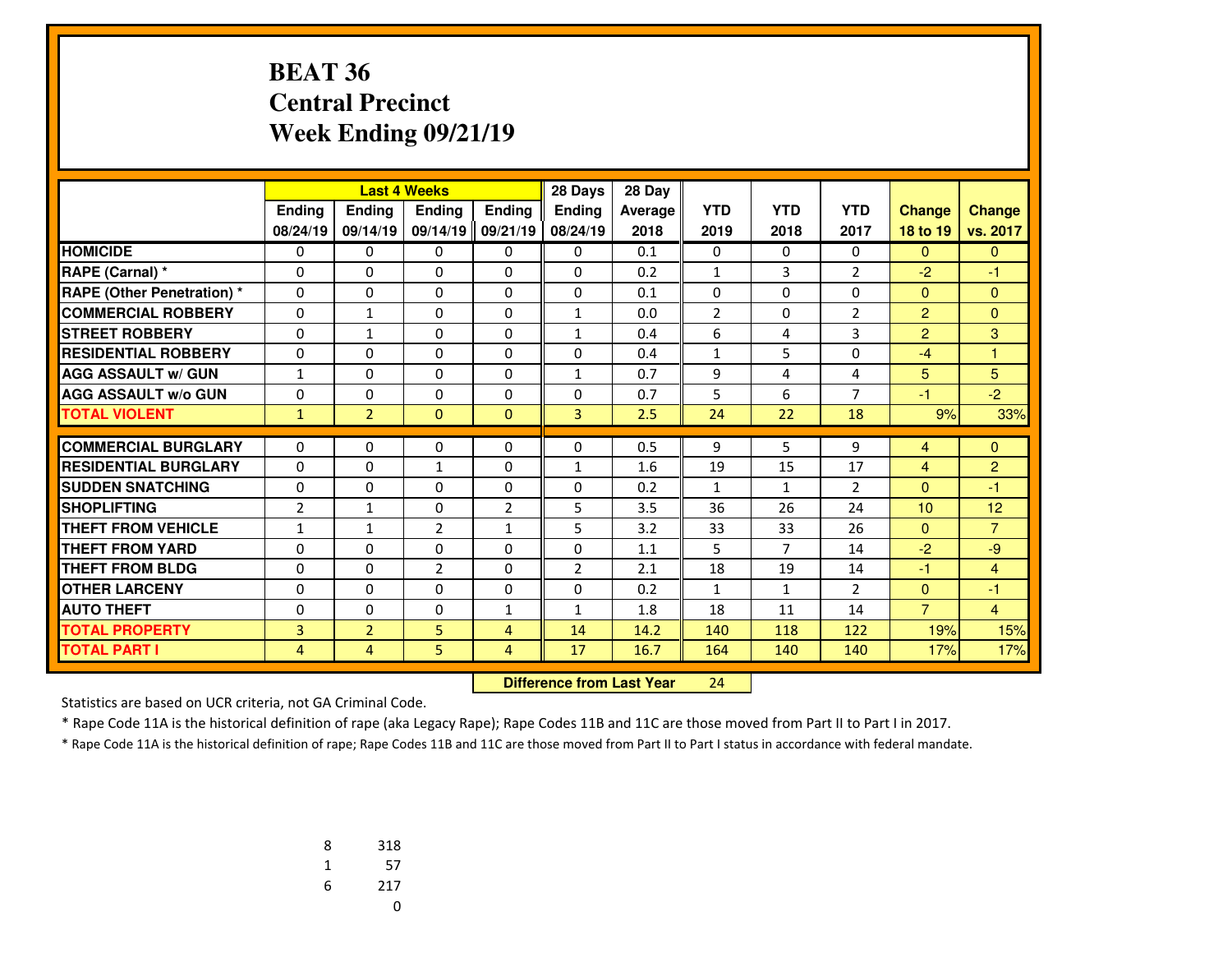# **BEAT 41 South PrecinctWeek Ending 09/21/19**

|                                   |                |                | <b>Last 4 Weeks</b> |                | 28 Days        | 28 Day  |                |                |                |                 |          |
|-----------------------------------|----------------|----------------|---------------------|----------------|----------------|---------|----------------|----------------|----------------|-----------------|----------|
|                                   | Ending         | Ending         | <b>Endina</b>       | Ending         | <b>Endina</b>  | Average | <b>YTD</b>     | <b>YTD</b>     | <b>YTD</b>     | <b>Change</b>   | Change   |
|                                   | 08/24/19       | 09/14/19       | 09/14/19 09/21/19   |                | 08/24/19       | 2018    | 2019           | 2018           | 2017           | <b>18 to 19</b> | vs. 2017 |
| <b>HOMICIDE</b>                   | 0              | 0              | 0                   | 0              | $\Omega$       | 0.0     | $\mathbf{1}$   | $\Omega$       | 0              | 1               | 1.       |
| RAPE (Carnal) *                   | 0              | 0              | 0                   | 0              | $\mathbf{0}$   | 0.2     | $\overline{2}$ | 0              | 0              | 2               | 2        |
| <b>RAPE (Other Penetration) *</b> | 0              | $\Omega$       | $\Omega$            | 0              | $\Omega$       | 0.1     | 0              | $\mathbf{1}$   | $\Omega$       | $-1$            | $\Omega$ |
| <b>COMMERCIAL ROBBERY</b>         | 0              | $\mathbf{1}$   | $\mathbf{1}$        | 0              | $\overline{2}$ | 0.2     | 5              | $\mathbf{1}$   | 9              | $\overline{4}$  | $-4$     |
| <b>STREET ROBBERY</b>             | 0              | 0              | 0                   | 0              | $\Omega$       | 0.3     | 8              | 4              | $\overline{2}$ | $\overline{4}$  | 6        |
| <b>RESIDENTIAL ROBBERY</b>        | $\Omega$       | $\Omega$       | 0                   | $\Omega$       | $\Omega$       | 0.1     | $\mathbf{1}$   | $\mathbf{1}$   | $\Omega$       | $\Omega$        | 1        |
| <b>AGG ASSAULT w/ GUN</b>         | $\mathbf{1}$   | 0              | 0                   | 0              | $\mathbf{1}$   | 0.1     | 3              | 0              | $\overline{2}$ | 3               | 1        |
| <b>AGG ASSAULT w/o GUN</b>        | $\mathbf{1}$   | $\Omega$       | $\Omega$            | $\Omega$       | $\mathbf{1}$   | 0.2     | 7              | $\overline{2}$ | 3              | 5               | 4        |
| <b>TOTAL VIOLENT</b>              | $\overline{2}$ | $\mathbf{1}$   | $\mathbf{1}$        | $\Omega$       | $\overline{4}$ | 1.1     | 27             | $\overline{9}$ | 16             | 200%            | 69%      |
|                                   |                |                |                     |                |                |         |                |                |                |                 |          |
| <b>COMMERCIAL BURGLARY</b>        | $\mathbf{1}$   | 0              | 0                   | 0              | $\mathbf{1}$   | 0.8     | 11             | $\overline{7}$ | 14             | $\overline{4}$  | $-3$     |
| <b>RESIDENTIAL BURGLARY</b>       | $\mathbf{1}$   | 0              | 0                   | 0              | $\mathbf{1}$   | 1.2     | 6              | 11             | 24             | $-5$            | $-18$    |
| <b>SUDDEN SNATCHING</b>           | 0              | 0              | 0                   | 0              | $\Omega$       | 0.4     | $\overline{2}$ | 3              | 1              | -1              | 1        |
| <b>SHOPLIFTING</b>                | $\Omega$       | $\mathbf{1}$   | $\Omega$            | $\mathbf{1}$   | $\overline{2}$ | 1.7     | 21             | 18             | 44             | 3               | $-23$    |
| <b>THEFT FROM VEHICLE</b>         | 0              | $\mathbf{1}$   | $\mathbf{1}$        | 0              | $\overline{2}$ | 3.5     | 56             | 29             | 33             | 27              | 23       |
| <b>THEFT FROM YARD</b>            | $\Omega$       | 0              | 0                   | 0              | $\Omega$       | 1.2     | 6              | 11             | 15             | $-5$            | $-9$     |
| <b>THEFT FROM BLDG</b>            | 0              | $\Omega$       | $\Omega$            | $\mathbf{1}$   | $\mathbf{1}$   | 2.0     | 32             | 19             | 32             | 13              | $\Omega$ |
| <b>OTHER LARCENY</b>              | 1              | 0              | 0                   | 0              | 1              | 0.4     | 3              | $\overline{2}$ | 3              | 1               | $\Omega$ |
| <b>AUTO THEFT</b>                 | 0              | $\Omega$       | $\Omega$            | $\Omega$       | $\Omega$       | 0.8     | 15             | 10             | 16             | 5               | $-1$     |
| <b>TOTAL PROPERTY</b>             | 3              | $\overline{2}$ | $\mathbf{1}$        | $\overline{2}$ | 8              | 11.9    | 152            | 110            | 182            | 38%             | $-16%$   |
| <b>TOTAL PART I</b>               | 5              | 3              | $\overline{2}$      | $\overline{2}$ | 12             | 13.0    | 179            | 119            | 198            | 50%             | $-10%$   |

 **Difference from Last Year**<sup>60</sup>

Statistics are based on UCR criteria, not GA Criminal Code.

\* Rape Code 11A is the historical definition of rape (aka Legacy Rape); Rape Codes 11B and 11C are those moved from Part II to Part I in 2017.

| 8 | 318 |
|---|-----|
| 1 | 57  |
| 6 | 217 |
|   | U   |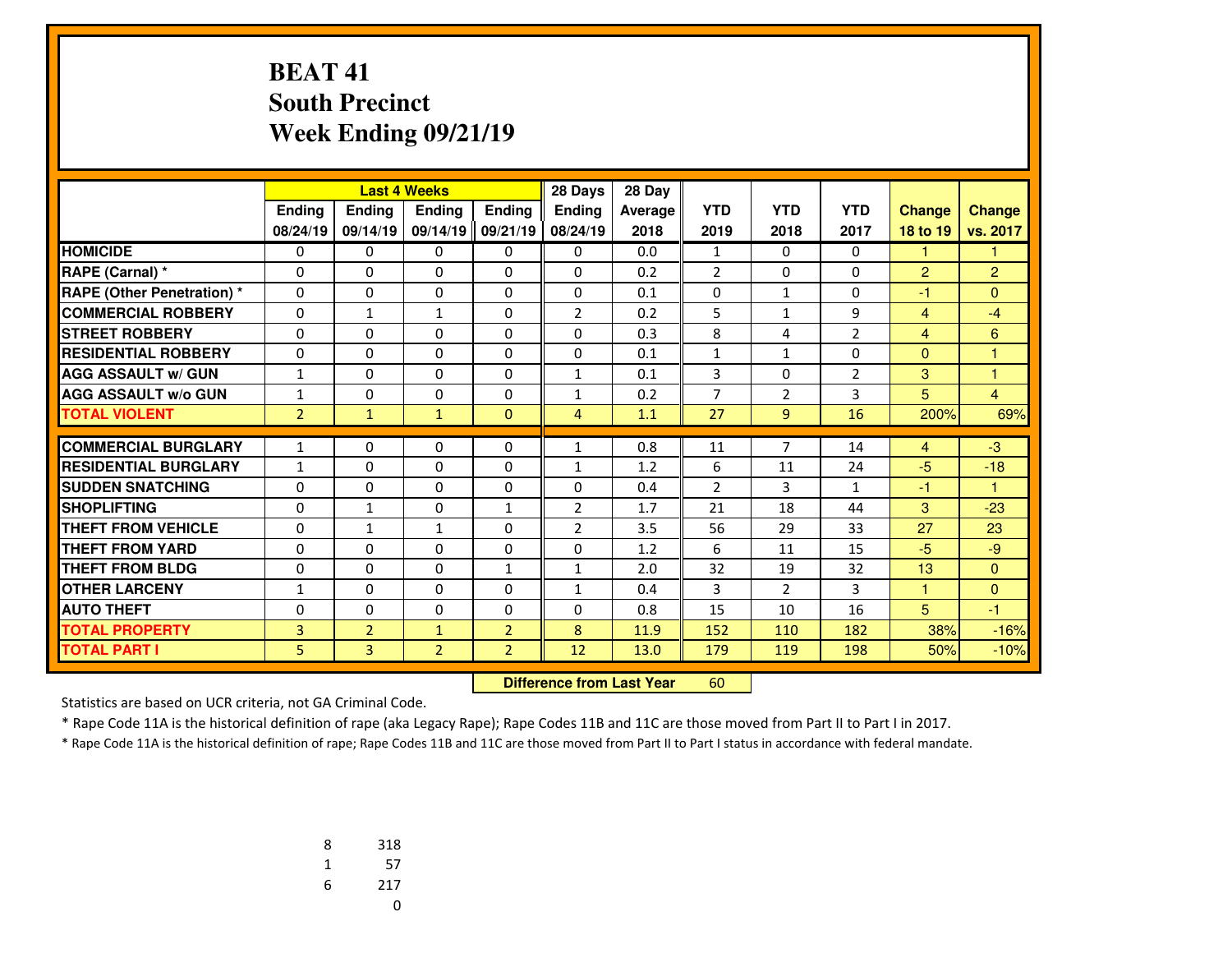#### **BEAT 42 South PrecinctWeek Ending 09/21/19**

|                                   |                |                | <b>Last 4 Weeks</b><br>28 Days |                |                | 28 Day  |                |                |                |                      |                |
|-----------------------------------|----------------|----------------|--------------------------------|----------------|----------------|---------|----------------|----------------|----------------|----------------------|----------------|
|                                   | Ending         | Ending         | <b>Endina</b>                  | Ending         | <b>Endina</b>  | Average | <b>YTD</b>     | <b>YTD</b>     | <b>YTD</b>     | <b>Change</b>        | <b>Change</b>  |
|                                   | 08/24/19       | 09/14/19       | 09/14/19 09/21/19              |                | 08/24/19       | 2018    | 2019           | 2018           | 2017           | 18 to 19             | vs. 2017       |
| <b>HOMICIDE</b>                   | 0              | 0              | 0                              | 0              | $\Omega$       | 0.0     | 0              | $\Omega$       | 0              | $\mathbf{0}$         | $\mathbf{0}$   |
| RAPE (Carnal) *                   | 0              | $\Omega$       | 0                              | $\mathbf{1}$   | $\mathbf{1}$   | 0.2     | $\mathbf{1}$   | $\mathbf{1}$   | 1              | $\Omega$             | $\Omega$       |
| <b>RAPE (Other Penetration) *</b> | $\Omega$       | $\Omega$       | $\Omega$                       | $\Omega$       | $\Omega$       | 0.2     | $\mathbf{1}$   | 3              | $\Omega$       | $-2$                 | 1              |
| <b>COMMERCIAL ROBBERY</b>         | 0              | $\Omega$       | 0                              | 0              | $\mathbf{0}$   | 0.3     | 3              | $\mathbf{1}$   | 4              | $\overline{2}$       | $-1$           |
| <b>STREET ROBBERY</b>             | $\Omega$       | $\Omega$       | $\Omega$                       | $\Omega$       | $\Omega$       | 0.4     | 4              | 4              | 3              | $\Omega$             | 1              |
| <b>RESIDENTIAL ROBBERY</b>        | $\Omega$       | 0              | 0                              | 0              | $\Omega$       | 0.0     | 1              | 0              | 0              | 1                    | 1              |
| <b>AGG ASSAULT w/ GUN</b>         | $\Omega$       | $\Omega$       | $\mathbf{1}$                   | $\Omega$       | $\mathbf{1}$   | 0.3     | 5              | $\overline{2}$ | 3              | 3                    | $\overline{2}$ |
| <b>AGG ASSAULT w/o GUN</b>        | 0              | 0              | 0                              | $\mathbf{1}$   | 1              | 0.7     | 6              | 6              | $\mathbf{1}$   | $\Omega$             | 5              |
| <b>TOTAL VIOLENT</b>              | $\mathbf{0}$   | $\Omega$       | $\mathbf{1}$                   | $\overline{2}$ | $\overline{3}$ | 2.1     | 21             | 17             | 12             | 24%                  | 75%            |
| <b>COMMERCIAL BURGLARY</b>        |                |                |                                |                |                |         | 7              |                |                |                      |                |
|                                   | $\Omega$       | $\Omega$       | $\Omega$                       | $\Omega$       | $\Omega$       | 1.0     |                | 10             | 9              | $-3$                 | $-2$           |
| <b>RESIDENTIAL BURGLARY</b>       | 0              | 1              | $\Omega$                       | 0              | 1              | 0.6     | 9              | 5              | $\overline{7}$ | $\overline{4}$       | $\overline{2}$ |
| <b>SUDDEN SNATCHING</b>           | 0              | 0              | 0                              | 0              | $\mathbf{0}$   | 0.2     | $\overline{2}$ | $\mathbf{1}$   | 0              | $\blacktriangleleft$ | $\overline{2}$ |
| <b>SHOPLIFTING</b>                | 4              | 3              | 6                              | 5              | 18             | 27.6    | 190            | 239            | 239            | $-49$                | $-49$          |
| <b>THEFT FROM VEHICLE</b>         | 0              | 0              | $\overline{2}$                 | 0              | $\overline{2}$ | 3.9     | 34             | 37             | 39             | $-3$                 | $-5$           |
| <b>THEFT FROM YARD</b>            | $\Omega$       | $\Omega$       | $\Omega$                       | $\Omega$       | $\Omega$       | 1.0     | 6              | 11             | 10             | $-5$                 | $-4$           |
| <b>THEFT FROM BLDG</b>            | $\overline{2}$ | 0              | $\mathbf{1}$                   | $\mathbf{1}$   | 4              | 1.8     | 23             | 13             | 34             | 10                   | $-11$          |
| <b>OTHER LARCENY</b>              | 0              | $\Omega$       | 0                              | 0              | $\Omega$       | 0.1     | 8              | $\mathbf{1}$   | 4              | $\overline{7}$       | $\overline{4}$ |
| <b>AUTO THEFT</b>                 | $\overline{2}$ | 0              | 0                              | 0              | $\overline{2}$ | 1.8     | 16             | 15             | 13             | 4                    | 3              |
| <b>TOTAL PROPERTY</b>             | 8              | 4              | $\overline{9}$                 | 6              | 27             | 37.9    | 295            | 332            | 355            | $-11%$               | $-17%$         |
| <b>TOTAL PART I</b>               | 8              | $\overline{4}$ | 10                             | 8              | 30             | 40.0    | 316            | 349            | 367            | $-9%$                | $-14%$         |

 **Difference from Last Year**-33

Statistics are based on UCR criteria, not GA Criminal Code.

\* Rape Code 11A is the historical definition of rape (aka Legacy Rape); Rape Codes 11B and 11C are those moved from Part II to Part I in 2017.

| 8 | 318 |
|---|-----|
| 1 | 57  |
| 6 | 217 |
|   | U   |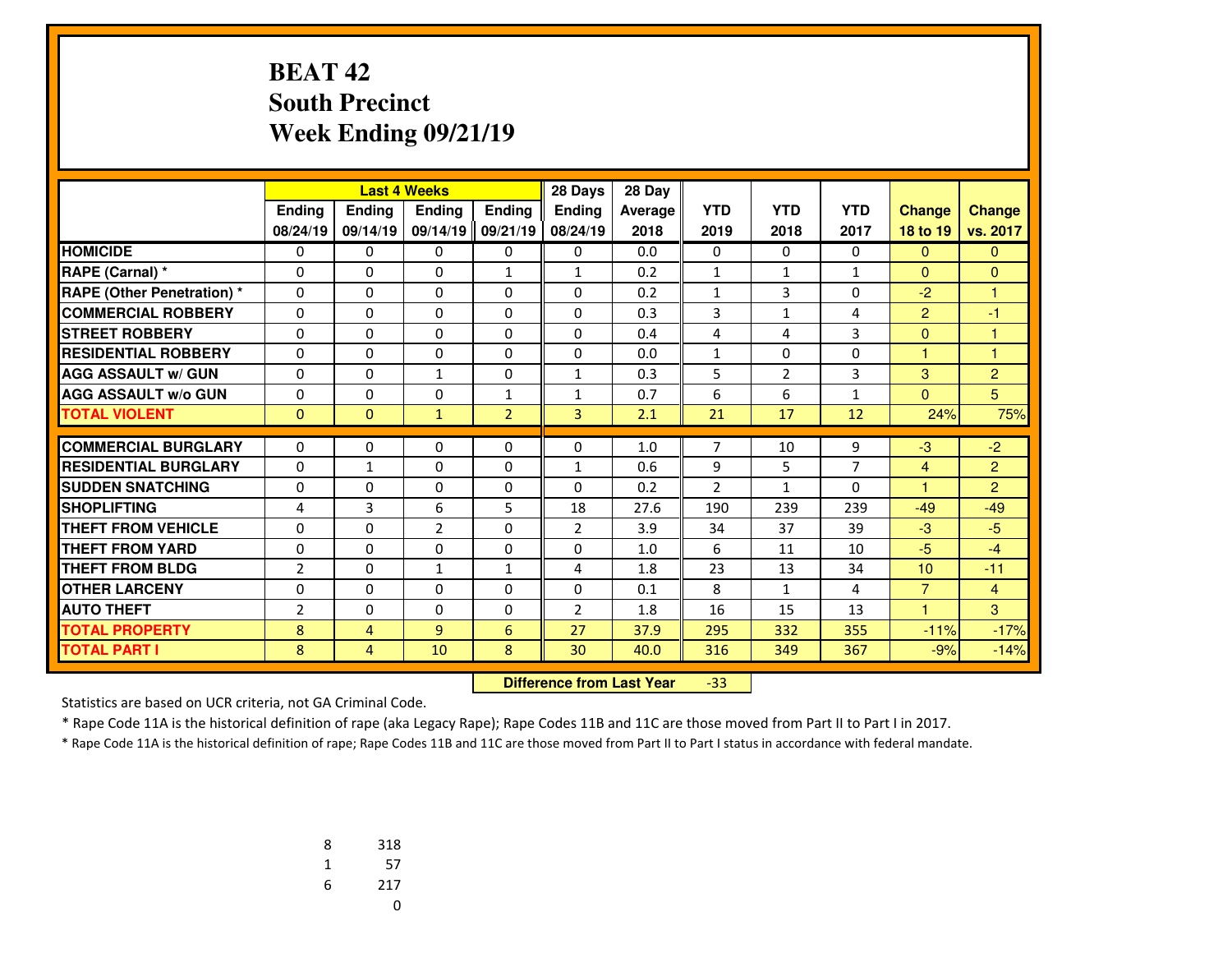### **BEAT 43 South PrecinctWeek Ending 09/21/19**

|                                   |                |              | <b>Last 4 Weeks</b> |               | 28 Days        | 28 Day  |                |                |              |                      |                |
|-----------------------------------|----------------|--------------|---------------------|---------------|----------------|---------|----------------|----------------|--------------|----------------------|----------------|
|                                   | Ending         | Ending       | <b>Endina</b>       | <b>Endina</b> | <b>Endina</b>  | Average | <b>YTD</b>     | <b>YTD</b>     | <b>YTD</b>   | <b>Change</b>        | <b>Change</b>  |
|                                   | 08/24/19       | 09/14/19     | 09/14/19            | 09/21/19      | 08/24/19       | 2018    | 2019           | 2018           | 2017         | 18 to 19             | vs. 2017       |
| <b>HOMICIDE</b>                   | 0              | 0            | 0                   | 0             | 0              | 0.1     | $\mathbf{1}$   | $\mathbf{1}$   | 0            | $\mathbf{0}$         | 1              |
| RAPE (Carnal) *                   | 0              | $\Omega$     | $\Omega$            | 0             | $\Omega$       | 0.2     | $\overline{2}$ | $\mathbf{1}$   | $\Omega$     | $\blacktriangleleft$ | $\overline{2}$ |
| <b>RAPE (Other Penetration) *</b> | 0              | $\Omega$     | $\Omega$            | 0             | $\Omega$       | 0.0     | 0              | 0              | 1            | $\Omega$             | $-1$           |
| <b>COMMERCIAL ROBBERY</b>         | $\mathbf{1}$   | $\Omega$     | $\Omega$            | $\Omega$      | $\mathbf{1}$   | 0.3     | 3              | $\mathbf{1}$   | 3            | 2                    | $\Omega$       |
| <b>STREET ROBBERY</b>             | 0              | $\Omega$     | $\Omega$            | 0             | $\Omega$       | 0.5     | 4              | $\overline{7}$ | 3            | $-3$                 | $\mathbf{1}$   |
| <b>RESIDENTIAL ROBBERY</b>        | 0              | $\Omega$     | $\mathbf{1}$        | $\Omega$      | $\mathbf{1}$   | 0.3     | $\mathbf{1}$   | 3              | $\Omega$     | $-2$                 | $\overline{1}$ |
| <b>AGG ASSAULT w/ GUN</b>         | 0              | $\Omega$     | 0                   | 0             | $\Omega$       | 0.5     | 10             | $\overline{2}$ | 3            | 8                    | $\overline{7}$ |
| <b>AGG ASSAULT w/o GUN</b>        | 0              | 0            | 0                   | $\Omega$      | $\Omega$       | 0.9     | 11             | $\overline{7}$ | 6            | $\overline{4}$       | 5              |
| <b>TOTAL VIOLENT</b>              | $\mathbf{1}$   | $\Omega$     | $\mathbf{1}$        | $\Omega$      | $\overline{2}$ | 2.8     | 32             | 22             | 16           | 45%                  | 100%           |
| <b>COMMERCIAL BURGLARY</b>        |                | 0            |                     |               |                |         |                |                | 10           |                      |                |
| <b>RESIDENTIAL BURGLARY</b>       | 0              |              | 0                   | $\mathbf{1}$  | 1              | 1.2     | 9              | 13             |              | $-4$                 | $-1$           |
|                                   | 0              | 4            | 0                   | $\mathbf{1}$  | 5              | 2.5     | 22             | 28             | 29           | $-6$                 | $-7$           |
| <b>SUDDEN SNATCHING</b>           | 0              | $\Omega$     | 0                   | $\Omega$      | $\Omega$       | 0.3     | $\mathbf{1}$   | 3              | $\mathbf{1}$ | $-2$                 | $\Omega$       |
| <b>SHOPLIFTING</b>                | $\overline{2}$ | $\mathbf{1}$ | 3                   | $\Omega$      | 6              | 4.7     | 62             | 38             | 44           | 24                   | 18             |
| <b>THEFT FROM VEHICLE</b>         | $\Omega$       | $\Omega$     | 0                   | $\mathbf{1}$  | $\mathbf{1}$   | 3.8     | 27             | 33             | 56           | $-6$                 | $-29$          |
| <b>THEFT FROM YARD</b>            | $\Omega$       | $\Omega$     | $\mathbf{1}$        | $\mathbf{1}$  | $\overline{2}$ | 1.7     | 12             | 17             | 10           | $-5$                 | $\overline{2}$ |
| <b>THEFT FROM BLDG</b>            | $\Omega$       | $\Omega$     | $\mathbf{1}$        | $\mathbf{1}$  | $\overline{2}$ | 2.3     | 26             | 24             | 29           | $\overline{2}$       | $-3$           |
| <b>OTHER LARCENY</b>              | $\Omega$       | $\Omega$     | $\mathbf{1}$        | $\Omega$      | $\mathbf{1}$   | 0.2     | 5              | $\overline{2}$ | 3            | 3                    | $\overline{2}$ |
| <b>AUTO THEFT</b>                 | 0              | 0            | 0                   | 0             | $\Omega$       | 2.0     | 15             | 18             | 19           | $-3$                 | $-4$           |
| <b>TOTAL PROPERTY</b>             | $\overline{2}$ | 5.           | 6                   | 5             | 18             | 18.6    | 179            | 176            | 201          | 2%                   | $-11%$         |
| <b>TOTAL PART I</b>               | 3              | 5            | $\overline{7}$      | 5             | 20             | 21.4    | 211            | 198            | 217          | 7%                   | $-3%$          |

 **Difference from Last Year**<sup>13</sup>

Statistics are based on UCR criteria, not GA Criminal Code.

\* Rape Code 11A is the historical definition of rape (aka Legacy Rape); Rape Codes 11B and 11C are those moved from Part II to Part I in 2017.

| 8 | 318 |
|---|-----|
| 1 | 57  |
| 6 | 217 |
|   | U   |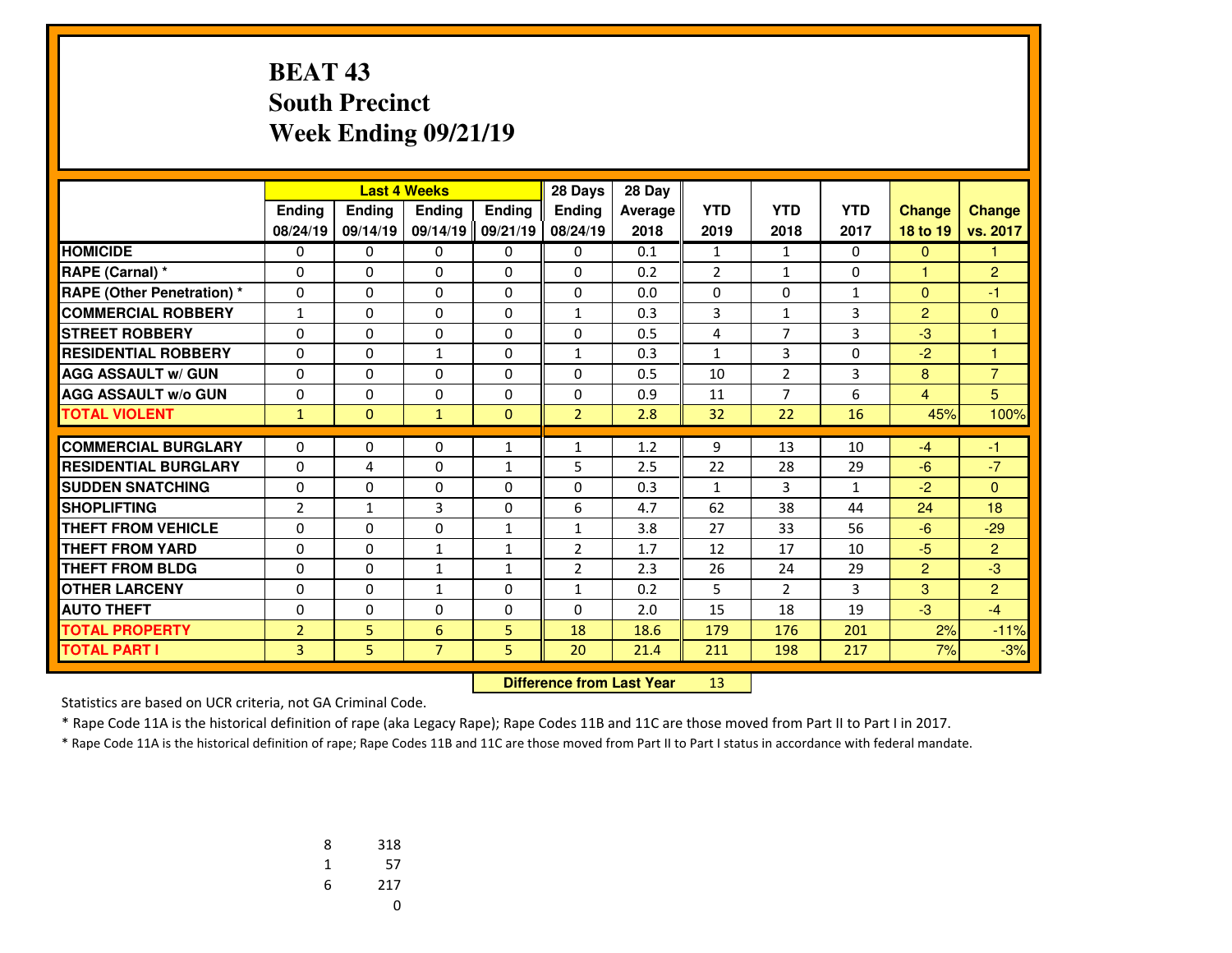### **BEAT 44 South PrecinctWeek Ending 09/21/19**

|                                   | <b>Last 4 Weeks</b> |                |                | 28 Days        | 28 Day                           |         |                |                |                |                |                  |
|-----------------------------------|---------------------|----------------|----------------|----------------|----------------------------------|---------|----------------|----------------|----------------|----------------|------------------|
|                                   | Ending              | Ending         | Ending         | Ending         | <b>Ending</b>                    | Average | <b>YTD</b>     | <b>YTD</b>     | <b>YTD</b>     | <b>Change</b>  | <b>Change</b>    |
|                                   | 08/24/19            | 09/14/19       | 09/14/19       | 09/21/19       | 08/24/19                         | 2018    | 2019           | 2018           | 2017           | 18 to 19       | vs. 2017         |
| <b>HOMICIDE</b>                   | $\mathbf{0}$        | 0              | 0              | 0              | $\Omega$                         | 0.1     | $\mathbf{1}$   | $\mathbf{1}$   | $\Omega$       | $\mathbf{0}$   | 1                |
| RAPE (Carnal) *                   | 0                   | $\Omega$       | $\Omega$       | $\Omega$       | $\Omega$                         | 0.2     | $\overline{2}$ | $\overline{2}$ | $\mathbf{1}$   | $\mathbf{0}$   | 1                |
| <b>RAPE (Other Penetration) *</b> | 0                   | $\Omega$       | $\Omega$       | $\Omega$       | $\Omega$                         | 0.2     | 0              | $\overline{2}$ | $\Omega$       | $-2$           | $\Omega$         |
| <b>COMMERCIAL ROBBERY</b>         | $\mathbf{0}$        | 0              | $\Omega$       | 0              | $\Omega$                         | 0.1     | 0              | $\mathbf{1}$   | $\overline{2}$ | $-1$           | $-2$             |
| <b>STREET ROBBERY</b>             | 0                   | 0              | $\Omega$       | 0              | 0                                | 0.4     | 4              | 4              | 4              | $\mathbf{0}$   | $\mathbf{0}$     |
| <b>RESIDENTIAL ROBBERY</b>        | $\Omega$            | $\Omega$       | 0              | $\Omega$       | $\Omega$                         | 0.4     | $\Omega$       | 4              | $\Omega$       | $-4$           | $\mathbf{0}$     |
| <b>AGG ASSAULT w/ GUN</b>         | $\Omega$            | 0              | 0              | $\Omega$       | $\Omega$                         | 0.7     | 10             | $\overline{7}$ | 8              | 3              | $\overline{2}$   |
| <b>AGG ASSAULT w/o GUN</b>        | 0                   | $\Omega$       | 0              | $\overline{2}$ | $\overline{2}$                   | 1.0     | 19             | 5              | 3              | 14             | 16               |
| <b>TOTAL VIOLENT</b>              | $\mathbf{0}$        | $\Omega$       | $\mathbf{0}$   | $\overline{2}$ | $\overline{2}$                   | 3.0     | 36             | 26             | 18             | 38%            | 100%             |
| <b>COMMERCIAL BURGLARY</b>        | 0                   | 0              | 0              | 0              | 0                                | 0.2     | 10             | 1              | 1              | 9              | 9                |
| <b>RESIDENTIAL BURGLARY</b>       | $\overline{2}$      | $\Omega$       | 0              | 0              | $\overline{2}$                   | 2.8     | 16             | 25             | 31             | $-9$           | $-15$            |
| <b>SUDDEN SNATCHING</b>           | 0                   | $\Omega$       | $\Omega$       | $\Omega$       | $\Omega$                         | 0.0     | $\overline{2}$ | $\Omega$       | $\Omega$       | $\overline{2}$ | $\overline{2}$   |
| <b>SHOPLIFTING</b>                | 0                   | $\Omega$       | $\overline{2}$ | $\Omega$       | $\overline{2}$                   | 4.2     | 24             | 48             | 14             | $-24$          | 10 <sup>10</sup> |
| <b>THEFT FROM VEHICLE</b>         | $\overline{2}$      | $\mathbf{1}$   | $\overline{2}$ | $\Omega$       | 5                                | 5.5     | 64             | 58             | 52             | 6              | 12 <sub>2</sub>  |
| <b>THEFT FROM YARD</b>            | 0                   | $\mathbf{1}$   | $\Omega$       | $\Omega$       | $\mathbf{1}$                     | 1.0     | $\overline{7}$ | 11             | 11             | $-4$           | $-4$             |
| <b>THEFT FROM BLDG</b>            | 0                   | $\mathbf{1}$   | 0              | 0              | $\mathbf{1}$                     | 0.9     | 16             | 10             | 22             | 6              | $-6$             |
| <b>OTHER LARCENY</b>              | 0                   | $\Omega$       | $\Omega$       | $\Omega$       | $\Omega$                         | 0.5     | 8              | 6              | 4              | $\overline{2}$ | $\overline{4}$   |
| <b>AUTO THEFT</b>                 | 1                   | $\Omega$       | $\Omega$       | 0              | $\mathbf{1}$                     | 1.6     | 21             | 16             | 17             | 5 <sup>5</sup> | $\overline{4}$   |
| <b>TOTAL PROPERTY</b>             | 5                   | 3              | $\overline{4}$ | $\mathbf{0}$   | 12                               | 16.8    | 168            | 175            | 152            | $-4%$          | 11%              |
| <b>TOTAL PART I</b>               | 5.                  | $\overline{3}$ | $\overline{4}$ | $\overline{2}$ | 14                               | 19.8    | 204            | 201            | 170            | 1%             | 20%              |
|                                   |                     |                |                |                | <b>Difference from Last Year</b> |         | 3              |                |                |                |                  |

 **Difference from Last Year**

Statistics are based on UCR criteria, not GA Criminal Code.

\* Rape Code 11A is the historical definition of rape (aka Legacy Rape); Rape Codes 11B and 11C are those moved from Part II to Part I in 2017.

| 08/31/19 |     |
|----------|-----|
| 8        | 318 |
| 1        | 57  |
| 6        | 217 |
|          |     |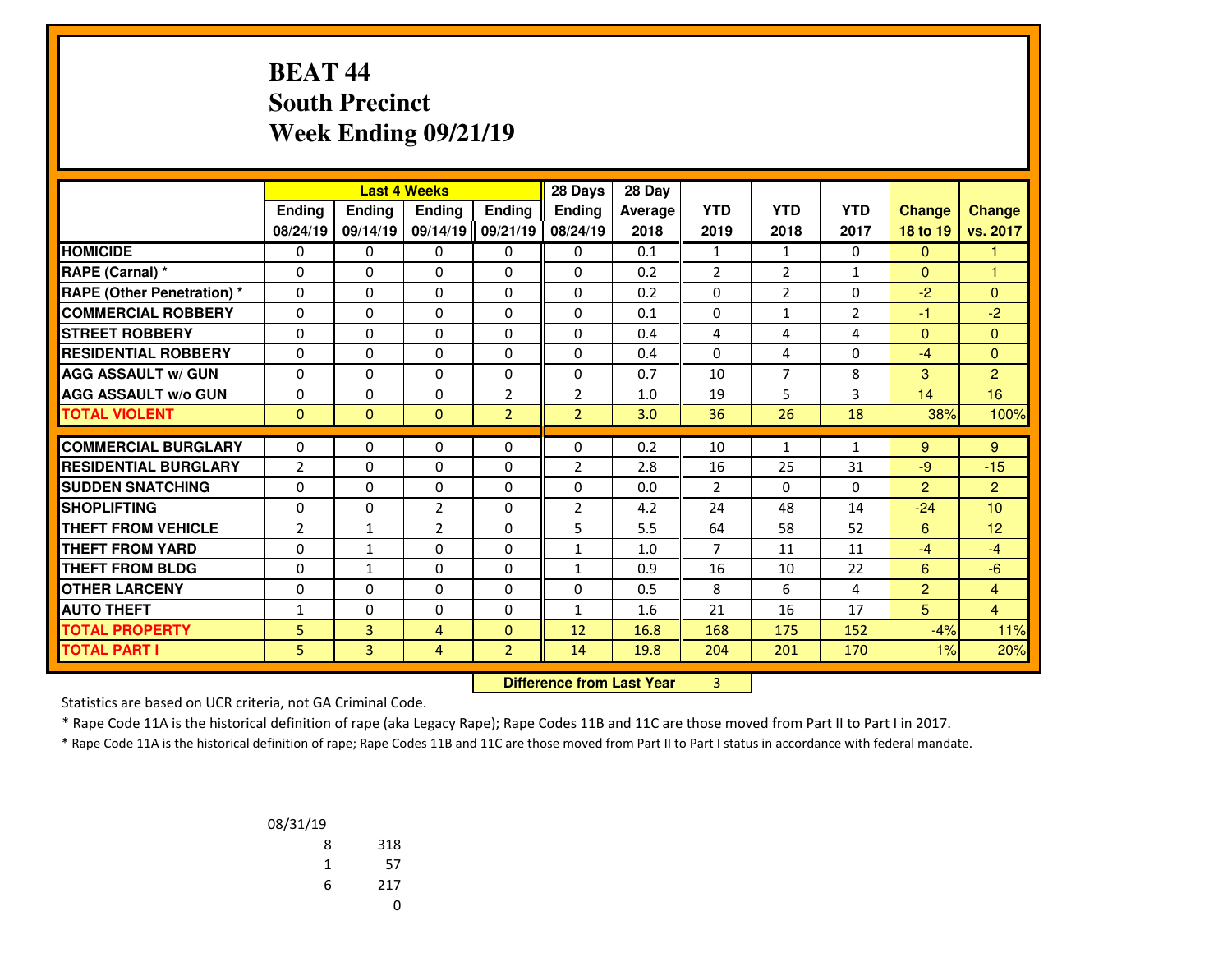#### **BEAT 45 South PrecinctWeek Ending 09/21/19**

|                                  |                |               | <b>Last 4 Weeks</b> |               | 28 Days                          | 28 Day  |                |                |                |               |                |
|----------------------------------|----------------|---------------|---------------------|---------------|----------------------------------|---------|----------------|----------------|----------------|---------------|----------------|
|                                  | Ending         | <b>Ending</b> | Ending              | <b>Ending</b> | Ending                           | Average | <b>YTD</b>     | <b>YTD</b>     | <b>YTD</b>     | <b>Change</b> | <b>Change</b>  |
|                                  | 08/24/19       | 09/14/19      | 09/14/19            | 09/21/19      | 08/24/19                         | 2018    | 2019           | 2018           | 2017           | 18 to 19      | vs. 2017       |
| <b>HOMICIDE</b>                  | 0              | 0             | 0                   | 0             | $\Omega$                         | 0.1     | 0              | $\mathbf{1}$   | $\mathbf{1}$   | $-1$          | $-1$           |
| RAPE (Carnal) *                  | 0              | $\Omega$      | $\Omega$            | 0             | $\Omega$                         | 0.2     | 0              | 3              | $\Omega$       | $-3$          | $\Omega$       |
| <b>RAPE (Other Penetration)*</b> | $\mathbf{0}$   | $\Omega$      | $\Omega$            | 0             | $\Omega$                         | 0.2     | 0              | 3              | $\mathbf{1}$   | $-3$          | $-1$           |
| <b>COMMERCIAL ROBBERY</b>        | 0              | 0             | $\mathbf{1}$        | 0             | $\mathbf{1}$                     | 0.2     | $\overline{2}$ | $\overline{2}$ | $\overline{2}$ | $\mathbf{0}$  | $\mathbf{0}$   |
| <b>STREET ROBBERY</b>            | 0              | 0             | $\Omega$            | 0             | $\Omega$                         | 0.3     | $\overline{2}$ | 3              | 5              | $-1$          | $-3$           |
| <b>RESIDENTIAL ROBBERY</b>       | $\Omega$       | $\Omega$      | 0                   | $\Omega$      | $\Omega$                         | 0.1     | $\mathbf{1}$   | 0              | $\mathbf{1}$   | 1             | $\mathbf{0}$   |
| <b>AGG ASSAULT w/ GUN</b>        | 0              | 0             | 0                   | 0             | $\Omega$                         | 0.2     | 4              | 3              | 9              | ٠             | $-5$           |
| <b>AGG ASSAULT W/o GUN</b>       | $\mathbf{0}$   | 0             | 0                   | 0             | 0                                | 0.6     | 5              | 8              | 3              | $-3$          | $\overline{2}$ |
| <b>TOTAL VIOLENT</b>             | $\mathbf{0}$   | $\Omega$      | $\mathbf{1}$        | $\Omega$      | $\mathbf{1}$                     | 2.0     | 14             | 23             | 22             | $-39%$        | $-36%$         |
| <b>COMMERCIAL BURGLARY</b>       | $\mathbf{0}$   | $\mathbf{1}$  | 0                   | 0             | 1                                | 0.5     | $\overline{2}$ | 4              | 6              | $-2$          | $-4$           |
| <b>RESIDENTIAL BURGLARY</b>      | $\Omega$       | 3             | $\Omega$            | $\mathbf{1}$  | 4                                | 2.7     | 12             | 26             | 36             | $-14$         | $-24$          |
| <b>SUDDEN SNATCHING</b>          | 0              | $\Omega$      | $\Omega$            | $\Omega$      | $\Omega$                         | 0.2     | $\mathbf{1}$   | $\Omega$       | $\Omega$       | 1             | 1              |
| <b>SHOPLIFTING</b>               | $\overline{2}$ | 4             | 0                   | $\mathbf{1}$  | $\overline{7}$                   | 5.4     | 88             | 38             | 58             | 50            | 30             |
| <b>THEFT FROM VEHICLE</b>        | $\overline{2}$ | $\Omega$      | $\Omega$            | $\Omega$      | $\overline{2}$                   | 3.6     | 26             | 37             | 63             | $-11$         | $-37$          |
| <b>THEFT FROM YARD</b>           | 0              | $\Omega$      | $\Omega$            | $\mathbf{1}$  | $\mathbf{1}$                     | 1.8     | 13             | 18             | 11             | $-5$          | $\overline{2}$ |
| <b>THEFT FROM BLDG</b>           | 1              | 0             | $\Omega$            | 0             | $\mathbf{1}$                     | 1.6     | 12             | 12             | 18             | $\mathbf{0}$  | $-6$           |
| <b>OTHER LARCENY</b>             | 0              | 0             | 0                   | 0             | $\Omega$                         | 0.4     | $\overline{2}$ | 4              | $\overline{7}$ | $-2$          | $-5$           |
| <b>AUTO THEFT</b>                | 0              | $\Omega$      | $\Omega$            | 0             | $\Omega$                         | 1.6     | 9              | 13             | 21             | $-4$          | $-12$          |
| <b>TOTAL PROPERTY</b>            | 5              | 8             | $\mathbf{0}$        | 3             | 16                               | 17.7    | 165            | 152            | 220            | 9%            | $-25%$         |
| <b>TOTAL PART I</b>              | 5.             | 8             | $\mathbf{1}$        | 3             | 17                               | 19.7    | 179            | 175            | 242            | 2%            | $-26%$         |
|                                  |                |               |                     |               | <b>Difference from Last Year</b> |         | 4              |                |                |               |                |

 **Difference from Last Year**

Statistics are based on UCR criteria, not GA Criminal Code.

\* Rape Code 11A is the historical definition of rape (aka Legacy Rape); Rape Codes 11B and 11C are those moved from Part II to Part I in 2017.

| 8 | 318 |
|---|-----|
| 1 | 57  |
| 6 | 217 |
|   | U   |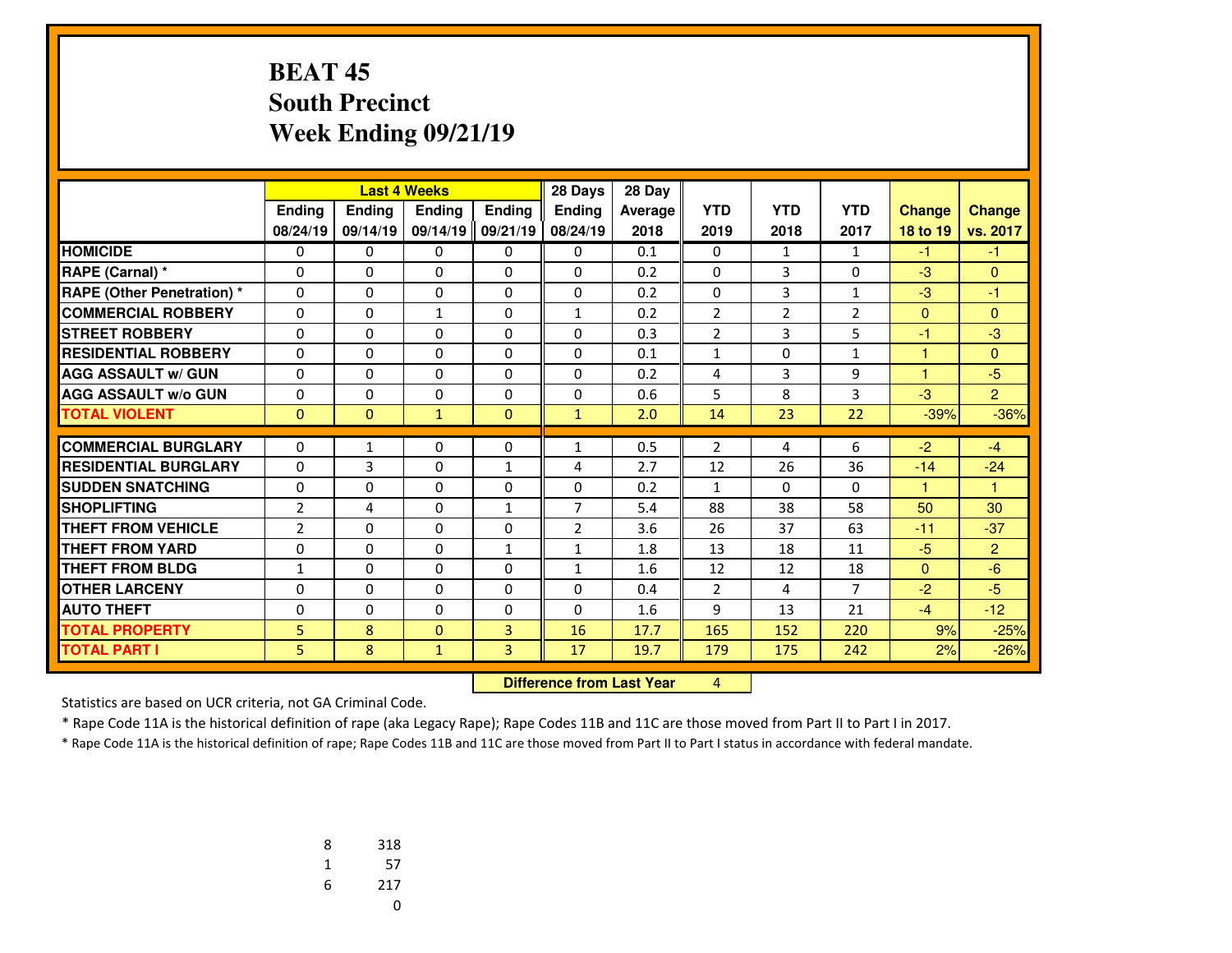# **BEAT 46 South PrecinctWeek Ending 09/21/19**

|                                   |                |                | <b>Last 4 Weeks</b> |                | 28 Days        | 28 Day  |                |              |                |                |                |
|-----------------------------------|----------------|----------------|---------------------|----------------|----------------|---------|----------------|--------------|----------------|----------------|----------------|
|                                   | <b>Ending</b>  | <b>Ending</b>  | <b>Endina</b>       | <b>Endina</b>  | <b>Endina</b>  | Average | <b>YTD</b>     | <b>YTD</b>   | <b>YTD</b>     | <b>Change</b>  | <b>Change</b>  |
|                                   | 08/24/19       | 09/14/19       | 09/14/19            | 09/21/19       | 08/24/19       | 2018    | 2019           | 2018         | 2017           | 18 to 19       | vs. 2017       |
| <b>HOMICIDE</b>                   | 0              | 0              | 0                   | 0              | 0              | 0.1     | $\overline{2}$ | $\mathbf{1}$ | 0              | 1              | $\overline{2}$ |
| RAPE (Carnal) *                   | $\mathbf{1}$   | $\Omega$       | $\Omega$            | $\Omega$       | 1              | 0.1     | $\overline{2}$ | $\mathbf{1}$ | 3              | $\mathbf{1}$   | $-1$           |
| <b>RAPE (Other Penetration) *</b> | $\Omega$       | $\Omega$       | $\Omega$            | $\Omega$       | $\Omega$       | 0.2     | 0              | 3            | 1              | $-3$           | $-1$           |
| <b>COMMERCIAL ROBBERY</b>         | 0              | $\Omega$       | $\Omega$            | $\Omega$       | $\Omega$       | 0.2     | $\overline{2}$ | 3            | 4              | $-1$           | $-2$           |
| <b>STREET ROBBERY</b>             | $\Omega$       | 0              | $\Omega$            | $\Omega$       | $\Omega$       | 0.5     | $\overline{2}$ | 6            | 5              | $-4$           | $-3$           |
| <b>RESIDENTIAL ROBBERY</b>        | 0              | 0              | 0                   | 0              | $\Omega$       | 0.0     | 0              | $\Omega$     | 1              | $\mathbf{0}$   | $-1$           |
| <b>AGG ASSAULT w/ GUN</b>         | 0              | $\Omega$       | 0                   | 0              | $\Omega$       | 0.5     | $\overline{7}$ | 3            | 3              | $\overline{4}$ | $\overline{4}$ |
| <b>AGG ASSAULT w/o GUN</b>        | $\mathbf{1}$   | 0              | 0                   | $\mathbf{1}$   | $\overline{2}$ | 0.7     | 12             | 8            | 10             | $\overline{4}$ | $\overline{2}$ |
| <b>TOTAL VIOLENT</b>              | $\overline{2}$ | $\Omega$       | $\Omega$            | $\mathbf{1}$   | $\overline{3}$ | 2.4     | 27             | 25           | 27             | 8%             | 0%             |
| <b>COMMERCIAL BURGLARY</b>        | 0              | 0              | 0                   | 0              | 0              | 1.3     | 8              | 8            | 7              | $\mathbf{0}$   | 1              |
| <b>RESIDENTIAL BURGLARY</b>       | 1              | $\mathbf{1}$   | 1                   | $\Omega$       | 3              | 3.9     | 20             | 40           | 22             | $-20$          | $-2$           |
| <b>ISUDDEN SNATCHING</b>          | 0              | 0              | $\Omega$            | $\mathbf{1}$   | $\mathbf{1}$   | 0.1     | 3              | $\mathbf{1}$ | $\overline{2}$ | $\overline{2}$ | 1              |
| <b>SHOPLIFTING</b>                | 1              | $\overline{2}$ | 4                   | $\overline{2}$ | 9              | 9.7     | 99             | 93           | 104            | 6              | $-5$           |
| <b>THEFT FROM VEHICLE</b>         | 0              | 0              | 0                   | $\Omega$       | $\Omega$       | 5.8     | 41             | 56           | 55             | $-15$          | $-14$          |
| <b>THEFT FROM YARD</b>            | 0              | $\Omega$       | 0                   | $\Omega$       | $\Omega$       | 0.9     | 5              | 9            | 9              | $-4$           | $-4$           |
| <b>THEFT FROM BLDG</b>            | 0              | 0              | 1                   | $\mathbf{1}$   | $\overline{2}$ | 3.0     | 19             | 25           | 26             | $-6$           | $-7$           |
| <b>OTHER LARCENY</b>              | 0              | $\Omega$       | 0                   | 0              | $\Omega$       | 0.3     | 6              | 4            | 6              | $\overline{2}$ | $\Omega$       |
| <b>AUTO THEFT</b>                 | 0              | $\overline{2}$ | $\Omega$            | 0              | $\overline{2}$ | 2.7     | 20             | 31           | 31             | $-11$          | $-11$          |
| <b>TOTAL PROPERTY</b>             | $\overline{2}$ | 5              | 6                   | 4              | 17             | 27.6    | 221            | 267          | 262            | $-17%$         | $-16%$         |
| <b>TOTAL PART I</b>               | 4              | 5.             | 6                   | 5              | 20             | 30.0    | 248            | 292          | 289            | $-15%$         | $-14%$         |
|                                   |                |                |                     |                |                |         |                |              |                |                |                |

 **Difference from Last Year**-44

Statistics are based on UCR criteria, not GA Criminal Code.

\* Rape Code 11A is the historical definition of rape (aka Legacy Rape); Rape Codes 11B and 11C are those moved from Part II to Part I in 2017.

| 8 | 318 |
|---|-----|
| 1 | 57  |
| 6 | 217 |
|   | U   |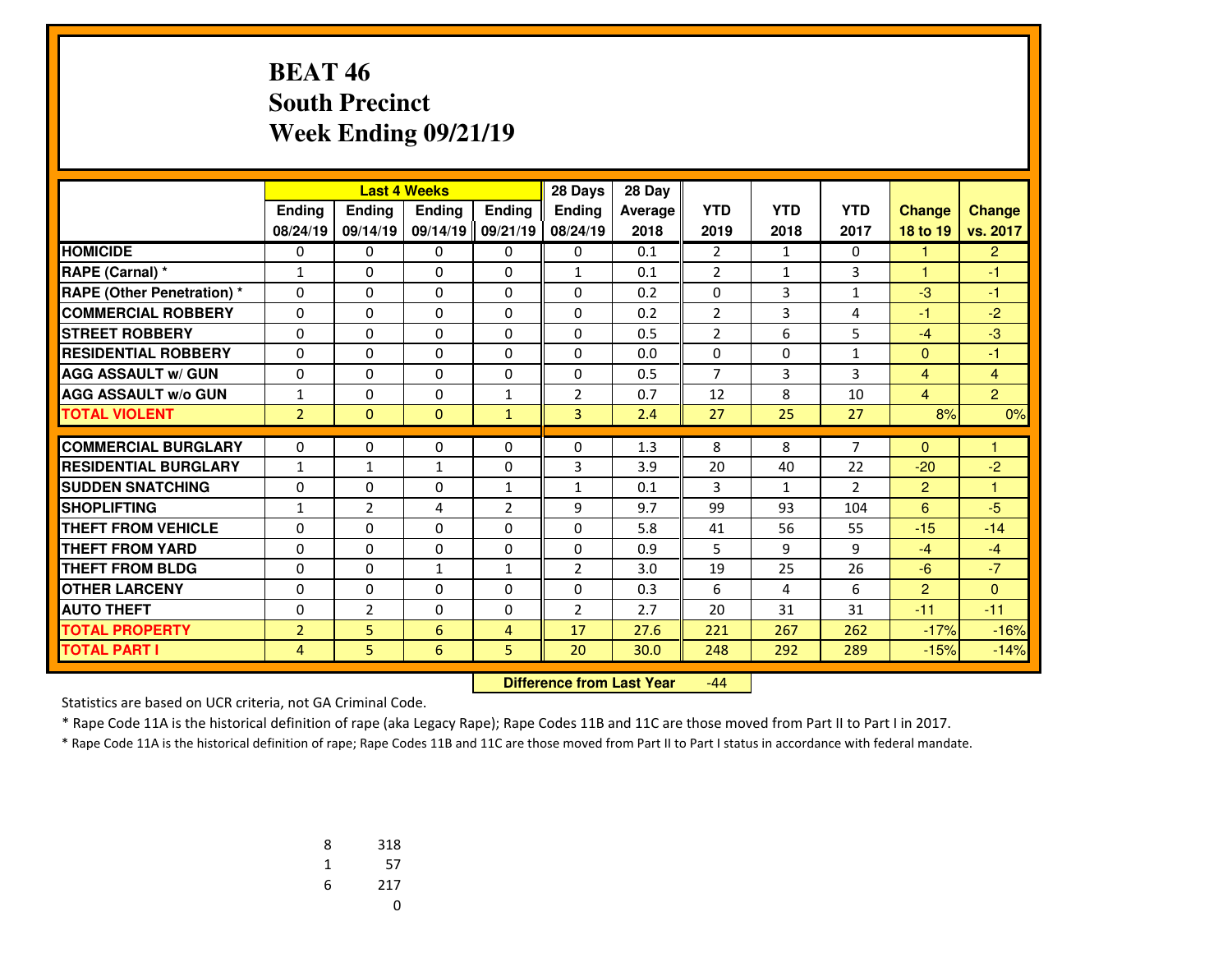#### **BEAT 47 South PrecinctWeek Ending 09/21/19**

|                                  |                |                | <b>Last 4 Weeks</b> |               | 28 Days                          | 28 Day         |                |                |                |                |                |
|----------------------------------|----------------|----------------|---------------------|---------------|----------------------------------|----------------|----------------|----------------|----------------|----------------|----------------|
|                                  | Ending         | <b>Ending</b>  | Ending              | <b>Ending</b> | Ending                           | <b>Average</b> | <b>YTD</b>     | <b>YTD</b>     | <b>YTD</b>     | <b>Change</b>  | <b>Change</b>  |
|                                  | 08/24/19       | 09/14/19       | 09/14/19 09/21/19   |               | 08/24/19                         | 2018           | 2019           | 2018           | 2017           | 18 to 19       | vs. 2017       |
| <b>HOMICIDE</b>                  | 0              | 0              | 0                   | 0             | $\Omega$                         | 0.0            | 0              | $\Omega$       | 0              | $\mathbf{0}$   | $\mathbf{0}$   |
| RAPE (Carnal) *                  | 0              | $\Omega$       | $\Omega$            | 0             | $\Omega$                         | 0.1            | 0              | $\mathbf{1}$   | $\mathbf{1}$   | $-1$           | -1             |
| <b>RAPE (Other Penetration)*</b> | $\mathbf{0}$   | $\Omega$       | $\Omega$            | 0             | $\Omega$                         | 0.1            | 0              | $\mathbf{1}$   | $\Omega$       | $-1$           | $\mathbf{0}$   |
| <b>COMMERCIAL ROBBERY</b>        | 0              | 0              | 0                   | 0             | $\Omega$                         | 0.0            | 0              | 0              | 0              | $\mathbf{0}$   | $\mathbf{0}$   |
| <b>STREET ROBBERY</b>            | 0              | 0              | $\Omega$            | 0             | $\Omega$                         | 0.1            | $\overline{2}$ | 0              | $\Omega$       | 2              | $\overline{2}$ |
| <b>RESIDENTIAL ROBBERY</b>       | $\Omega$       | $\Omega$       | 0                   | 0             | $\Omega$                         | 0.0            | 0              | 0              | 0              | $\mathbf{0}$   | $\mathbf{0}$   |
| <b>AGG ASSAULT w/ GUN</b>        | 1              | 0              | $\mathbf{1}$        | 0             | $\overline{2}$                   | 0.1            | 3              | 0              | $\overline{2}$ | 3              | 1              |
| <b>AGG ASSAULT w/o GUN</b>       | 0              | 0              | 0                   | 0             | 0                                | 0.1            | 5              | 0              | $\overline{2}$ | 5              | 3              |
| <b>TOTAL VIOLENT</b>             | $\mathbf{1}$   | $\Omega$       | $\mathbf{1}$        | $\Omega$      | $\overline{2}$                   | 0.4            | 10             | $\overline{2}$ | 5              | 400%           | 100%           |
| <b>COMMERCIAL BURGLARY</b>       | $\Omega$       | $\Omega$       | 0                   | 0             | $\Omega$                         | 0.0            | $\mathbf{1}$   | $\Omega$       | 3              |                | $-2$           |
| <b>RESIDENTIAL BURGLARY</b>      | $\Omega$       | $\Omega$       | $\Omega$            | $\Omega$      | $\Omega$                         | 1.7            | $\mathbf{1}$   | 14             | 8              | $-13$          | $-7$           |
| <b>SUDDEN SNATCHING</b>          | $\Omega$       | $\Omega$       | $\Omega$            | $\Omega$      | $\Omega$                         | 0.0            | $\Omega$       | $\Omega$       | $\Omega$       | $\mathbf{0}$   | $\mathbf{0}$   |
| <b>SHOPLIFTING</b>               | 0              | $\Omega$       | 0                   | $\Omega$      | $\Omega$                         | 0.1            | $\mathbf{0}$   | $\mathbf{1}$   | 6              | $-1$           | $-6$           |
| <b>THEFT FROM VEHICLE</b>        | $\mathbf{1}$   | $\Omega$       | $\Omega$            | $\mathbf{1}$  | $\overline{2}$                   | 1.8            | 14             | 17             | 11             | $-3$           | 3              |
| <b>THEFT FROM YARD</b>           | 0              | $\mathbf{1}$   | $\Omega$            | $\Omega$      | $\mathbf{1}$                     | 0.4            | 8              | 4              | $\overline{7}$ | $\overline{4}$ | 1              |
| <b>THEFT FROM BLDG</b>           | 0              | $\mathbf{1}$   | $\Omega$            | 0             | $\mathbf{1}$                     | 0.6            | 6              | 6              | 8              | $\mathbf{0}$   | $-2$           |
| <b>OTHER LARCENY</b>             | $\mathbf{1}$   | 0              | 0                   | 0             | $\mathbf{1}$                     | 0.4            | 8              | $\mathbf{1}$   | 3              | $\overline{7}$ | 5              |
| <b>AUTO THEFT</b>                | 0              | $\Omega$       | $\Omega$            | $\Omega$      | $\Omega$                         | 0.4            | 5              | 5              | 3              | $\Omega$       | $\overline{2}$ |
| <b>TOTAL PROPERTY</b>            | $\overline{2}$ | $\overline{2}$ | $\mathbf{0}$        | $\mathbf{1}$  | 5                                | 5.3            | 43             | 48             | 49             | $-10%$         | $-12%$         |
| <b>TOTAL PART I</b>              | 3              | $\overline{2}$ | $\mathbf{1}$        | $\mathbf{1}$  | $\overline{7}$                   | 5.7            | 53             | 50             | 54             | 6%             | $-2%$          |
|                                  |                |                |                     |               | <b>Difference from Last Year</b> |                | 3              |                |                |                |                |

 **Difference from Last Year**

Statistics are based on UCR criteria, not GA Criminal Code.

\* Rape Code 11A is the historical definition of rape (aka Legacy Rape); Rape Codes 11B and 11C are those moved from Part II to Part I in 2017.

| 8 | 318 |
|---|-----|
| 1 | 57  |
| 6 | 217 |
|   | U   |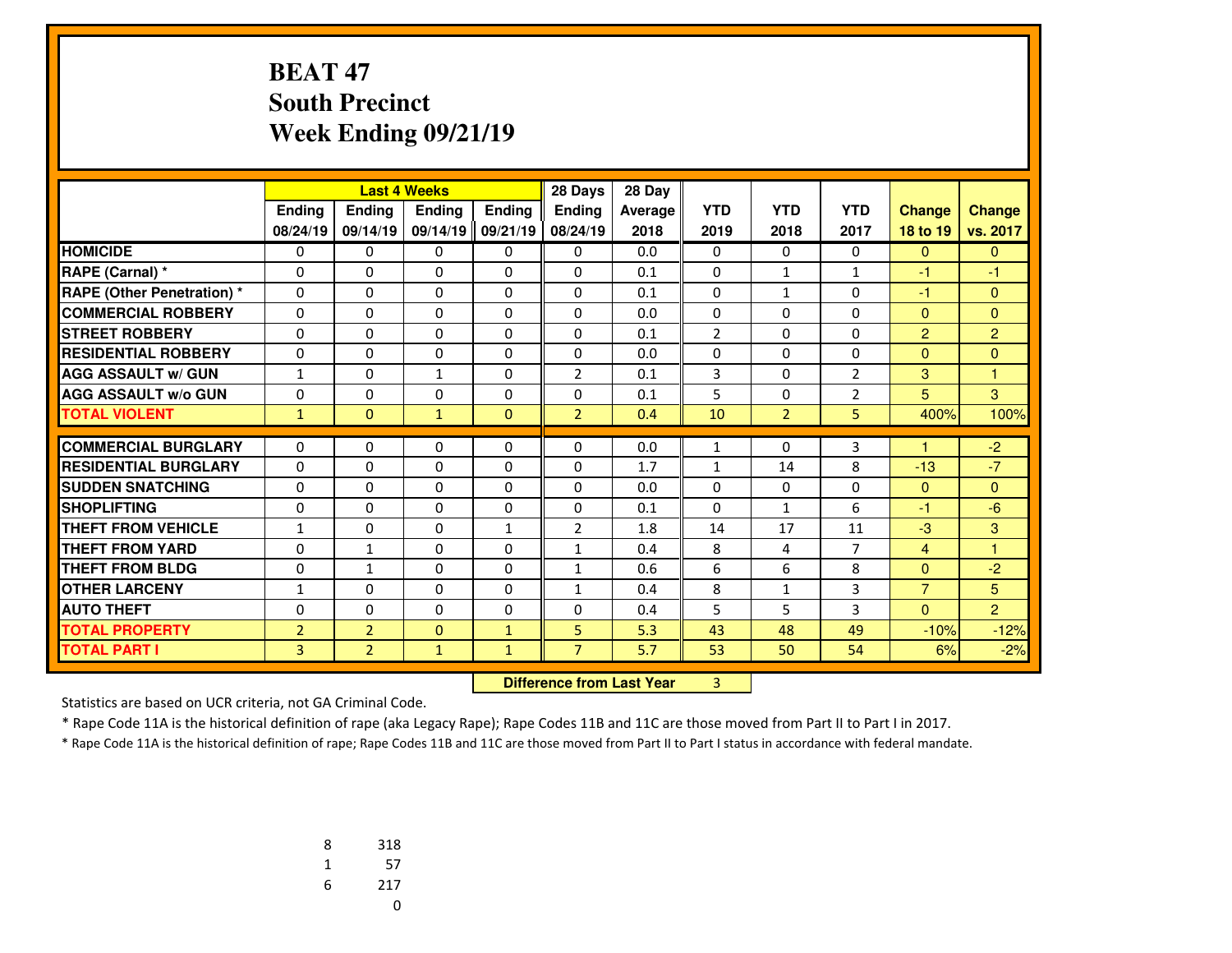#### **BEAT 51 East PrecinctWeek Ending 09/21/19**

|                                   | <b>Last 4 Weeks</b> |              |               | 28 Days        | 28 Day         |         |                |                |                |                |                |
|-----------------------------------|---------------------|--------------|---------------|----------------|----------------|---------|----------------|----------------|----------------|----------------|----------------|
|                                   | <b>Ending</b>       | Ending       | <b>Endina</b> | <b>Endina</b>  | <b>Endina</b>  | Average | <b>YTD</b>     | <b>YTD</b>     | <b>YTD</b>     | <b>Change</b>  | <b>Change</b>  |
|                                   | 08/24/19            | 09/14/19     | 09/14/19      | 09/21/19       | 08/24/19       | 2018    | 2019           | 2018           | 2017           | 18 to 19       | vs. 2017       |
| <b>HOMICIDE</b>                   | 0                   | 0            | 0             | 0              | 0              | 0.2     | $\mathbf{1}$   | 2              | $\overline{2}$ | -1             | $-1$           |
| RAPE (Carnal) *                   | 0                   | $\Omega$     | 0             | 0              | 0              | 0.2     | $\mathbf{1}$   | 3              | $\mathbf{1}$   | -2             | $\Omega$       |
| <b>RAPE (Other Penetration) *</b> | $\Omega$            | $\Omega$     | $\Omega$      | 0              | $\Omega$       | 0.2     | 0              | $\overline{2}$ | $\overline{2}$ | $-2$           | $-2$           |
| <b>COMMERCIAL ROBBERY</b>         | $\Omega$            | $\Omega$     | $\Omega$      | $\Omega$       | $\Omega$       | 0.1     | $\Omega$       | $\mathbf{1}$   | $\mathbf{1}$   | -1             | $-1$           |
| <b>STREET ROBBERY</b>             | $\mathbf{1}$        | $\Omega$     | 0             | $\Omega$       | $\mathbf{1}$   | 0.5     | 10             | 6              | 10             | $\overline{4}$ | $\Omega$       |
| <b>RESIDENTIAL ROBBERY</b>        | 0                   | $\Omega$     | 0             | 0              | $\Omega$       | 0.0     | $\mathbf{1}$   | $\Omega$       | 1              | $\overline{1}$ | $\mathbf{0}$   |
| <b>AGG ASSAULT w/ GUN</b>         | 0                   | $\mathbf{0}$ | 0             | 0              | $\Omega$       | 1.4     | 15             | 14             | 8              | 1              | $\overline{7}$ |
| <b>AGG ASSAULT w/o GUN</b>        | $\mathbf{1}$        | $\Omega$     | $\mathbf{1}$  | 0              | 2              | 1.8     | 25             | 18             | 14             | $\overline{7}$ | 11             |
| <b>TOTAL VIOLENT</b>              | $\overline{2}$      | $\mathbf{0}$ | $\mathbf{1}$  | $\mathbf{0}$   | 3              | 4.3     | 53             | 46             | 39             | 15%            | 36%            |
|                                   |                     |              |               |                |                |         |                |                |                |                |                |
| <b>COMMERCIAL BURGLARY</b>        | $\Omega$            | $\Omega$     | $\Omega$      | 0              | 0              | 0.3     | $\overline{2}$ | 4              | 6              | $-2$           | $-4$           |
| <b>RESIDENTIAL BURGLARY</b>       | 0                   | 4            | $\Omega$      | 0              | 4              | 2.0     | 30             | 17             | 26             | 13             | $\overline{4}$ |
| <b>SUDDEN SNATCHING</b>           | 0                   | $\Omega$     | $\Omega$      | 0              | $\Omega$       | 0.4     | $\mathbf 0$    | 4              | $\overline{2}$ | $-4$           | $-2$           |
| <b>SHOPLIFTING</b>                | 4                   | $\Omega$     | 0             | 0              | 4              | 2.0     | 21             | 21             | 29             | $\Omega$       | $-8$           |
| <b>THEFT FROM VEHICLE</b>         | $\Omega$            | $\Omega$     | $\Omega$      | $\mathbf{1}$   | $\mathbf{1}$   | 5.2     | 19             | 43             | 22             | $-24$          | $-3$           |
| <b>THEFT FROM YARD</b>            | 0                   | $\Omega$     | $\Omega$      | 0              | $\Omega$       | 1.2     | 12             | 13             | 18             | $-1$           | $-6$           |
| <b>THEFT FROM BLDG</b>            | $\Omega$            | $\mathbf{1}$ | $\Omega$      | $\mathbf{1}$   | $\overline{2}$ | 2.1     | 13             | 19             | 28             | $-6$           | $-15$          |
| <b>OTHER LARCENY</b>              | 0                   | $\Omega$     | $\Omega$      | $\Omega$       | $\Omega$       | 1.2     | 13             | 11             | 3              | $\overline{2}$ | 10             |
| <b>AUTO THEFT</b>                 | 0                   | $\Omega$     | 0             | 0              | $\Omega$       | 2.4     | 22             | 22             | 18             | $\Omega$       | $\overline{4}$ |
| <b>TOTAL PROPERTY</b>             | $\overline{4}$      | 5.           | $\Omega$      | $\overline{2}$ | 11             | 16.7    | 132            | 154            | 152            | $-14%$         | $-13%$         |
| <b>TOTAL PART I</b>               | 6                   | 5.           | $\mathbf{1}$  | $\overline{2}$ | 14             | 21.0    | 185            | 200            | 191            | $-8%$          | $-3%$          |

 **Difference from Last Year**-15

Statistics are based on UCR criteria, not GA Criminal Code.

\* Rape Code 11A is the historical definition of rape (aka Legacy Rape); Rape Codes 11B and 11C are those moved from Part II to Part I in 2017.

| 8 | 318 |
|---|-----|
| 1 | 57  |
| 6 | 217 |
|   | U   |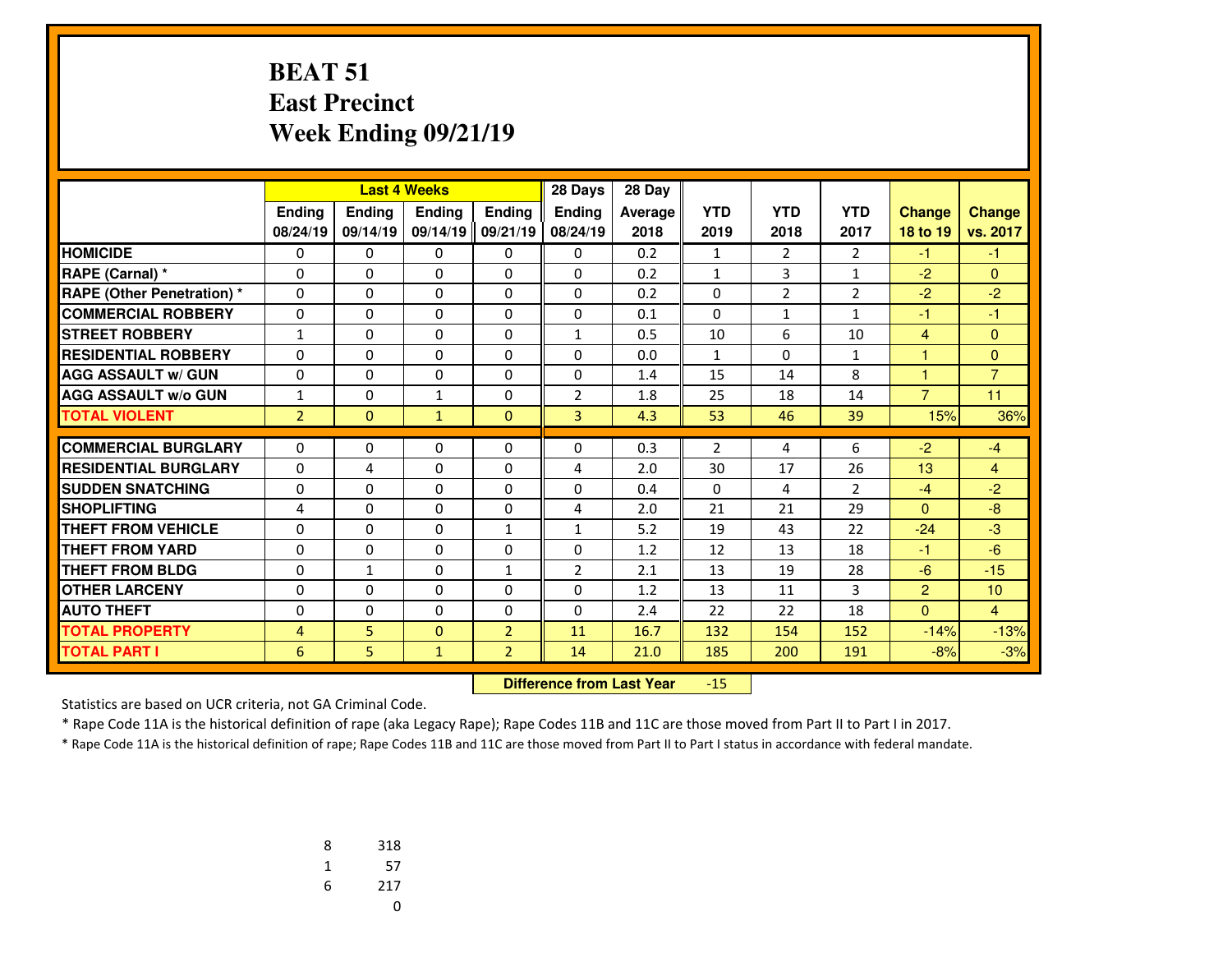# **BEAT 52 East PrecinctWeek Ending 09/21/19**

|                                   |                |                | <b>Last 4 Weeks</b><br>28 Days |                |                | 28 Day  |                |                |                |                |                |
|-----------------------------------|----------------|----------------|--------------------------------|----------------|----------------|---------|----------------|----------------|----------------|----------------|----------------|
|                                   | Ending         | <b>Ending</b>  | Ending                         | <b>Ending</b>  | <b>Ending</b>  | Average | <b>YTD</b>     | <b>YTD</b>     | <b>YTD</b>     | <b>Change</b>  | <b>Change</b>  |
|                                   | 08/24/19       | 09/14/19       | 09/14/19                       | 09/21/19       | 08/24/19       | 2018    | 2019           | 2018           | 2017           | 18 to 19       | vs. 2017       |
| <b>HOMICIDE</b>                   | $\mathbf{1}$   | 0              | 0                              | 0              | $\mathbf{1}$   | 0.1     | $\mathbf{1}$   | $\mathbf{1}$   | 0              | $\mathbf{0}$   | 1              |
| RAPE (Carnal) *                   | 0              | 0              | $\Omega$                       | $\Omega$       | $\Omega$       | 0.2     | 4              | $\overline{2}$ | $\mathbf{1}$   | $\overline{2}$ | 3              |
| <b>RAPE (Other Penetration) *</b> | $\Omega$       | 0              | $\Omega$                       | $\Omega$       | $\Omega$       | 0.0     | 0              | $\Omega$       | $\overline{2}$ | $\overline{0}$ | $-2$           |
| <b>COMMERCIAL ROBBERY</b>         | 0              | 0              | 0                              | 0              | $\Omega$       | 0.1     | $\mathbf{1}$   | $\mathbf{1}$   | $\Omega$       | $\mathbf{0}$   | 1              |
| <b>STREET ROBBERY</b>             | $\Omega$       | 0              | $\Omega$                       | $\Omega$       | $\Omega$       | 0.5     | $\overline{7}$ | 4              | 9              | 3              | $-2$           |
| <b>RESIDENTIAL ROBBERY</b>        | 0              | $\Omega$       | $\Omega$                       | $\Omega$       | $\Omega$       | 0.0     | $\overline{2}$ | $\Omega$       | 3              | $\overline{2}$ | $-1$           |
| <b>AGG ASSAULT w/ GUN</b>         | $\Omega$       | 0              | $\Omega$                       | $\Omega$       | $\Omega$       | 1.1     | 12             | 10             | 6              | $\overline{2}$ | 6              |
| <b>AGG ASSAULT w/o GUN</b>        | $\mathbf{1}$   | 0              | 0                              | 0              | $\mathbf{1}$   | 1.2     | 15             | 13             | 13             | $\overline{2}$ | $\overline{2}$ |
| <b>TOTAL VIOLENT</b>              | $\overline{2}$ | $\Omega$       | $\mathbf{0}$                   | $\mathbf{0}$   | $\overline{2}$ | 3.1     | 42             | 31             | 34             | 35%            | 24%            |
| <b>COMMERCIAL BURGLARY</b>        |                | 0              |                                |                |                | 0.3     |                | 2              |                | $-2$           | $-1$           |
|                                   | 0              |                | 0                              | 0              | 0              |         | 0              |                | $\mathbf{1}$   |                |                |
| <b>RESIDENTIAL BURGLARY</b>       | $\mathbf{1}$   | 3              | 3                              | 3              | 10             | 4.2     | 47             | 39             | 25             | 8              | 22             |
| <b>SUDDEN SNATCHING</b>           | 0              | $\Omega$       | $\Omega$                       | 0              | $\Omega$       | 0.2     | $\overline{2}$ | $\mathbf{1}$   | 3              | $\mathbf{1}$   | $-1$           |
| <b>SHOPLIFTING</b>                | $\Omega$       | 0              | $\Omega$                       | $\Omega$       | $\Omega$       | 0.2     | 5              | 2              | 3              | 3              | $\overline{2}$ |
| <b>THEFT FROM VEHICLE</b>         | $\mathbf{1}$   | 0              | 3                              | $\overline{7}$ | 11             | 4.6     | 50             | 39             | 71             | 11             | $-21$          |
| <b>THEFT FROM YARD</b>            | 0              | 0              | 0                              | $\mathbf{1}$   | $\mathbf{1}$   | 1.3     | 25             | 14             | 19             | 11             | 6              |
| <b>THEFT FROM BLDG</b>            | $\Omega$       | 0              | $\Omega$                       | $\Omega$       | $\Omega$       | 1.5     | 27             | 16             | 13             | 11             | 14             |
| <b>OTHER LARCENY</b>              | 0              | $\mathbf{1}$   | 0                              | 0              | $\mathbf{1}$   | 0.8     | 6              | 8              | 5              | $-2$           | $\mathbf{1}$   |
| <b>AUTO THEFT</b>                 | $\overline{2}$ | 0              | $\mathbf{1}$                   | $\Omega$       | 3              | 2.1     | 22             | 22             | 22             | $\mathbf{0}$   | $\Omega$       |
| <b>TOTAL PROPERTY</b>             | 4              | 4              | $\overline{7}$                 | 11             | 26             | 15.3    | 184            | 143            | 162            | 29%            | 14%            |
| <b>TOTAL PART I</b>               | 6              | $\overline{4}$ | $\overline{7}$                 | 11             | 28             | 18.3    | 226            | 174            | 196            | 30%            | 15%            |

 **Difference from Last Year**<sup>52</sup>

Statistics are based on UCR criteria, not GA Criminal Code.

\* Rape Code 11A is the historical definition of rape (aka Legacy Rape); Rape Codes 11B and 11C are those moved from Part II to Part I in 2017.

| 8 | 318 |
|---|-----|
| 1 | 57  |
| 6 | 217 |
|   | U   |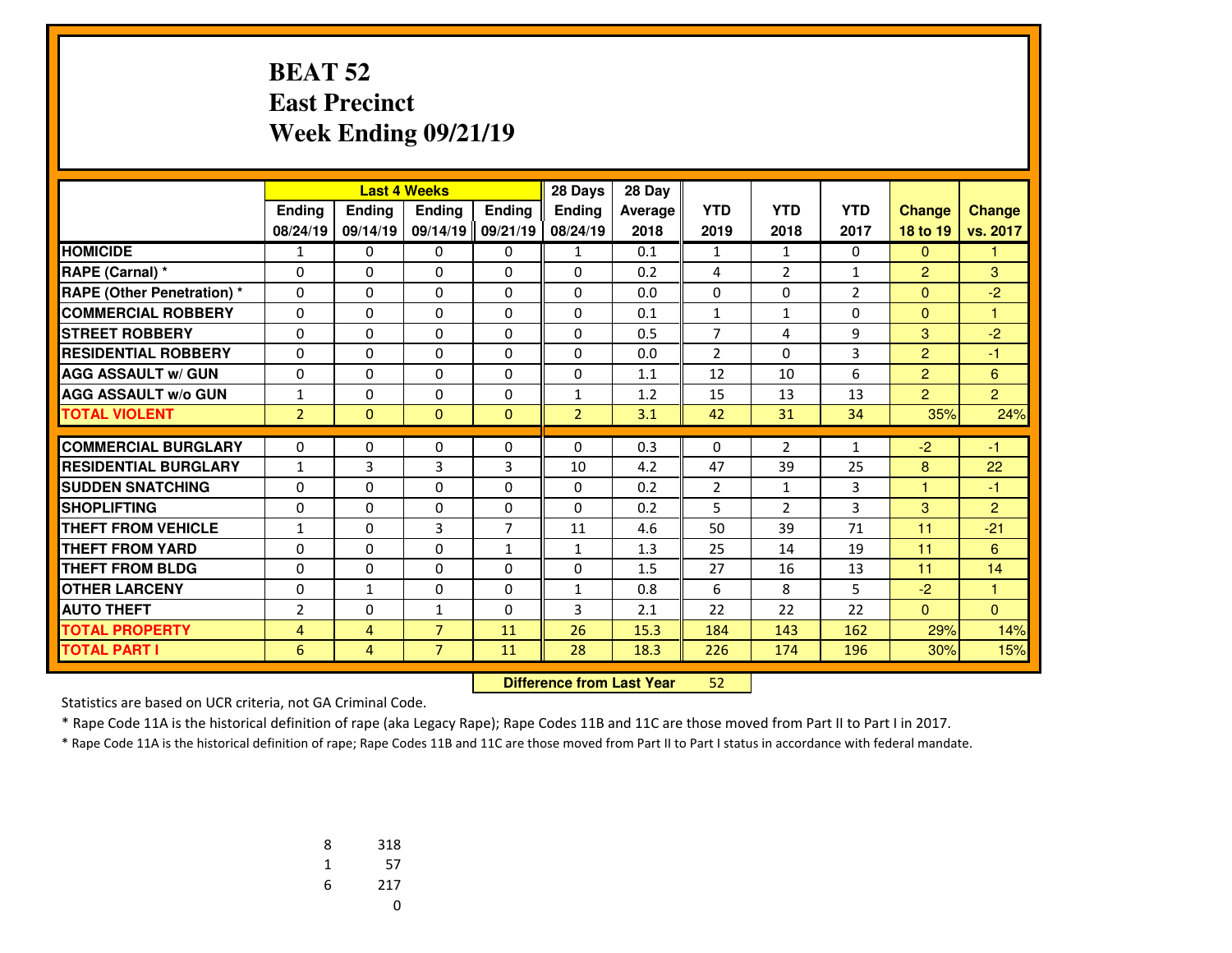# **BEAT 53 East PrecinctWeek Ending 09/21/19**

|                                   |                |                | 28 Days<br><b>Last 4 Weeks</b> |              |                | 28 Day  |                |                |                |                |                |
|-----------------------------------|----------------|----------------|--------------------------------|--------------|----------------|---------|----------------|----------------|----------------|----------------|----------------|
|                                   | Ending         | Ending         | <b>Endina</b>                  | Ending       | <b>Endina</b>  | Average | <b>YTD</b>     | <b>YTD</b>     | <b>YTD</b>     | <b>Change</b>  | <b>Change</b>  |
|                                   | 08/24/19       | 09/14/19       | 09/14/19                       | 09/21/19     | 08/24/19       | 2018    | 2019           | 2018           | 2017           | 18 to 19       | vs. 2017       |
| <b>HOMICIDE</b>                   | 0              | 0              | 0                              | 0            | $\Omega$       | 0.1     | 0              | 0              | 6              | $\Omega$       | $-6$           |
| RAPE (Carnal) *                   | $\Omega$       | $\Omega$       | 0                              | $\Omega$     | $\Omega$       | 0.2     | $\Omega$       | $\overline{2}$ | $\mathbf{1}$   | $-2$           | $-1$           |
| <b>RAPE (Other Penetration) *</b> | 0              | $\Omega$       | 0                              | 0            | $\Omega$       | 0.0     | 0              | $\Omega$       | 3              | $\mathbf{0}$   | $-3$           |
| <b>COMMERCIAL ROBBERY</b>         | $\Omega$       | 0              | 0                              | $\mathbf{0}$ | $\Omega$       | 0.0     | $\mathbf{0}$   | $\Omega$       | $\mathbf{1}$   | $\Omega$       | $-1$           |
| <b>STREET ROBBERY</b>             | 0              | $\Omega$       | 0                              | 0            | $\Omega$       | 0.5     | $\overline{7}$ | 6              | 4              | $\mathbf{1}$   | 3              |
| <b>RESIDENTIAL ROBBERY</b>        | $\Omega$       | 0              | 0                              | $\Omega$     | $\Omega$       | 0.1     | $\mathbf{0}$   | 0              | 2              | $\Omega$       | $-2$           |
| <b>AGG ASSAULT w/ GUN</b>         | $\overline{2}$ | $\mathbf{1}$   | $\mathbf{1}$                   | $\Omega$     | 4              | 1.7     | 13             | 12             | 19             | 1              | $-6$           |
| <b>AGG ASSAULT W/o GUN</b>        | 0              | $\Omega$       | 0                              | $\Omega$     | $\Omega$       | 1.2     | 23             | 11             | 13             | 12             | 10             |
| <b>TOTAL VIOLENT</b>              | $\overline{2}$ | $\mathbf{1}$   | $\mathbf{1}$                   | $\mathbf{0}$ | $\overline{4}$ | 3.6     | 43             | 31             | 49             | 39%            | $-12%$         |
|                                   |                |                |                                |              |                |         |                |                |                |                |                |
| <b>COMMERCIAL BURGLARY</b>        | 0              | 0              | 0                              | 0            | 0              | 0.3     | 2              | 3              | 1              | $-1$           | 1              |
| <b>RESIDENTIAL BURGLARY</b>       | 0              | $\mathbf{1}$   | $\overline{2}$                 | 4            | $\overline{7}$ | 4.1     | 38             | 34             | 27             | $\overline{4}$ | 11             |
| <b>SUDDEN SNATCHING</b>           | $\mathbf 0$    | $\mathbf{1}$   | 0                              | 0            | $\mathbf{1}$   | 0.3     | $\overline{2}$ | 3              | $\overline{2}$ | $-1$           | $\mathbf{0}$   |
| <b>SHOPLIFTING</b>                | $\overline{2}$ | $\Omega$       | 0                              | 0            | $\overline{2}$ | 0.9     | 4              | 10             | $\Omega$       | $-6$           | $\overline{4}$ |
| <b>THEFT FROM VEHICLE</b>         | $\mathbf{1}$   | $\Omega$       | $\mathbf{1}$                   | 4            | 6              | 4.8     | 41             | 48             | 62             | $-7$           | $-21$          |
| <b>THEFT FROM YARD</b>            | 0              | $\Omega$       | $\mathbf{1}$                   | 0            | 1              | 2.5     | 10             | 24             | 23             | $-14$          | $-13$          |
| <b>THEFT FROM BLDG</b>            | $\mathbf{1}$   | $\mathbf{1}$   | 0                              | 1            | 3              | 2.6     | 27             | 28             | 44             | $-1$           | $-17$          |
| <b>OTHER LARCENY</b>              | $\mathbf{1}$   | $\Omega$       | 0                              | 0            | $\mathbf{1}$   | 1.4     | 11             | 9              | 3              | $\overline{2}$ | 8              |
| <b>AUTO THEFT</b>                 | 1              | $\mathbf{1}$   | 0                              | 1            | 3              | 2.4     | 16             | 21             | 18             | $-5$           | $-2$           |
| <b>TOTAL PROPERTY</b>             | 6              | $\overline{4}$ | 4                              | 10           | 24             | 19.3    | 151            | 180            | 180            | $-16%$         | $-16%$         |
| <b>TOTAL PART I</b>               | 8              | 5.             | 5.                             | 10           | 28             | 22.9    | 194            | 211            | 229            | $-8%$          | $-15%$         |

 **Difference from Last Year** $-17$ 

Statistics are based on UCR criteria, not GA Criminal Code.

\* Rape Code 11A is the historical definition of rape (aka Legacy Rape); Rape Codes 11B and 11C are those moved from Part II to Part I in 2017.

| 8 | 318 |
|---|-----|
| 1 | 57  |
| 6 | 217 |
|   | U   |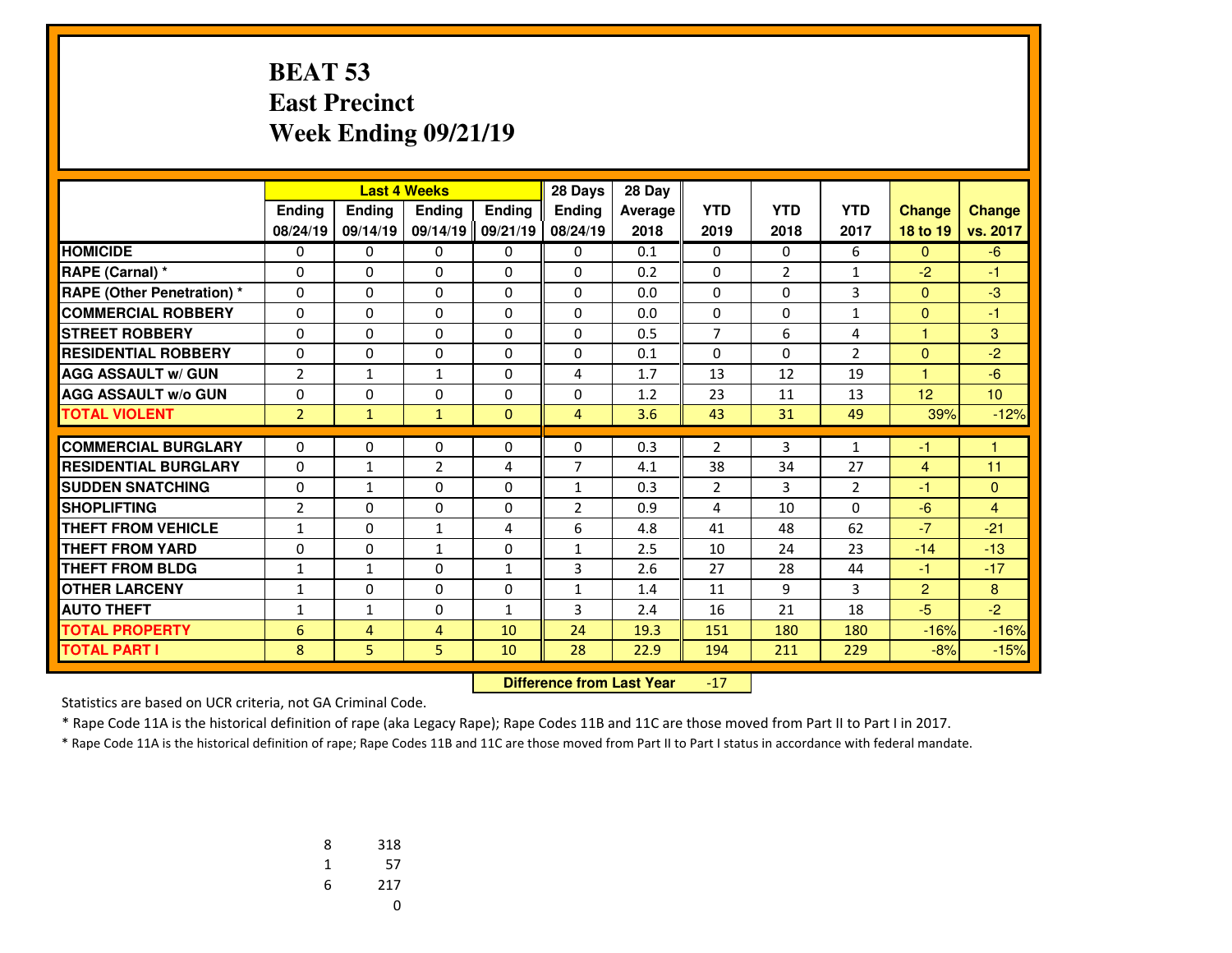# **BEAT 54 East PrecinctWeek Ending 09/21/19**

|                                   |                |                | <b>Last 4 Weeks</b> |               | 28 Days        | 28 Day  |                |                |                |                |                |
|-----------------------------------|----------------|----------------|---------------------|---------------|----------------|---------|----------------|----------------|----------------|----------------|----------------|
|                                   | Ending         | <b>Ending</b>  | <b>Endina</b>       | <b>Ending</b> | <b>Endina</b>  | Average | <b>YTD</b>     | <b>YTD</b>     | <b>YTD</b>     | <b>Change</b>  | <b>Change</b>  |
|                                   | 08/24/19       | 09/14/19       | 09/14/19            | 09/21/19      | 08/24/19       | 2018    | 2019           | 2018           | 2017           | 18 to 19       | vs. 2017       |
| <b>HOMICIDE</b>                   | 0              | 0              | 0                   | 0             | 0              | 0.4     | 0              | 4              | 3              | $-4$           | $-3$           |
| RAPE (Carnal) *                   | $\mathbf{1}$   | $\mathbf{1}$   | $\Omega$            | 0             | $\overline{2}$ | 0.1     | 3              | $\Omega$       | $\Omega$       | 3              | 3              |
| <b>RAPE (Other Penetration) *</b> | 0              | 0              | $\Omega$            | $\Omega$      | $\Omega$       | 0.1     | 0              | $\mathbf{1}$   | $\Omega$       | $-1$           | $\Omega$       |
| <b>COMMERCIAL ROBBERY</b>         | $\Omega$       | $\mathbf{1}$   | $\Omega$            | $\Omega$      | $\mathbf{1}$   | 0.3     | $\overline{2}$ | 3              | 11             | $-1$           | $-9$           |
| <b>STREET ROBBERY</b>             | $\mathbf{1}$   | 0              | 1                   | $\Omega$      | $\overline{2}$ | 1.0     | 6              | 6              | 11             | $\mathbf{0}$   | $-5$           |
| <b>RESIDENTIAL ROBBERY</b>        | 0              | 0              | $\Omega$            | $\Omega$      | $\Omega$       | 0.2     | $\mathbf{1}$   | $\overline{2}$ | $\Omega$       | $-1$           | 1              |
| <b>AGG ASSAULT w/ GUN</b>         | 0              | $\Omega$       | $\Omega$            | $\mathbf{1}$  | $\mathbf{1}$   | 1.3     | 17             | 8              | 13             | 9              | $\overline{4}$ |
| <b>AGG ASSAULT w/o GUN</b>        | 0              | 0              | $\mathbf{1}$        | $\Omega$      | $\mathbf{1}$   | 1.3     | 18             | 12             | 10             | 6              | 8              |
| <b>TOTAL VIOLENT</b>              | $\overline{2}$ | $\overline{2}$ | $\overline{2}$      | $\mathbf{1}$  | $\overline{7}$ | 4.6     | 47             | 36             | 48             | 31%            | $-2%$          |
| <b>COMMERCIAL BURGLARY</b>        |                |                |                     |               |                |         |                |                |                |                |                |
| <b>RESIDENTIAL BURGLARY</b>       | 0              | 0              | 0                   | 0             | 0              | 0.2     | 3              | $\overline{2}$ | 8              |                | $-5$           |
|                                   | $\mathbf{1}$   | $\overline{2}$ | $\mathbf{1}$        | 0             | 4              | 4.8     | 29             | 42             | 49             | $-13$          | $-20$          |
| <b>SUDDEN SNATCHING</b>           | $\Omega$       | $\Omega$       | $\Omega$            | $\mathbf{1}$  | 1              | 0.0     | 4              | $\Omega$       | $\Omega$       | $\overline{4}$ | $\overline{4}$ |
| <b>SHOPLIFTING</b>                | $\overline{2}$ | 0              | $\Omega$            | $\Omega$      | $\overline{2}$ | 4.8     | 29             | 52             | 34             | $-23$          | $-5$           |
| <b>THEFT FROM VEHICLE</b>         | $\Omega$       | 0              | 1                   | 4             | 5              | 5.5     | 67             | 43             | 48             | 24             | 19             |
| <b>THEFT FROM YARD</b>            | $\mathbf{1}$   | 0              | $\mathbf{1}$        | $\Omega$      | 2              | 3.0     | 20             | 25             | 21             | $-5$           | $-1$           |
| <b>THEFT FROM BLDG</b>            | 3              | $\Omega$       | $\Omega$            | $\Omega$      | 3              | 2.5     | 16             | 24             | 29             | $-8$           | $-13$          |
| <b>OTHER LARCENY</b>              | $\mathbf{1}$   | 0              | 0                   | $\Omega$      | $\mathbf{1}$   | 1.3     | 4              | 10             | $\overline{2}$ | $-6$           | 2              |
| <b>AUTO THEFT</b>                 | 0              | $\Omega$       | $\mathbf{1}$        | 0             | $\mathbf{1}$   | 2.3     | 23             | 25             | 29             | $-2$           | $-6$           |
| <b>TOTAL PROPERTY</b>             | 8              | $\overline{2}$ | $\overline{4}$      | 5             | 19             | 24.3    | 195            | 223            | 220            | $-13%$         | $-11%$         |
| <b>TOTAL PART I</b>               | 10             | 4              | 6                   | 6             | 26             | 28.9    | 242            | 259            | 268            | $-7%$          | $-10%$         |

 **Difference from Last Year** $-17$ 

Statistics are based on UCR criteria, not GA Criminal Code.

\* Rape Code 11A is the historical definition of rape (aka Legacy Rape); Rape Codes 11B and 11C are those moved from Part II to Part I in 2017.

| 8 | 318 |
|---|-----|
| 1 | 57  |
| 6 | 217 |
|   | U   |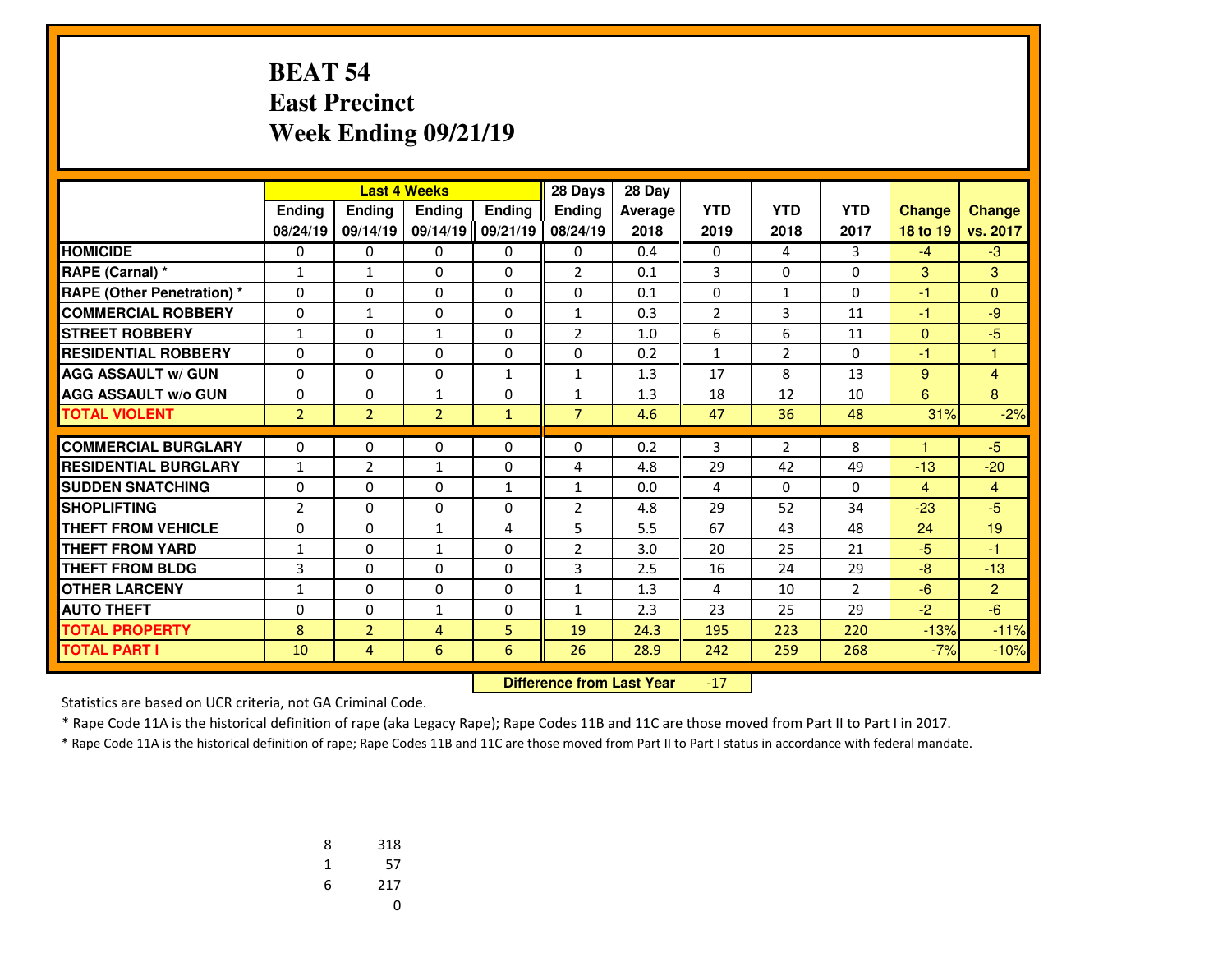#### **BEAT 55 East PrecinctWeek Ending 09/21/19**

|                                   | <b>Last 4 Weeks</b> |                |                   | 28 Days       | 28 Day                           |         |                |              |                |                   |                |
|-----------------------------------|---------------------|----------------|-------------------|---------------|----------------------------------|---------|----------------|--------------|----------------|-------------------|----------------|
|                                   | <b>Endina</b>       | <b>Ending</b>  | <b>Endina</b>     | <b>Ending</b> | <b>Ending</b>                    | Average | <b>YTD</b>     | <b>YTD</b>   | <b>YTD</b>     | <b>Change</b>     | <b>Change</b>  |
|                                   | 08/24/19            | 09/14/19       | 09/14/19          | 09/21/19      | 08/24/19                         | 2018    | 2019           | 2018         | 2017           | 18 to 19          | vs. 2017       |
| <b>HOMICIDE</b>                   | 0                   | 0              | 0                 | $\mathbf{0}$  | 0                                | 0.1     | $\mathbf{0}$   | $\mathbf{1}$ | 0              | $-1$              | $\mathbf{0}$   |
| RAPE (Carnal) *                   | 0                   | $\Omega$       | 0                 | $\mathbf{0}$  | $\Omega$                         | 0.0     | 3              | $\Omega$     | $\Omega$       | 3                 | 3              |
| <b>RAPE (Other Penetration) *</b> | 0                   | $\Omega$       | 0                 | 0             | $\Omega$                         | 0.0     | 0              | $\Omega$     | $\Omega$       | $\Omega$          | $\Omega$       |
| <b>COMMERCIAL ROBBERY</b>         | 0                   | $\Omega$       | 0                 | 0             | $\Omega$                         | 0.1     | 0              | 0            | 9              | $\mathbf{0}$      | $-9$           |
| <b>STREET ROBBERY</b>             | 0                   | 0              | 0                 | 0             | $\Omega$                         | 0.3     | 3              | 4            | $\mathbf{1}$   | $-1$              | $\overline{2}$ |
| <b>RESIDENTIAL ROBBERY</b>        | $\Omega$            | $\Omega$       | 0                 | 0             | $\Omega$                         | 0.1     | $\mathbf{1}$   | 0            | $\mathbf{1}$   | 1                 | $\mathbf{0}$   |
| <b>AGG ASSAULT w/ GUN</b>         | $\Omega$            | $\Omega$       | 0                 | $\Omega$      | $\Omega$                         | 0.9     | $\overline{7}$ | 6            | 5              | 4                 | $\overline{2}$ |
| <b>AGG ASSAULT W/o GUN</b>        | 0                   | $\Omega$       | 0                 | 0             | $\Omega$                         | 0.4     | 8              | 3            | $\overline{2}$ | 5                 | 6              |
| <b>TOTAL VIOLENT</b>              | $\mathbf{0}$        | $\overline{0}$ | $\overline{0}$    | $\mathbf{0}$  | $\Omega$                         | 1.8     | 22             | 14           | 18             | 57%               | 22%            |
| <b>COMMERCIAL BURGLARY</b>        | $\mathbf{0}$        | $\Omega$       | 0                 | 0             | $\Omega$                         | 0.3     | 6              | 3            | 3              | 3                 | 3              |
|                                   |                     |                |                   |               |                                  |         |                |              |                |                   |                |
| <b>RESIDENTIAL BURGLARY</b>       | $\mathbf{0}$        | 3<br>$\Omega$  | $\mathbf{1}$<br>0 | 0             | 4<br>$\Omega$                    | 1.6     | 18             | 15           | 40<br>3        | 3<br>$\mathbf{0}$ | $-22$          |
| <b>SUDDEN SNATCHING</b>           | 0                   |                |                   | 0             |                                  | 0.2     | $\mathbf{1}$   | $\mathbf{1}$ |                |                   | $-2$           |
| <b>SHOPLIFTING</b>                | 4                   | 4              | 3                 | $\mathbf{0}$  | 11                               | 15.0    | 156            | 143          | 145            | 13                | 11             |
| <b>THEFT FROM VEHICLE</b>         | $\Omega$            | $\overline{2}$ | $\mathbf{1}$      | $\Omega$      | 3                                | 4.3     | 33             | 41           | 41             | $-8$              | $-8$           |
| <b>THEFT FROM YARD</b>            | 0                   | 0              | 0                 | $\mathbf{0}$  | $\mathbf{0}$                     | 1.7     | 13             | 19           | 16             | $-6$              | $-3$           |
| <b>THEFT FROM BLDG</b>            | 1                   | $\Omega$       | 0                 | $\Omega$      | $\mathbf{1}$                     | 1.4     | 13             | 15           | 10             | $-2$              | 3              |
| <b>OTHER LARCENY</b>              | 0                   | $\Omega$       | 0                 | 0             | $\Omega$                         | 0.7     | 3              | 4            | $\overline{7}$ | $-1$              | $-4$           |
| <b>AUTO THEFT</b>                 | 0                   | 0              | 0                 | 0             | $\mathbf{0}$                     | 1.5     | 7              | 13           | 12             | $-6$              | $-5$           |
| <b>TOTAL PROPERTY</b>             | 5                   | 9              | 5                 | $\mathbf{0}$  | 19                               | 26.7    | 250            | 254          | 277            | $-2%$             | $-10%$         |
| <b>TOTAL PART I</b>               | 5                   | 9              | 5                 | $\mathbf{0}$  | 19                               | 28.5    | 272            | 268          | 295            | 1%                | $-8%$          |
|                                   |                     |                |                   |               | <b>Difference from Last Year</b> |         | $\overline{4}$ |              |                |                   |                |

 **Difference from Last Year**

Statistics are based on UCR criteria, not GA Criminal Code.

\* Rape Code 11A is the historical definition of rape (aka Legacy Rape); Rape Codes 11B and 11C are those moved from Part II to Part I in 2017.

| 8 | 318 |
|---|-----|
| 1 | 57  |
| 6 | 217 |
|   | U   |